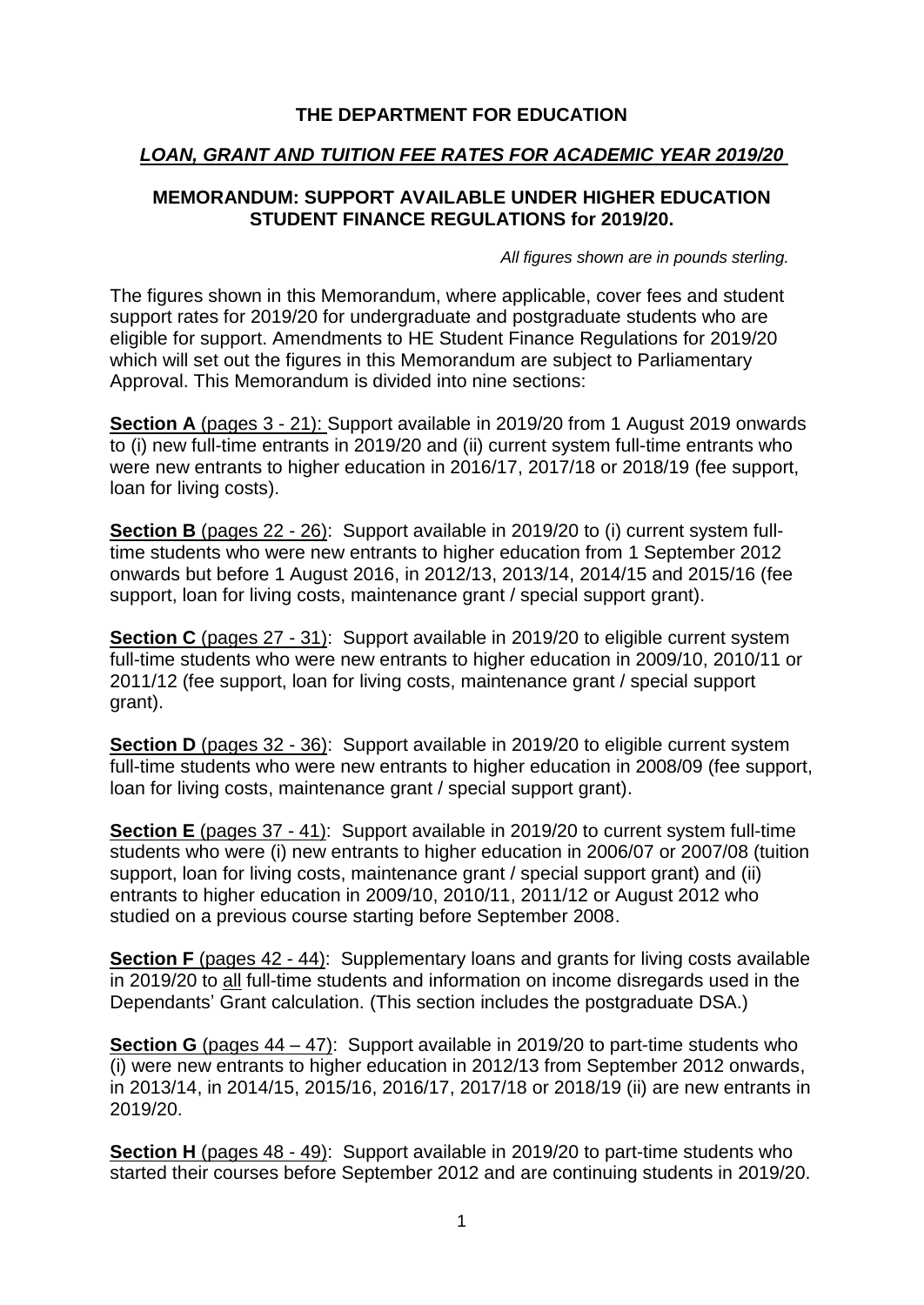**Section I** (page 50 - 51): Support available in 2019/20 to full-time distance learning students who (i) were new entrants to higher education in 2012/13 from September 2012 onwards, in 2013/14, 2014/15, 2015/16, 2016/17, 2017/18 or 2018/19 and (ii) are new entrants in 2019/20.

**Section J** (page 52): Support available in 2019/20 to students undertaking postgraduate master's degree courses and postgraduate doctoral degree courses.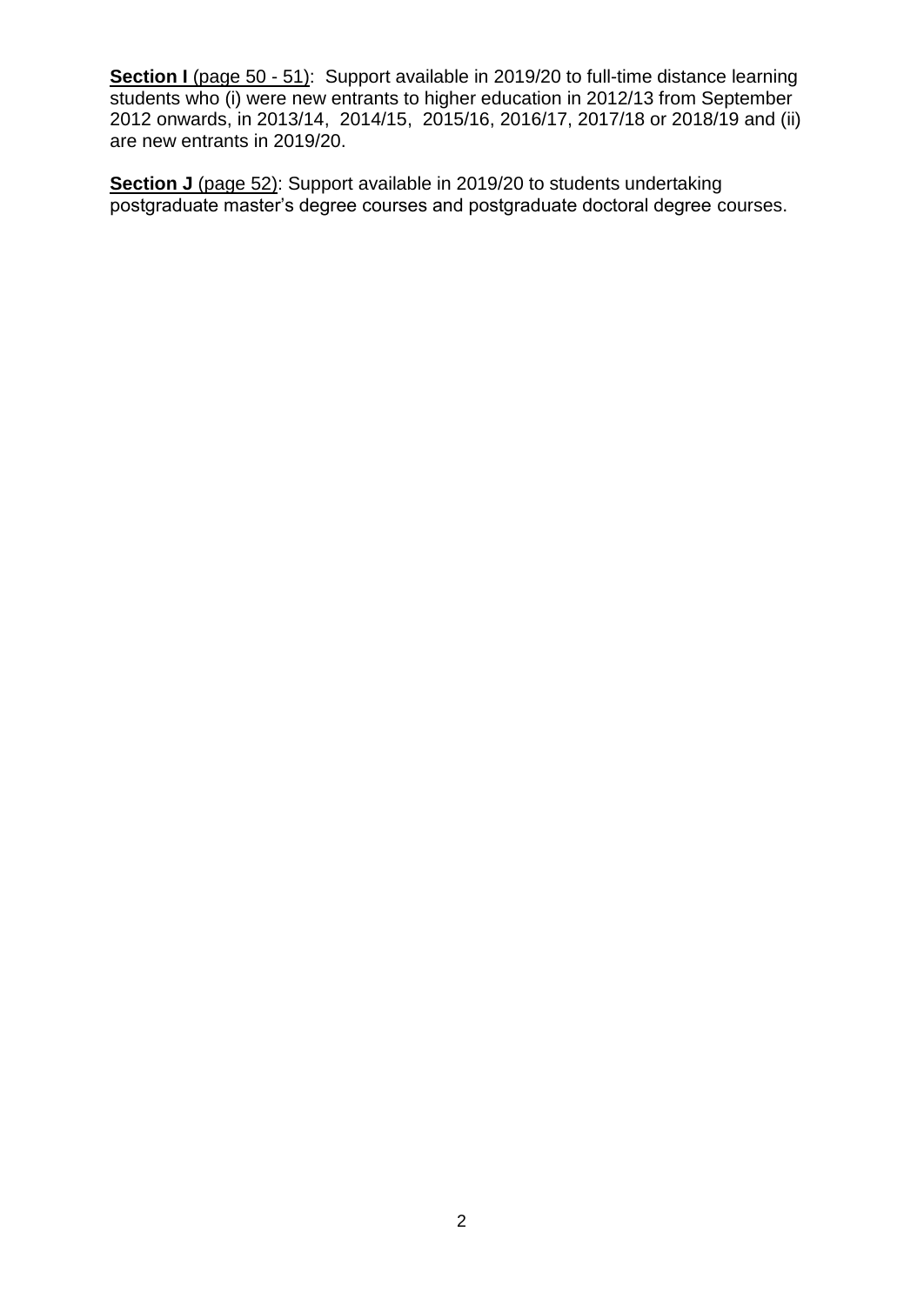**SECTION A: SUPPORT AVAILABLE IN 2019/20 FOR 2016 COHORT STUDENTS: NEW CURRENT SYSTEM STUDENTS WHO ARE STARTING THEIR COURSES IN 2019/20 AND CURRENT SYSTEM FULL-TIME STUDENTS WHO WERE NEW ENTRANTS TO HIGHER EDUCATION IN 2016/17, 2017/18 and 2018/19.** 

**a) LIVING COSTS SUPPORT FOR 2016 COHORT STUDENTS (OTHER THAN 2016 COHORT STUDENTS ELIGIBLE FOR BENEFITS AND 2016 COHORT STUDENTS AGED 60 OR OVER ON THE FIRST DAY OF THE FIRST ACADEMIC YEAR OF THEIR COURSE).**

*TABLE A1: LOAN FOR LIVING COSTS RATES FOR 2016 COHORT STUDENTS (OTHER THAN STUDENTS ELIGIBLE FOR BENEFITS): INCOME ASSESSED AND NON-INCOME ASSESSED ELEMENTS.*

| <b>FULL YEAR</b><br><b>STUDENTS</b>  | <b>MAIN RATE</b><br>$(100\%)$ | <b>NON-INCOME</b><br><b>ASSESSED</b> | <b>INCOME</b><br><b>ASSESSED</b>  |
|--------------------------------------|-------------------------------|--------------------------------------|-----------------------------------|
| Parental home                        | 7,529                         | 3,314                                | 4,215                             |
| London                               | 11,672                        | 5,812                                | 5,860                             |
| Elsewhere                            | 8,944                         | 4,168                                | 4,776                             |
| Overseas                             | 10,242                        | 4,951                                | 5,291                             |
| <b>FINAL YEAR</b><br><b>STUDENTS</b> | <b>MAIN RATE</b><br>$(100\%)$ | <b>NON INCOME</b><br><b>ASSESSED</b> | <b>INCOME-</b><br><b>ASSESSED</b> |
| Parental home                        | 7,085                         | 3,045                                | 4,040                             |
| London                               | 10,813                        | 5,295                                | 5,518                             |
| Elsewhere                            | 8,458                         | 3,875                                | 4,583                             |
| Overseas                             | 9.168                         | 4,302                                | 4,866                             |

### *Household Income Assessment*

The income assessment for full year and final year rates of loans for living costs is calculated as follows:

Parental Home Rate: £1 reduction in loan for every complete £7.88 increase in income above £25,000.

London Rate: £1 reduction in loan for every complete £7.66 increase in income above £25,000.

Elsewhere Rate: £1 reduction in loan for every complete £7.79 increase in income above £25,000.

Overseas Rate: £1 reduction in loan for every complete £7.72 increase in income above £25,000.

The income threshold for the minimum non-income assessed full rate of overseas loan is: £65,847.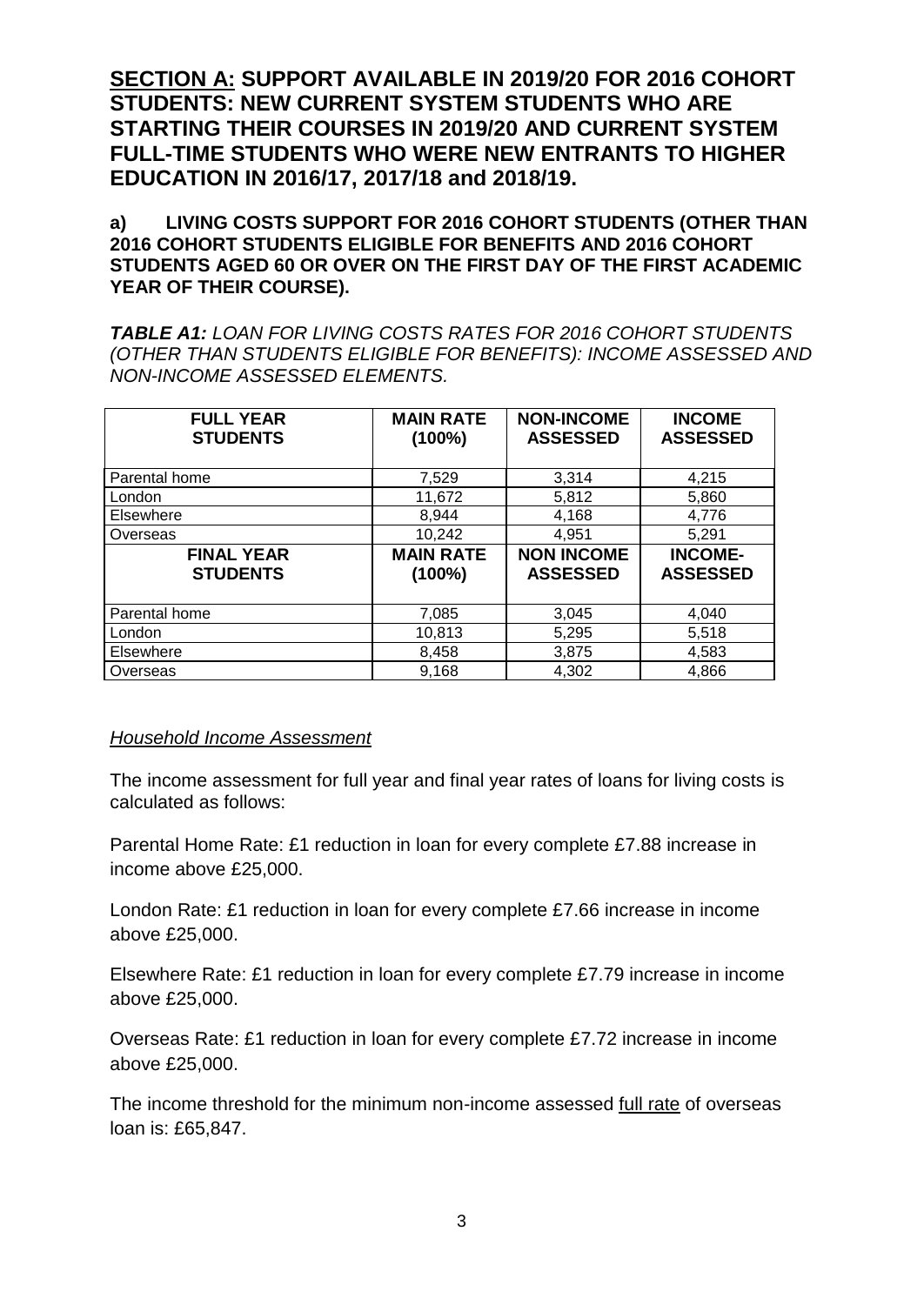The income thresholds for the minimum non-income assessed final year rates of loans are: £56,836 (Home), £67,268 (London), £60,702 (Elsewhere), and £62,566(Overseas).

## *Assessed Contribution*

Assessed contribution figures in **tables A15, A18 and A20** are used to determine the amount of support where a 2016 cohort student has applied for loans for living costs and supplementary support or where there are two or more students in a household. The assessed contribution for the loan for living costs applies for a 2016 cohort student where the household income exceeds £42,875.

### **b) LIVING COSTS SUPPORT FOR 2016 COHORT STUDENTS ELIGIBLE FOR BENEFITS (OTHER THAN STUDENTS AGED 60 OR OVER ON THE FIRST DAY OF THE FIRST ACADEMIC YEAR OF THEIR COURSE).**

*TABLE A2: LOAN FOR LIVING COSTS RATES FOR 2016 COHORT STUDENTS ELIGIBLE FOR BENEFITS: INCOME ASSESSED AND NON-INCOME ASSESSED ELEMENTS.*

| <b>FULL YEAR</b><br><b>STUDENTS</b>  | <b>MAIN RATE</b><br>$(100\%)$ | <b>NON-INCOME</b><br><b>ASSESSED</b> | <b>INCOME</b><br><b>ASSESSED</b>  |
|--------------------------------------|-------------------------------|--------------------------------------|-----------------------------------|
| Parental home                        | 8,882                         | 3,314                                | 5,568                             |
| London                               | 12,729                        | 5,812                                | 6,917                             |
| Elsewhere                            | 10,194                        | 4,168                                | 6,026                             |
| Overseas                             | 11,401                        | 4,951                                | 6,450                             |
| <b>FINAL YEAR</b><br><b>STUDENTS</b> | <b>MAIN RATE</b><br>$(100\%)$ | <b>NON INCOME</b><br><b>ASSESSED</b> | <b>INCOME-</b><br><b>ASSESSED</b> |
| Parental home                        | 8,468                         | 3,045                                | 5,423                             |
| London                               | 11,929                        | 5,295                                | 6,634                             |
| Elsewhere                            | 9,744                         | 3,875                                | 5,869                             |
| Overseas                             | 10,402                        | 4,302                                | 6.100                             |

## *Household Income Assessment – Students Eligible for Benefits.*

The income assessment for full-year rates of loans for students eligible for benefits is calculated as follows:

*Parental Home Rate*: £1 reduction in loan for every complete £4.936 increase in income above £25,000 up to £42,875. £1 reduction in loan for every complete £7.88 increase in income above £42,875.

*London Rate*: £1 reduction in loan for every complete £5.272 increase in income above £25,000 up to £42,875. £1 reduction in loan for every complete £7.66 increase in income above £42,875.

*Elsewhere Rate*: £1 reduction in loan for every complete £5.043 increase in income above £25,000 up to £42,875. £1 reduction in loan for every complete £7.79 increase in income above £42,875.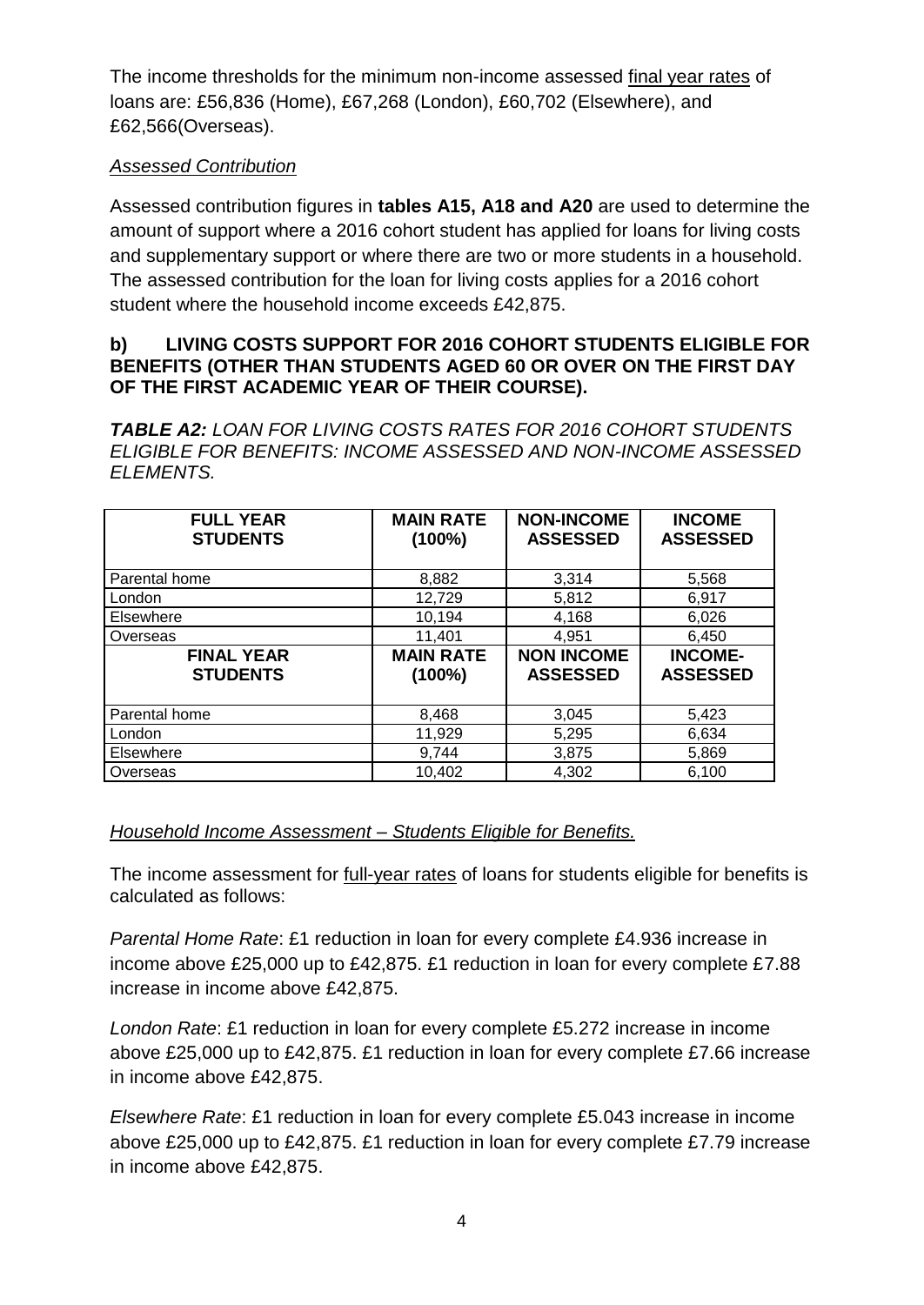*Overseas Rate*: £1 reduction in loan for every complete £5.145 increase in income above £25,000 up to £42,875. £1 reduction in loan for every complete £7.72 increase in income above £42,875.

Income threshold for minimum non-income assessed full rate of overseas loan is: £65,850

The income assessment for final-year rates of loans for students eligible for benefits is calculated as follows:

*Home Rate*: £1 reduction in loan for every complete £4.895 increase in income above £25,000 up to £42,875. £1 reduction in loan for every complete £7.88 increase in income above £42,875.

*London Rate*: £1 reduction in loan for every complete £5.182 increase in income above £25,000 up to £42,875. £1 reduction in loan for every complete £7.66 increase in income above £42,875.

*Elsewhere Rate*: £1 reduction in loan for every complete £4.993 increase in income above £25,000 up to £42,875. £1 reduction in loan for every complete £7.79 increase in income above £42,875.

*Overseas Rate*: £1 reduction in loan for every complete £5.036 increase in income above £25,000 up to £42,875. £1 reduction in loan for every complete £7.72 increase in income above £42,875.

Income thresholds for minimum non-income assessed final year rates of loans are: £56,839 (Home), £67,273 (London), £60,707 (Elsewhere), and £62,570 (Overseas).

# *Assessed Contribution – Students Eligible for Benefits.*

Assessed contribution figures in **tables A16, A19** and **A20** are used to determine the amount of support where a 2016 cohort student who is eligible for benefits has applied for loans for living costs and supplementary support or where there are two or more students in a household. The assessed contribution for the loan for living costs applies for a 2016 cohort student who is eligible for benefits where the household income exceeds £42,875.

# *Maintenance and Special Support Element of the Loan for Living Costs.*

For 2016 cohort students entitled to benefits, the loan for living costs has a maintenance element and a special support element, the latter being a contribution towards the costs of books, travel, equipment and childcare. The special support element is disregarded by the Department for Work and Pensions as student income when calculating benefits. Students whose entitlement to loan for living costs exceeds the maximum maintenance element will receive additional loan as a special support element. Maximum maintenance and special support elements are set out in **table A3 below** and at **table A16:**

*TABLE A3: LOAN FOR LIVING COSTS FOR 2016 COHORT STUDENTS ELIGIBLE*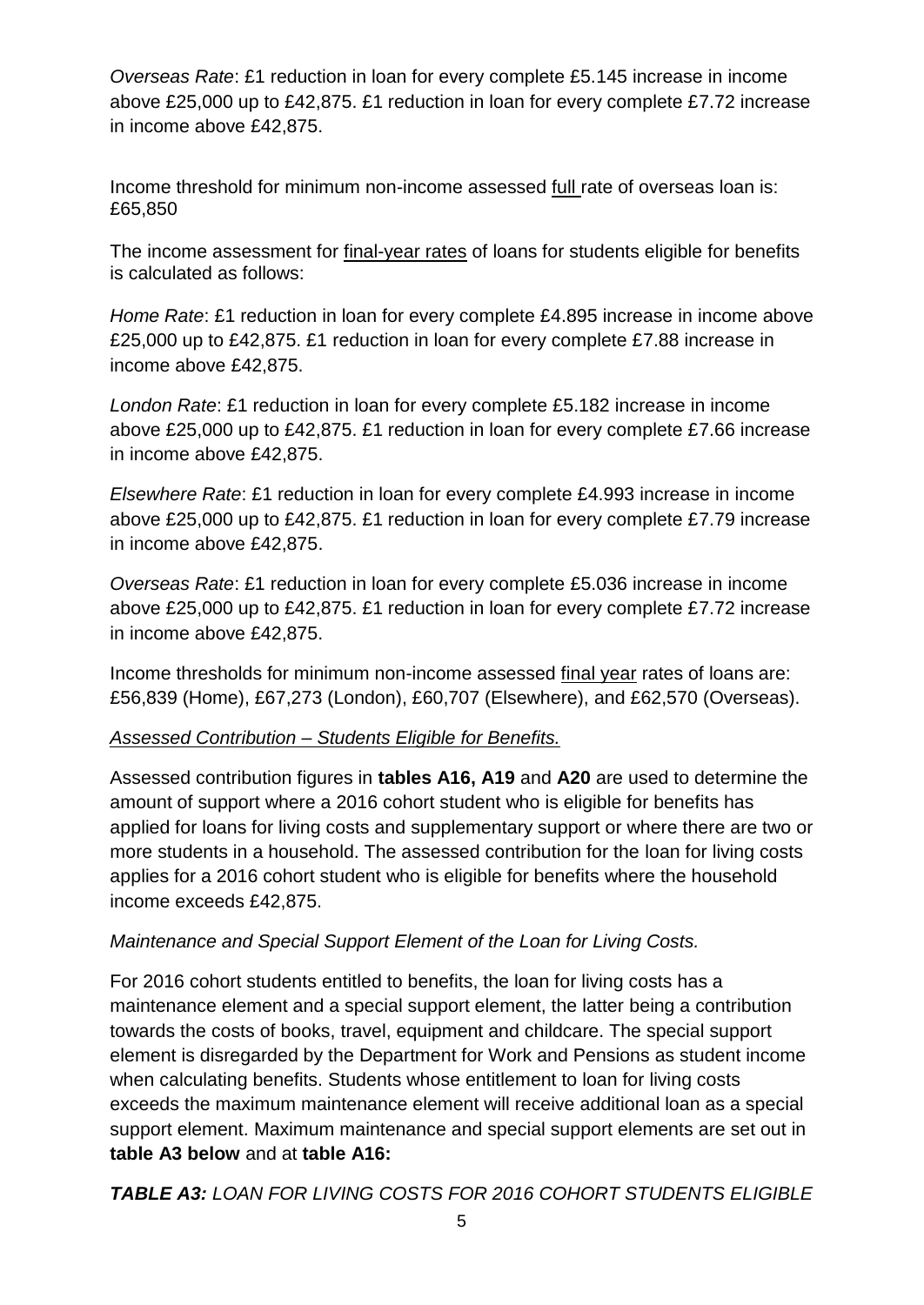# *FOR BENEFITS: MAINTENANCE AND SPECIAL SUPPORT ELEMENTS*

| <b>FULL YEAR</b><br><b>STUDENTS</b>  | <b>SPECIAL SUPPORT</b><br><b>ELEMENT (100%)</b><br>(E)       | <b>MAINTENANCE</b><br><b>ELEMENT (100%)</b><br>(E) | <b>MAXIMUM</b><br>LOAN (100%)<br>(£) |
|--------------------------------------|--------------------------------------------------------------|----------------------------------------------------|--------------------------------------|
| Parental home                        | 3,783                                                        | 5,099                                              | 8,882                                |
| London                               | 3,783                                                        | 8,946                                              | 12,729                               |
| Elsewhere                            | 3,783                                                        | 6,411                                              | 10,194                               |
| Overseas                             | 3,783                                                        | 7,618                                              | 11,401                               |
| <b>FINAL YEAR</b><br><b>STUDENTS</b> | <b>SPECIAL SUPPORT</b><br><b>ELEMENT</b><br>$(100\%)$<br>(£) | <b>MAINTENANCE</b><br><b>ELEMENT (100%)</b><br>(E) | <b>MAXIMUM</b><br>LOAN (100%)<br>(£) |
| Parental home                        | 3,783                                                        | 4,685                                              | 8,468                                |
| London                               | 3,783                                                        | 8,146                                              | 11,929                               |
| Elsewhere                            | 3,783                                                        | 5,961                                              | 9,744                                |
| Overseas                             | 3,783                                                        | 6,619                                              | 10,402                               |

# **c) STUDENT SUPPORT FOR 2016 COHORT STUDENTS AGED 60 OR OVER ON THE FIRST DAY OF THE FIRST ACADEMIC YEAR OF THEIR COURSE.**

New full-time students in 2019/20 and continuing full-time students starting a course on or after 1 August 2016 who are aged 60 or over on the first day of the first academic year of their course qualify for a means-tested loan for living costs towards the costs of books, travel, equipment and childcare in 2019/20. The loan for living costs is disregarded by the Department for Work and pensions as student income when calculating benefits.

2016 cohort students aged 60 or over on the first day of the first academic year of their course with household incomes of £25,000 or less qualify for the maximum loan for living costs of £3,783 in 2019/20. Students with household incomes above £25,000 lose £1 of loan for every complete £5.01 increase in income above £25,000 until a household income of £43,703 is reached where a minimum £50 loan is paid. Students on household incomes above £43,703 do not qualify for a loan for living costs.

The income assessment for loan for living costs for students aged 60 or over on the first day of the first academic year of their course is not added to the income assessment for supplementary grants (i.e. dependants' grants and travel grant) as part of the assessed contribution.

**Table A17** covers loan for living costs rates for **2016 cohort students aged 60 or over on the first day of the first academic year of their course.** 

# **d) REDUCED RATE LOANS FOR LIVING COSTS for 2016 COHORT STUDENTS in 2019/20.**

*TABLE A4: REDUCED RATE LOAN FOR LIVING COSTS.*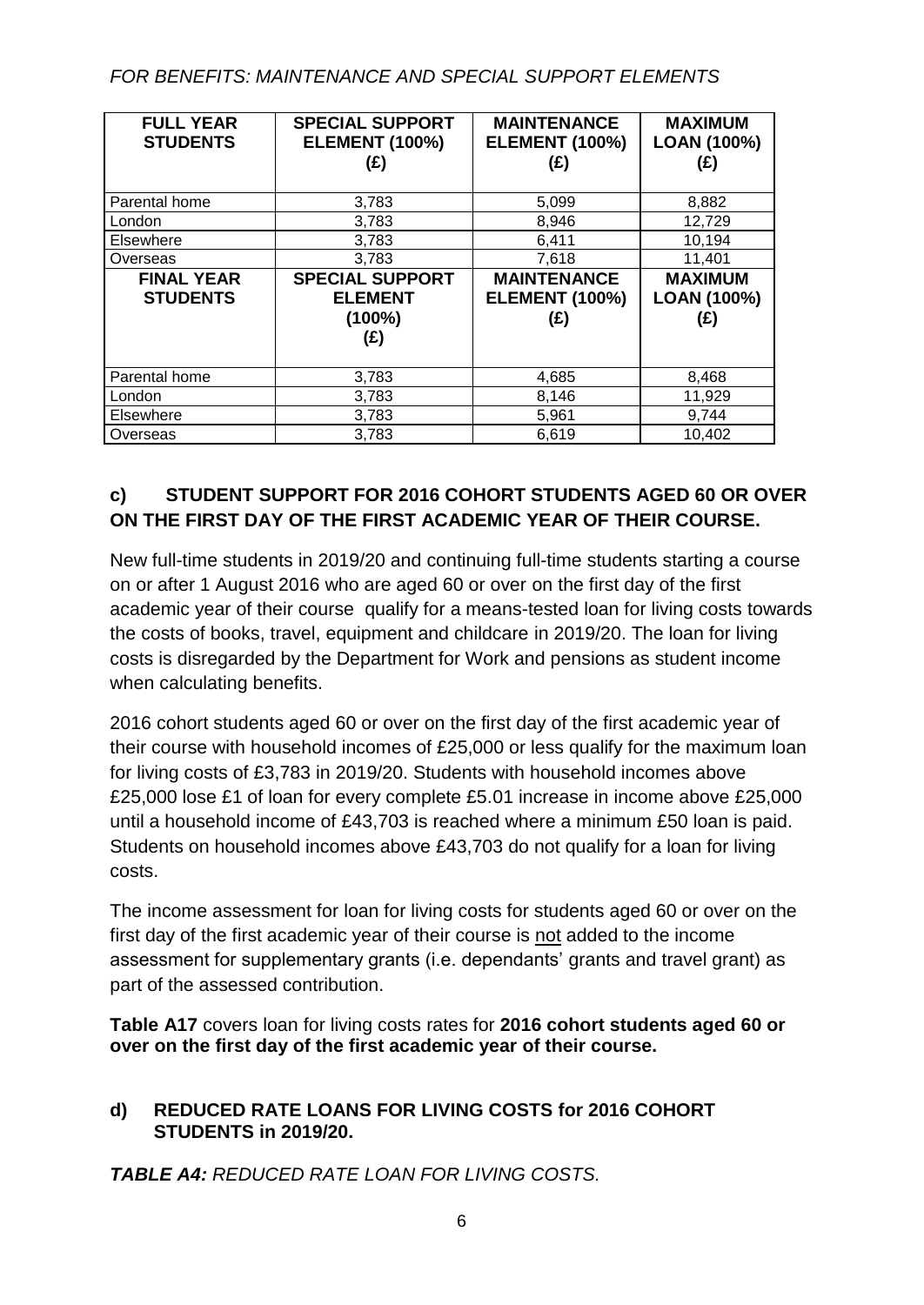| <b>MAXIMUM RATES OF FULL YEAR</b><br><b>LOAN</b>  | <b>REDUCED</b><br><b>LOANS</b><br>(Sandwich<br>years) | <b>REDUCED</b><br><b>LOANS (NHS</b><br><b>Bursary Years)</b> |
|---------------------------------------------------|-------------------------------------------------------|--------------------------------------------------------------|
| Parental home                                     | 2,031                                                 | 1,793                                                        |
| London                                            | 3,804                                                 | 3,354                                                        |
| Elsewhere                                         | 2,709                                                 | 2,389                                                        |
| Overseas                                          | N/A                                                   | 2,389                                                        |
| <b>MAXIMUM RATES OF FINAL</b><br><b>YEAR LOAN</b> | <b>REDUCED</b><br><b>LOANS</b>                        | <b>REDUCED</b><br><b>LOANS (NHS</b><br><b>Bursary Years)</b> |
| Parental home                                     | 1,543                                                 | 1,361                                                        |
| London                                            | 2,910                                                 | 2,568                                                        |
| Elsewhere                                         | 2,112                                                 | 1,862                                                        |
| Overseas                                          | N/A                                                   | 1,862                                                        |

The following groups of 2016 cohort students are eligible for the reduced, nonincome assessed loan rates in 2019/20 (see Table A4 above):

(i) Eligible students on full-year sandwich course paid placements where the periods of full-time study are less than 10 weeks in aggregate (students undertaking work placements overseas qualify for the elsewhere rate of loan);

(ii) Students who are eligible to apply for means-tested NHS bursaries or means tested Scottish Health Care allowances (Note: the full year overseas reduced loan rate for these students is £2,389 and the final year overseas reduced loan rate is £1,862).

# **(e) TUITION FEE SUPPORT**

For 2019/20, HE providers will register with the Office for Students as Approved (Fee Cap) providers or Approved Providers. Providers registering in the Approved (Fee Cap) part of the Register will be subject to maximum fee limits. Providers registering in the Approved part of the Register will not be subject to maximum fee limits but will attract fee loans up to the levels for Approved (Fee Cap) providers which do not have an Access and Participation Plan in place.

The following maximum fee caps apply in 2019/20 to providers in the Approved (Fee Cap) section of the Office for Students' (OfS) Register ('Approved (Fee Cap) Providers') in England with an OfS Access and Participation Plan and with/without a Teaching Excellence and Student Outcomes Framework (TEF) award.

# *TABLE A5: FULL TIME FEES IN ENGLAND.*

| Maximum Fee Caps in 2019/20 for full-time courses starting on or after 1<br>September 2012 at Approved (Fee Cap) Providers in England with (without) an OfS<br><b>Access and Participation Plan.</b> |                      |                                                                   |                                                          |
|------------------------------------------------------------------------------------------------------------------------------------------------------------------------------------------------------|----------------------|-------------------------------------------------------------------|----------------------------------------------------------|
| Rate                                                                                                                                                                                                 | <b>Mode of Study</b> | <b>Maximum Fee Cap-</b><br>without TEF award<br>2019/20 AY<br>(£) | Maximum Fee Cap -<br>with TEF award<br>2019/20 AY<br>(£) |
| Full year.                                                                                                                                                                                           | Full-time            | £9,000 (£6,000)                                                   | £9,250 (£6,165)                                          |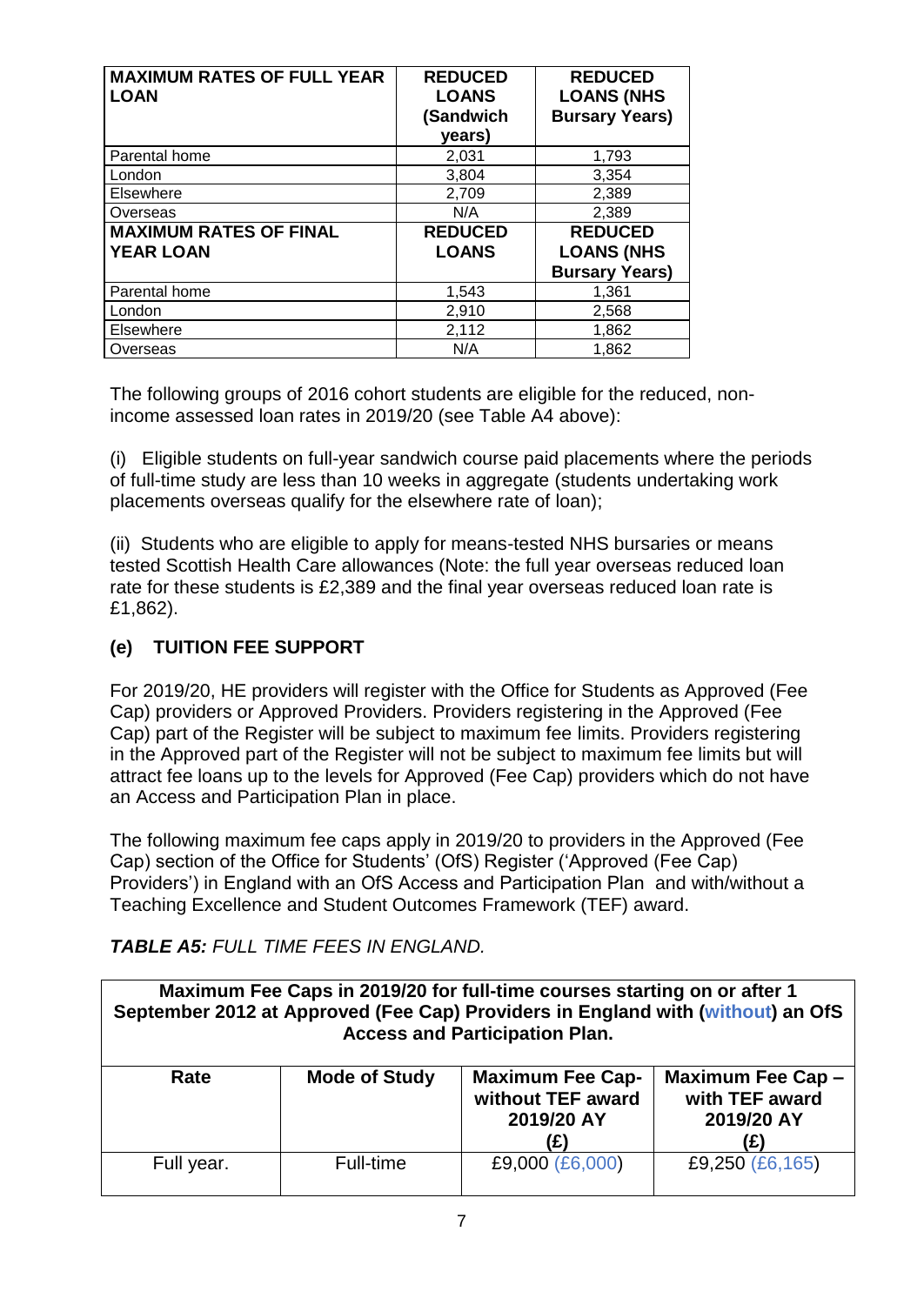| Final year $\left( < 15 \right)$ | Full-time | £4,500 (£3,000) | £4,625 (£3,080) |
|----------------------------------|-----------|-----------------|-----------------|
| weeks attendance)                |           |                 |                 |
| Sandwich work                    | Full-time | £1,800 (£1,200) | £1,850 (£1,230) |
| placement year                   |           |                 |                 |
| Overseas study                   | Full-time | £1,350 (£900)   | £1,385 (£920)   |
| vear                             |           |                 |                 |
| Erasmus year                     | Full-time | £1,350 (£900)   | £1,385 (£920)   |
|                                  |           |                 |                 |

2016 cohort full-time students at Approved (Fee Cap) providers in England will be able to apply for an up-front fee loan to meet the full costs of their tuition.

*TABLE A6: FULL TIME FEE LOANS AT APPROVED (FEE CAP) PROVIDERS IN ENGLAND.* 

| Maximum fee loans in 2019/20 for full-time courses starting on or after 1<br>September 2012 at Approved (Fee Cap) providers in England. |                                           |  |
|-----------------------------------------------------------------------------------------------------------------------------------------|-------------------------------------------|--|
| Rate                                                                                                                                    | <b>Maximum Fee Loan Cap</b><br>2019/20 AY |  |
|                                                                                                                                         | (£)                                       |  |
| Full year                                                                                                                               | £9,250                                    |  |
| Final year (<15 weeks attendance)                                                                                                       | £4,625                                    |  |
| Sandwich work placement year                                                                                                            | £1,850                                    |  |
| Overseas study year                                                                                                                     | £1,385                                    |  |
| Erasmus year                                                                                                                            | £1,385                                    |  |

2016 cohort full-time students at publicly funded institutions in Scotland and Northern Ireland will be able to apply for an up-front fee loan to meet the full costs of their tuition in 2019/20.

### *TABLE A7: FULL TIME FEES IN ENGLAND (ACCELERATED DEGREE COURSES) STARTING ON OR AFTER 1 AUGUST 2019.*

Maximum fees for 2016 cohort students starting full-time accelerated degree courses at Approved (Fee Cap) Providers in England from 1 August 2019 onwards will be 20% higher than maximum fees for the equivalent full-time non-accelerated degree course. Students will be able to apply for a fee loan to meet the full costs of their tuition.

**Maximum Fee Caps in 2019/20 for full-time accelerated degree courses starting on or after 1 August 2019 at Approved (Fee Cap) Providers in England with (without) an OfS Access and Participation Plan.**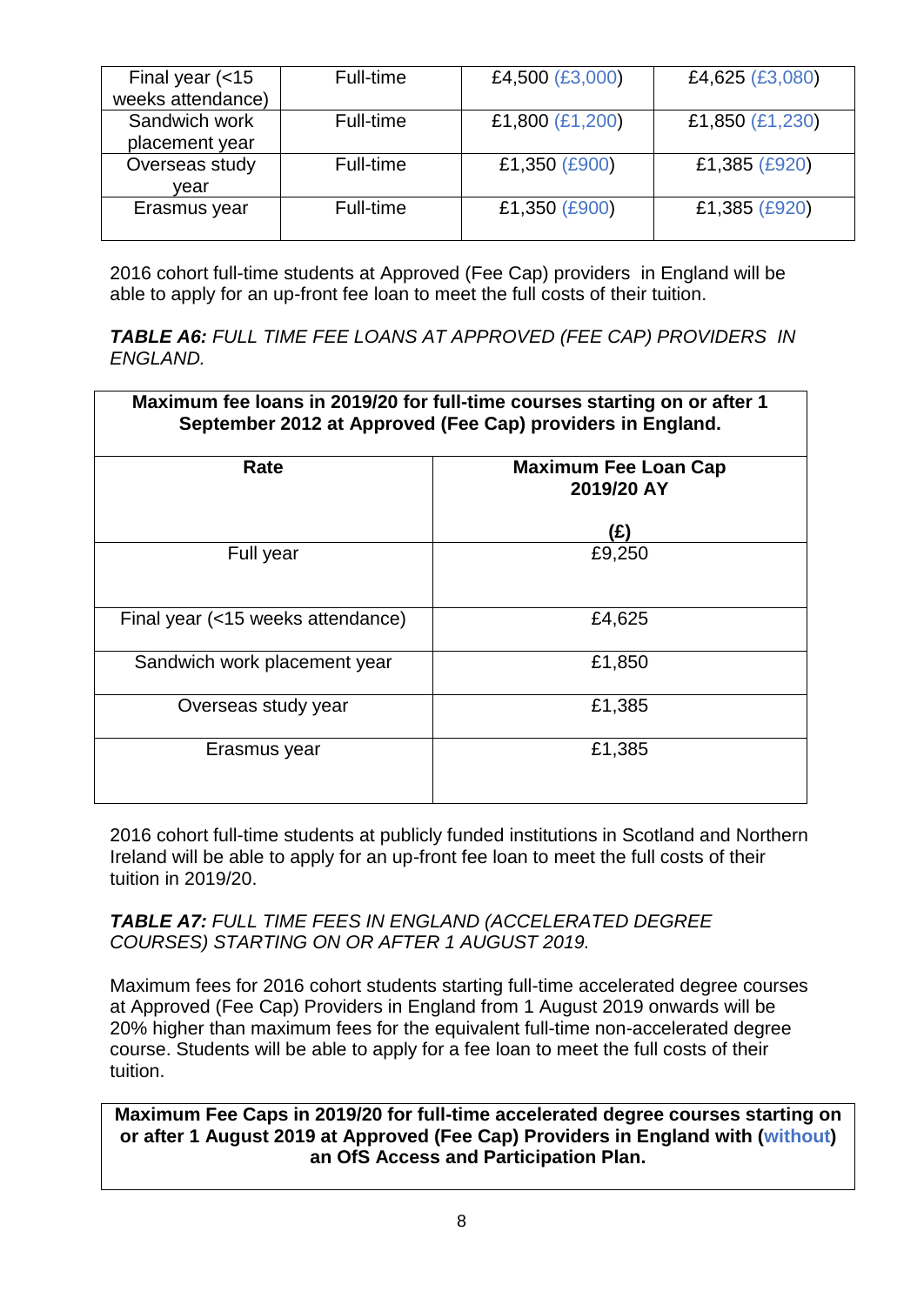| Rate                            | <b>Mode of Study</b> | <b>Maximum Fee Cap-</b><br>without TEF award<br>2019/20 AY<br>(£) | Maximum Fee Cap -<br>with TEF award<br>2019/20 AY<br>(£) |
|---------------------------------|----------------------|-------------------------------------------------------------------|----------------------------------------------------------|
| Full year.                      | Full-time            | £10,800 (£7,200)                                                  | £11,100 (£7,400)                                         |
| Sandwich work<br>placement year | Full-time            | £2,160 (£1,440)                                                   | £2,220 (£1,475)                                          |
| Overseas study<br>vear          | Full-time            | £1,620 (£1,080)                                                   | £1,660 (£1,105)                                          |
| Erasmus year                    | Full-time            | £1,620 (£1,080)                                                   | £1,660 (£1,105)                                          |

*TABLE A8: FULL TIME FEE LOANS AT APPROVED (FEE CAP) PROVIDERS IN ENGLAND FOR ACCELERATED DEGREE COURSES STARTING ON OR AFTER 1 AUGUST 2019.*

| Maximum fee loans in 2019/20 for full-time accelerated degree courses<br>starting on or after 1 August 2019 at Approved (Fee Cap) providers in<br>England. |                                           |  |
|------------------------------------------------------------------------------------------------------------------------------------------------------------|-------------------------------------------|--|
| Rate                                                                                                                                                       | <b>Maximum Fee Loan Cap</b><br>2019/20 AY |  |
|                                                                                                                                                            | (£)                                       |  |
| Full year                                                                                                                                                  | £11,100                                   |  |
| Sandwich work placement year                                                                                                                               | £2,220                                    |  |
| Overseas study year                                                                                                                                        | £1,660                                    |  |
| Erasmus year                                                                                                                                               | £1,660                                    |  |

2016 cohort full-time students at publicly funded institutions in Scotland and Northern Ireland will be able to apply for an up-front fee loan to meet the full costs of their tuition in 2019/20.

*TABLE A9: FULL TIME FEE LOANS AT PUBLICLY FUNDED INSTITUTIONS IN SCOTLAND AND NORTHERN IRELAND.*

| Maximum full-time fee loans in 2019/20 for courses starting on or after 1<br>August 2012 at publicly funded institutions in Scotland and Northern Ireland. |                                           |
|------------------------------------------------------------------------------------------------------------------------------------------------------------|-------------------------------------------|
| Rate                                                                                                                                                       | <b>Maximum Fee Loan Cap</b><br>2019/20 AY |
|                                                                                                                                                            |                                           |
|                                                                                                                                                            | (£)                                       |
| Full year                                                                                                                                                  | £9,250                                    |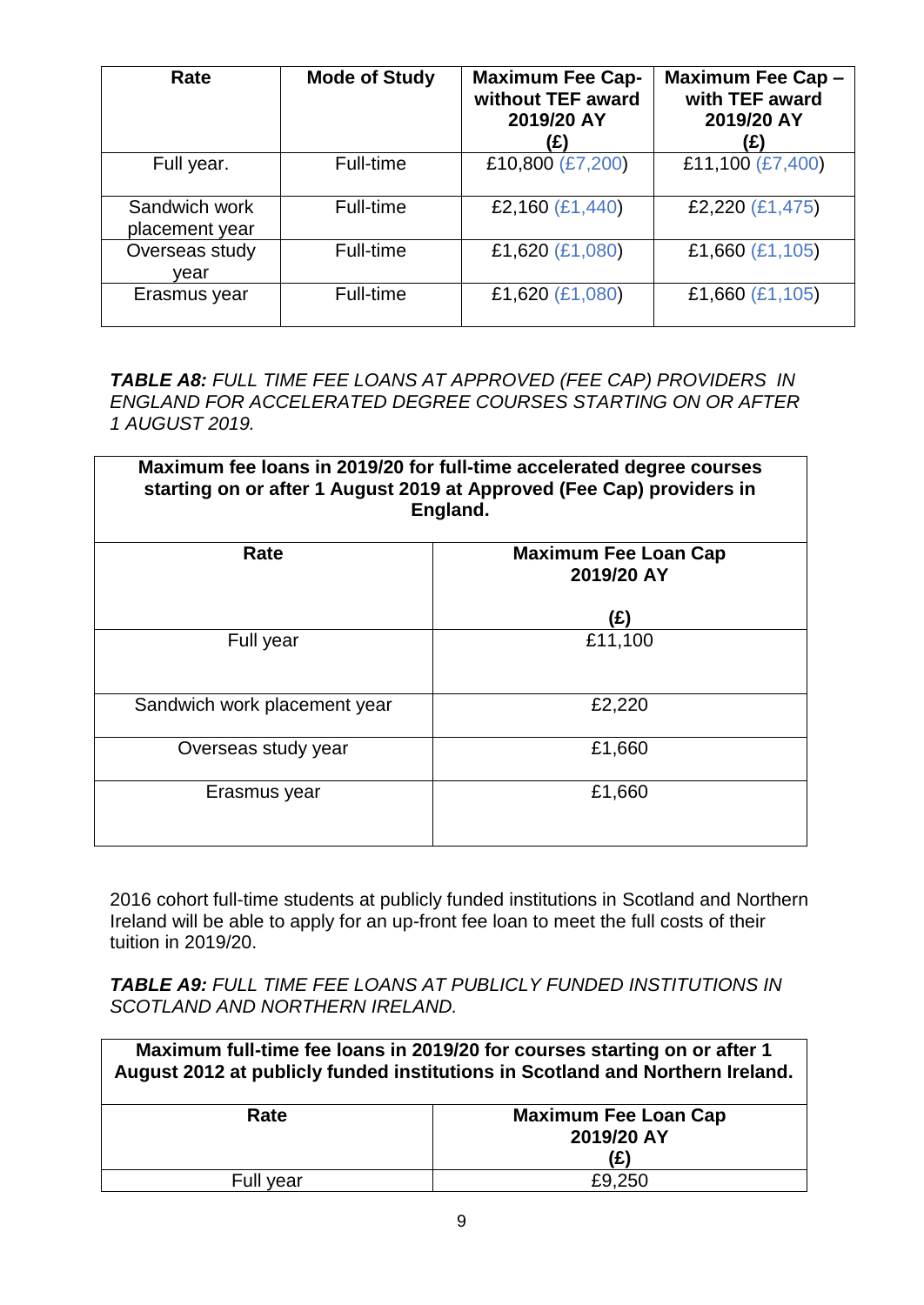| Final year (<15 weeks attendance) | £4,625      |
|-----------------------------------|-------------|
| Sandwich work placement year      | £4,625      |
| Overseas study year               | £4,625      |
| Erasmus year (Scotland)           | £1,385      |
| Erasmus year (Northern Ireland)   | Fee Waiver. |

2016 cohort full-time students at publicly funded and regulated institutions in Wales will be able to apply for an up-front fee loan to meet the full costs of their tuition in 2019/20.

*TABLE A10: FULL TIME FEE LOANS AT PUBLICLY FUNDED AND REGULATED INSTITUTIONS IN WALES.*

| Maximum full-time fee loans in 2019/20 for courses starting on or after 1<br>August 2012 at publicly funded and regulated institutions in Wales. |                                   |  |
|--------------------------------------------------------------------------------------------------------------------------------------------------|-----------------------------------|--|
| Rate                                                                                                                                             | Fee Loan Cap<br>2019/20 AY<br>(£) |  |
| Full year                                                                                                                                        | £9,000                            |  |
| Final year (<15 weeks attendance)                                                                                                                | £4,500                            |  |
| Sandwich work placement year                                                                                                                     | £1,800                            |  |
| Overseas study year                                                                                                                              | £1,350                            |  |
| Erasmus year                                                                                                                                     | £1,350                            |  |

2016 cohort students studying at providers in the Approved section of the Office for Students' (OfS) Register ('Approved Providers') in England with/without a Teaching Excellence and Student Outcomes Framework (TEF) award will be able to apply for an up-front fee loan towards the costs of their tuition in 2019/20. Maximum fees for courses at Approved Providers are uncapped in 2019/20.

*TABLE A11: FULL TIME FEE LOANS AT APPROVED PROVIDERS IN ENGLAND.*

**Maximum full-time fee loans in 2019/20 for courses starting on or after 1 September 2012 at Approved Providers in England.**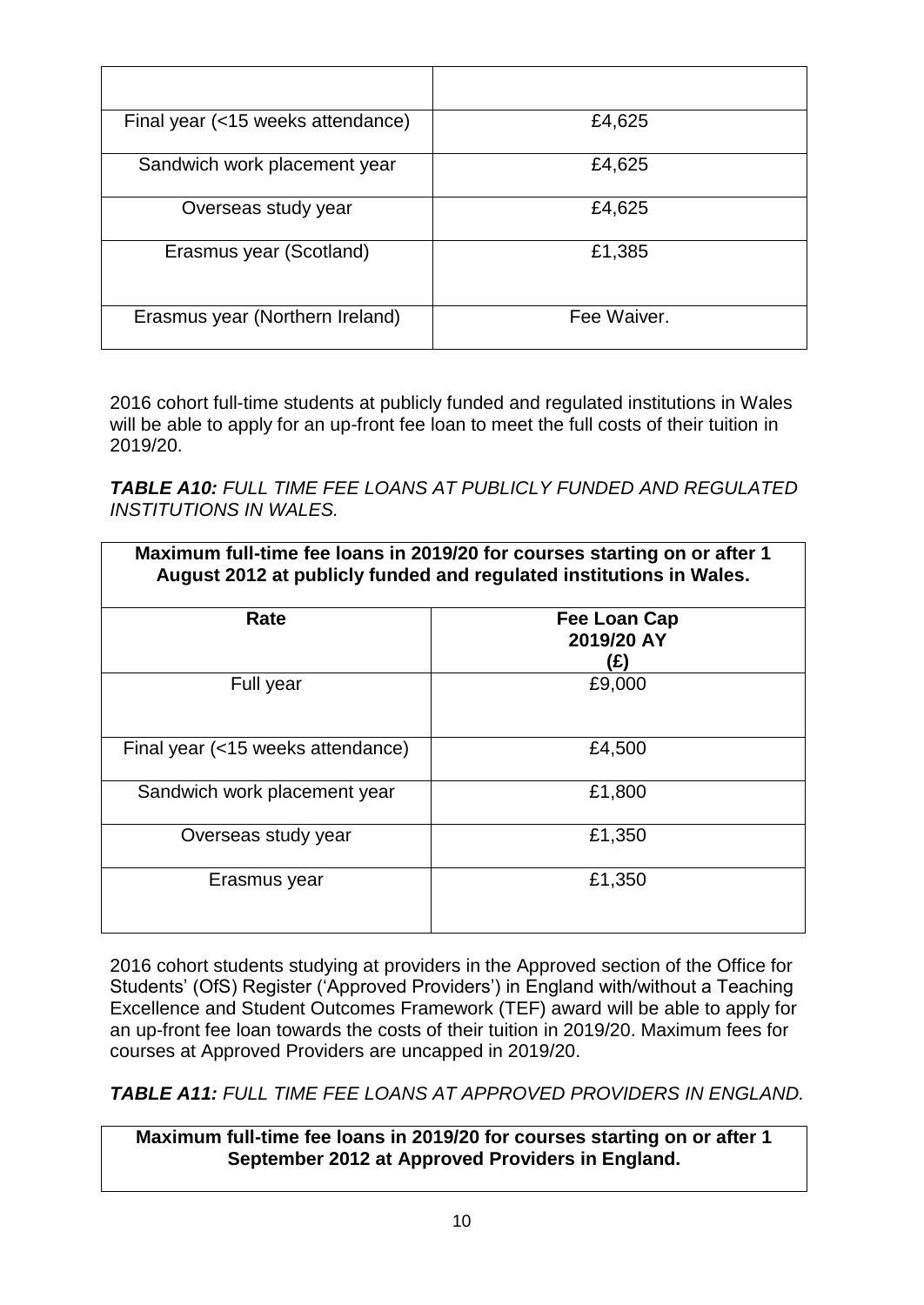| Rate                                                  | <b>Fee Loan Cap without</b><br><b>TEF</b><br>2019/20 AY<br>(£) | Fee Loan Cap with TEF<br>2019/20 AY<br>(E) |
|-------------------------------------------------------|----------------------------------------------------------------|--------------------------------------------|
| Full year                                             | £6,000                                                         | £6,165                                     |
| Final year $\left( < 15 \right)$<br>weeks attendance) | £3,000                                                         | £3,080                                     |
| Sandwich work<br>placement year                       | £1,200                                                         | £1,230                                     |
| Overseas study year                                   | £900                                                           | £920                                       |

Maximum fee loans for 2016 cohort students starting full-time accelerated degree courses at Approved Providers in England from 1 August 2019 onwards will be 20% higher than those for the equivalent full-time non-accelerated degree course. Students will be able to apply for a fee loan towards the costs of their tuition.

*TABLE A12:* FULL TIME FEE LOANS FOR ACCELERATED DEGREE COURSES STARTING ON OR AFTER 1 AUGUST 2019 AT APPROVED PROVIDERS IN ENGLAND.

| Maximum fee loans in 2019/20 for full-time accelerated degree courses<br>starting on or after 1 August 2019 at Approved Providers in England. |                                                                |                                            |  |  |  |  |
|-----------------------------------------------------------------------------------------------------------------------------------------------|----------------------------------------------------------------|--------------------------------------------|--|--|--|--|
| Rate                                                                                                                                          | <b>Fee Loan Cap without</b><br><b>TEF</b><br>2019/20 AY<br>(£) | Fee Loan Cap with TEF<br>2019/20 AY<br>(£) |  |  |  |  |
| Full year                                                                                                                                     | £7,200                                                         | £7,400                                     |  |  |  |  |
| Sandwich work<br>placement year                                                                                                               | £1,440                                                         | £1,475                                     |  |  |  |  |
| Overseas study year                                                                                                                           | £1,080                                                         | £1,105                                     |  |  |  |  |

2016 cohort students studying at private institutions in Scotland and Northern Ireland will be able to apply for an up-front fee loan towards the costs of their tuition in 2019/20.

*TABLE A13:* FULL TIME FEE LOANS AT PRIVATE INSTITUTIONS IN SCOTLAND AND NORTHERN IRELAND.

**Maximum full-time fee loans in 2019/20 for full-time courses starting on or after 1 August 2012 at private institutions in Scotland and Northern Ireland.**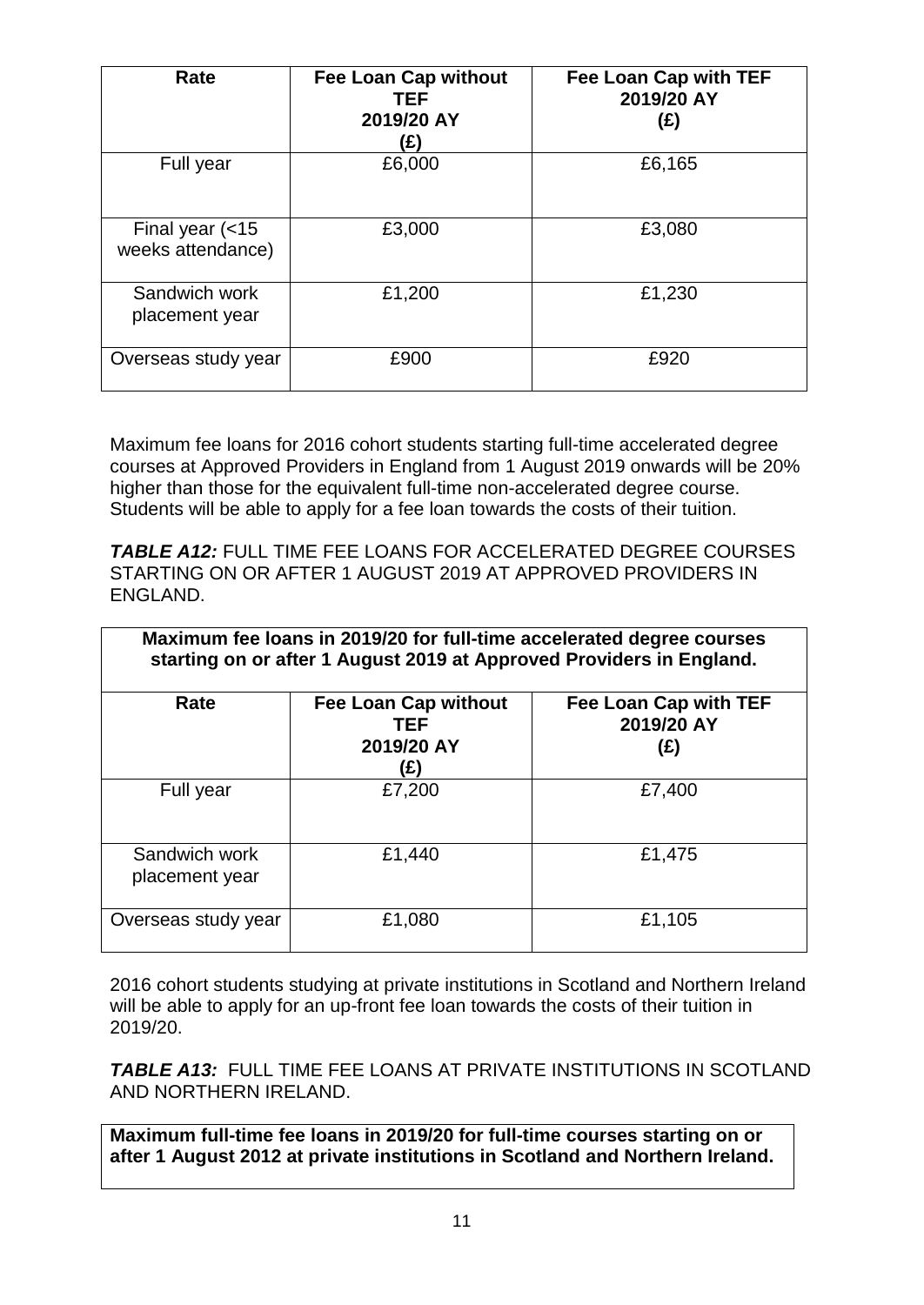| Rate                                       | <b>Fee Loan Cap</b><br>without TEF 2019/20 AY<br>(E) | <b>Fee Loan Cap</b><br>with TEF<br>2019/20 AY<br>(£) |
|--------------------------------------------|------------------------------------------------------|------------------------------------------------------|
| Full year                                  | £6,000                                               | £6,165                                               |
| Final year<br>$(<$ 15 weeks<br>attendance) | £3,000                                               | £3,080                                               |
| Sandwich<br>work<br>placement<br>year      | £3,000                                               | £3,080                                               |
| Overseas<br>study year.                    | £3,000                                               | £3,080                                               |

2016 cohort students studying in at private and non-regulated institutions in Wales will be able to apply for an up-front fee loan towards the costs of their tuition in 2019/20.

*TABLE A14:* FULL TIME FEE LOANS AT PRIVATE AND NON-REGULATED INSTITUTIONS IN WALES.

|                                                          | Maximum full-time fee loans in 2019/20 for courses starting on or after 1<br>August 2012 at private and non-regulated institutions in Wales. |                                               |  |  |  |  |  |
|----------------------------------------------------------|----------------------------------------------------------------------------------------------------------------------------------------------|-----------------------------------------------|--|--|--|--|--|
| Rate                                                     | Fee Loan Cap<br>without TEF 2019/20 AY<br>(E)                                                                                                | Fee Loan Cap<br>with TEF<br>2019/20 AY<br>(£) |  |  |  |  |  |
| Full year                                                | £6,000                                                                                                                                       | £6,165                                        |  |  |  |  |  |
| Final year<br>$\left( < 15 \right)$ weeks<br>attendance) | £3,000                                                                                                                                       | £3,080                                        |  |  |  |  |  |
| Sandwich<br>work<br>placement<br>year                    | £1,200                                                                                                                                       | £1,230                                        |  |  |  |  |  |
| Overseas<br>study year.                                  | £900                                                                                                                                         | £920                                          |  |  |  |  |  |

*ACCESS AND PARTICIPATION PLANS.*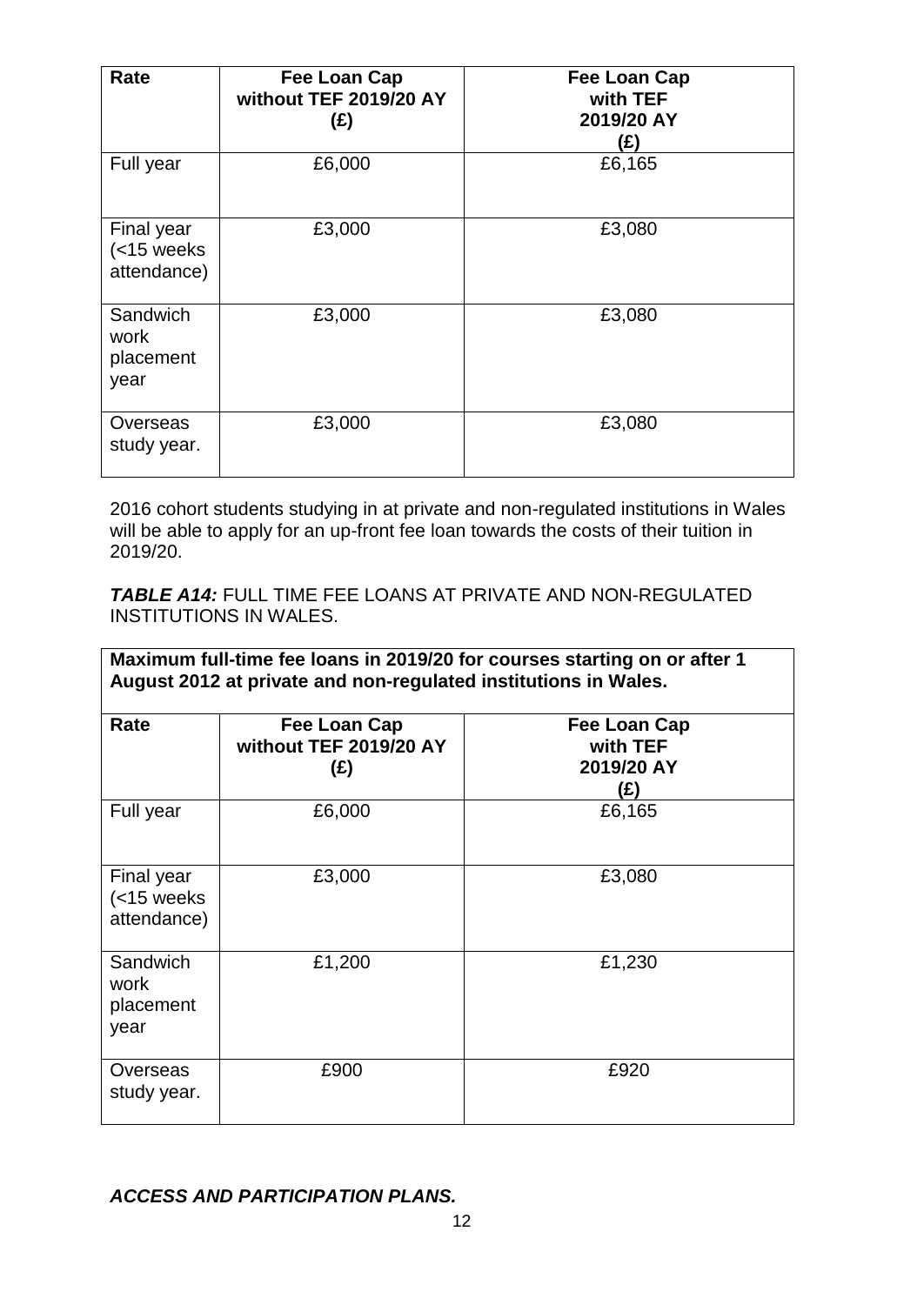Approved (Fee Cap) providers in England that intend to charge more than the Basic Amount or the Floor Amount in respect of the Basic Amount for full-time courses starting on or after 1 September 2012 must have an **Access and Participation Plan**  approved by the Director for Fair Access and Participation. In 2019/20, the Floor Amount in respect of the Basic Amount for full-time courses (where the provider does not have a TEF award) is **£6,000** (**£7,200** for accelerated degree courses starting in 2019/20). The Basic Amount for full-time courses (where the provider has a TEF award) is **£6,165** (**£7,400** for accelerated degree courses starting in 2019/20). Access and Participation Plans describe the arrangements that each provider has in place to promote access for students from low-income or other under-represented groups through outreach activities as well as the financial help that the provider will provide for such students. Eligibility criteria and types and amounts of support available will vary according to the particular provider.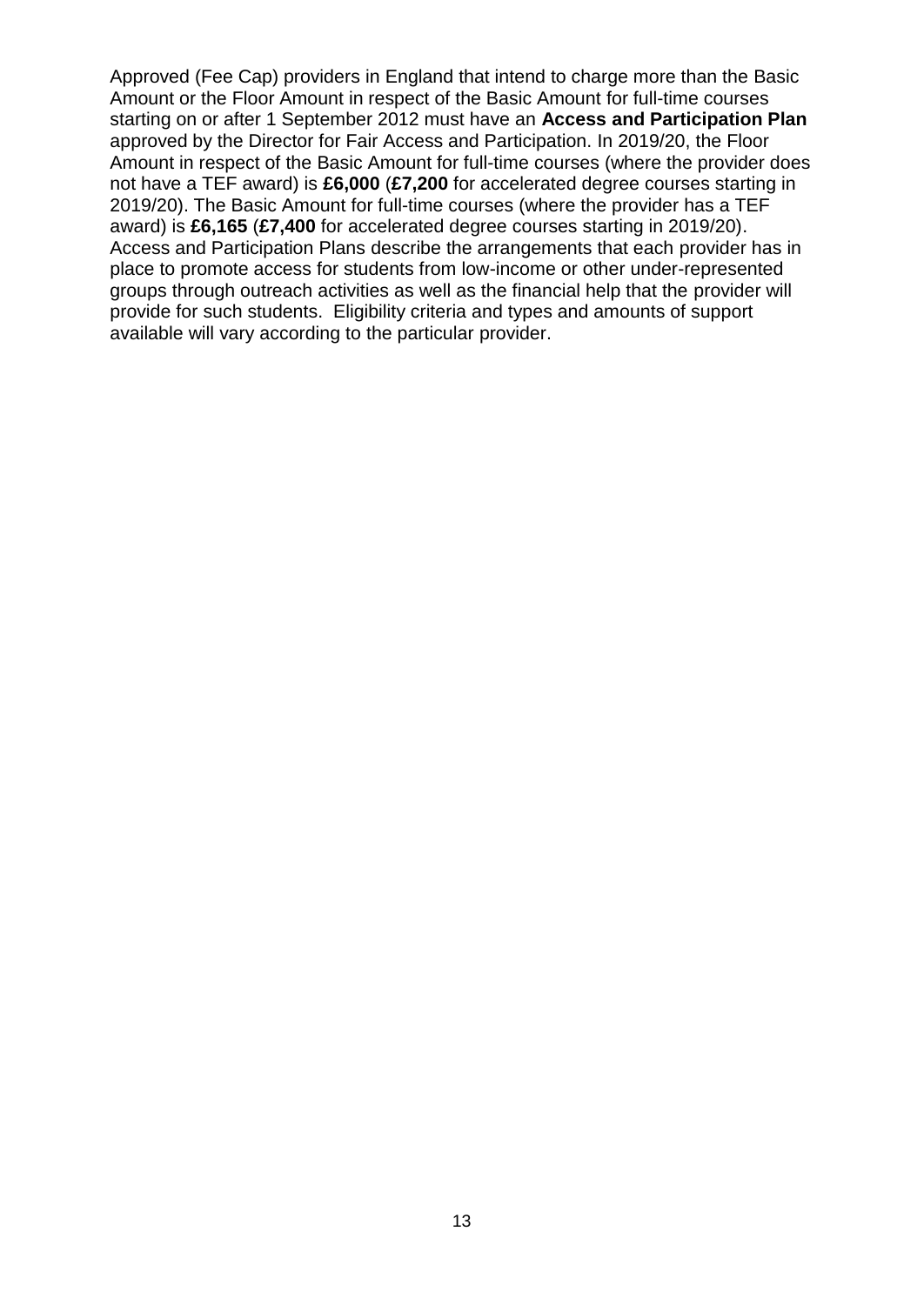#### **A15: LOAN FOR LIVING COSTS ENTITLEMENT FOR 2016 COHORT STUDENTS (OTHER THAN 2016 COHORT STUDENTS WHO QUALIFY FOR BENEFITS): ILLUSTRATIVE LEVELS OF INCOME.**

| INCOME $(E)$                              | Income Assessment $(E)^T$ | <b>Assessed Contribution (£)</b> | <b>LOAN FOR LIVING</b><br>COSTS(E) |
|-------------------------------------------|---------------------------|----------------------------------|------------------------------------|
| <b>Student living at home</b>             |                           |                                  | Maximum £7,529                     |
| 25,000                                    | $\pmb{0}$                 | 0                                | 7,529                              |
| 30,000                                    | 634                       | $\mathbf 0$                      | 6,895                              |
| 35,000                                    | 1,269                     | 0                                | 6,260                              |
| 40,000                                    | 1,903                     | 0                                | 5,626                              |
| 42,875                                    | 2,268                     | $\mathbf 0$                      | 5,261                              |
| 45,000                                    | 2,538                     | 270                              | 4,991                              |
| 50,000                                    | 3,172                     | 904                              | 4,357                              |
| 55,000                                    | 3,807                     | 1,539                            | 3,722                              |
| 58,215                                    | 4,215                     | 1,947                            | $3,314(+)$                         |
| 60,000                                    | 4,215                     | 1,947                            | 3,314                              |
| 65,000                                    | 4,215                     | 1,947                            | 3,314                              |
| Student studying in<br>London             |                           |                                  | Maximum £11,672                    |
| 25,000                                    | $\pmb{0}$                 | $\pmb{0}$                        | 11,672                             |
| 30,000                                    | 652                       | 0                                | 11,020                             |
| 35,000                                    | 1,305                     | 0                                | 10,367                             |
| 40,000                                    | 1,958                     | $\mathbf 0$                      | 9,714                              |
| 42,875                                    | 2,333                     | $\mathbf 0$                      | 9,339                              |
| 45,000                                    | 2,610                     | 277                              | 9,062                              |
| 50,000                                    | 3,263                     | 930                              | 8,409                              |
| 55,000                                    | 3,916                     | 1,583                            | 7,756                              |
| 60,000                                    | 4,569                     | 2,236                            | 7,103                              |
| 65,000                                    | 5,221                     | 2,888                            | 6,451                              |
| 69,888                                    | 5,860                     | 3,527                            | $5,812(+)$                         |
| 70,000                                    | 5,860                     | 3,527                            | 5,812                              |
| <b>Student studying</b><br>outside London |                           |                                  | Maximum £8,944                     |
| 25,000                                    | $\mathbf 0$               | 0                                | 8,944                              |
| 30,000                                    | 641                       | $\pmb{0}$                        | 8,303                              |
| 35,000                                    | 1,283                     | $\mathbf 0$                      | 7,661                              |
| 40,000                                    | 1,925                     | $\mathbf 0$                      | 7,019                              |
| 42,875                                    | 2,294                     | $\pmb{0}$                        | 6,650                              |
| 45,000                                    | 2,567                     | 273                              | 6,377                              |
| 50,000                                    | 3,209                     | 915                              | 5,735                              |
| 55,000                                    | 3,851                     | 1,557                            | 5,093                              |
| 60,000                                    | 4,492                     | 2,198                            | 4,452                              |
| 62,212                                    | 4,776                     | 2,482                            | $4,168 (+)$                        |
| 65,000                                    | 4,776                     | 2,482                            | 4,168                              |
| 70,000                                    | 4,776                     | 2,482                            | 4,168                              |

Students on household incomes of £25,000 or less qualify for the maximum loan for living costs at the respective Home, Elsewhere or London rate of loan.

Home Rate: Students with household incomes above £25,000 lose £1 of loan for every complete £7.88 of income above  $\overline{225,000}$  until the amount they receive reaches 44% of the maximum amount (indicated at  $(+)$  in the table above), at which point there is no further reduction. London Rate: Students with household incomes above £25,000 lose £1 of loan for every complete £7.66 of income above £25,000 until the amount they receive reaches 49.8% of the maximum amount (indicated at (+) in the table above), at which point there is no further reduction. Elsewhere Rate: Students with household incomes above £25,000 lose £1 of loan for every complete £7.79 of income above £25,000 until the amount they receive reaches 46.6% of the maximum amount (indicated at (+) in the table above), at which point there is no further reduction.

The 'Assessed Contribution' is calculated for incomes above £42,875 – see table A18 of this Memorandum.

 1 Figures rounded down to the nearest £1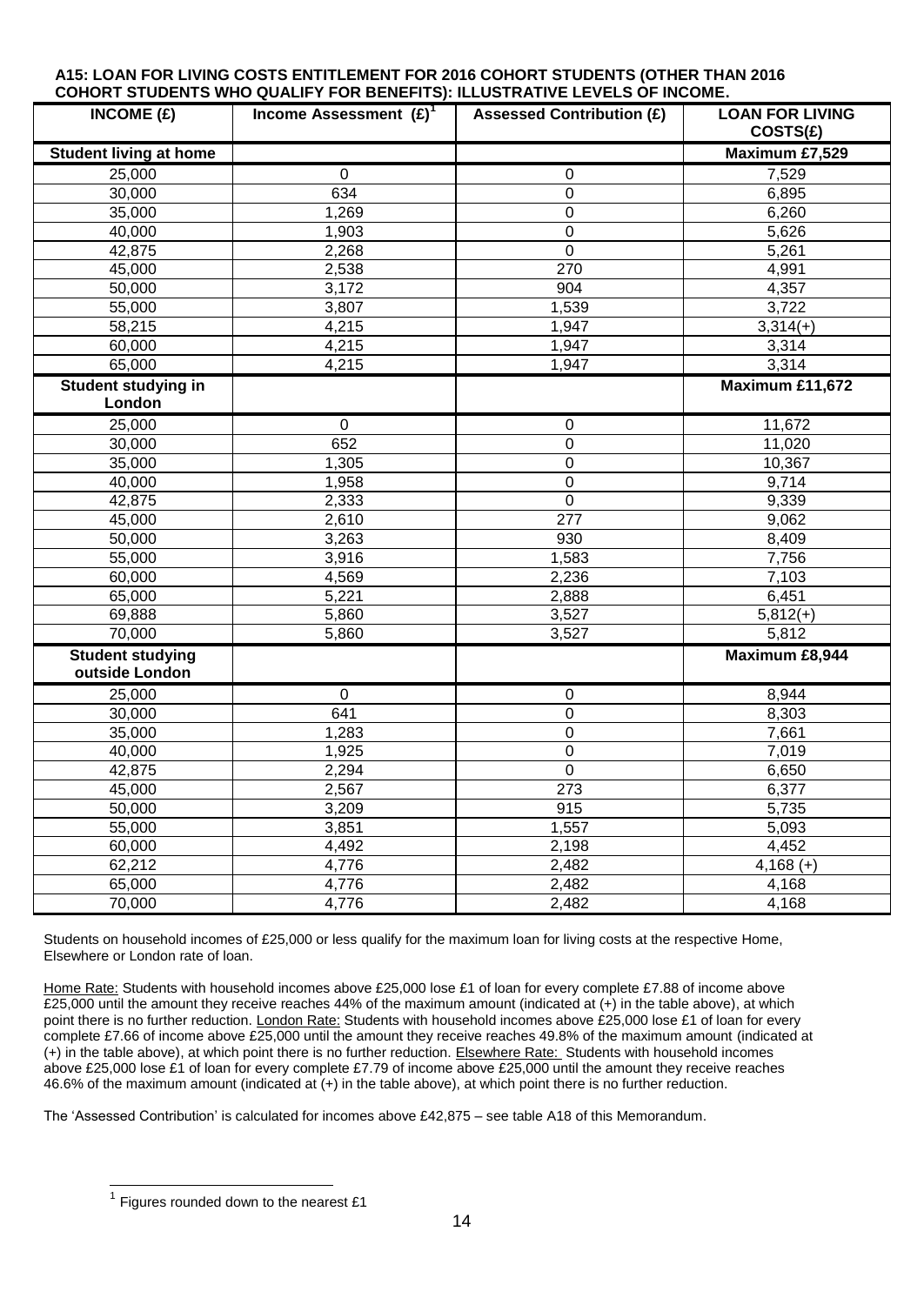| INCOME(E)                                    | Income<br><b>Assessment</b><br>$(E)^2$ | <b>Assessed</b><br><b>Contribution</b><br>(E) | <b>Special</b><br><b>Support</b><br><b>Element</b><br>(E) | <b>Maintenance</b><br><b>Element</b><br>(E) | <b>TOTAL LOAN</b><br><b>FOR LIVING</b><br><b>COSTS</b><br>(E) |
|----------------------------------------------|----------------------------------------|-----------------------------------------------|-----------------------------------------------------------|---------------------------------------------|---------------------------------------------------------------|
| <b>Student living at</b><br>home             |                                        |                                               | <b>Maximum</b><br>£3,783                                  | <b>Maximum</b><br>£5,099                    | Maximum £8,882                                                |
| 25,000                                       | $\mathbf 0$                            | 0                                             | 3,783                                                     | 5,099                                       | 8,882                                                         |
| 30,000                                       | 1,012                                  | 0                                             | 2,771                                                     | 5,099                                       | 7,870                                                         |
| 35,000                                       | 2,025                                  | $\overline{0}$                                | 1,758                                                     | 5,099                                       | 6,857                                                         |
| 40,000                                       | 3,038                                  | 0                                             | 745                                                       | 5,099                                       | 5,844                                                         |
| 42,875                                       | 3,621                                  | 0                                             | 162                                                       | 5,099                                       | 5,261                                                         |
| 44,152                                       | 3,783                                  | 162                                           | $\pmb{0}$                                                 | 5,099                                       | 5,099                                                         |
| 45,000                                       | 3,890                                  | 269                                           | $\mathbf 0$                                               | 4,992                                       | 4,992                                                         |
| 50,000                                       | 4,525                                  | 904                                           | $\mathbf 0$                                               | 4,357                                       | 4,357                                                         |
| 55,000                                       | 5,159                                  | 1,538                                         | $\boldsymbol{0}$                                          | 3,723                                       | 3,723                                                         |
| 58,218                                       | 5,568                                  | 1,947                                         | $\mathbf 0$                                               | $3,314 (+)$                                 | $3,314 (+)$                                                   |
| 60,000                                       | 5,568                                  | 1,947                                         | $\mathbf 0$                                               | 3,314                                       | 3,314                                                         |
| <b>Student</b><br>studying in<br>London      |                                        |                                               | <b>Maximum</b><br>£3,783                                  | Maximum £8,946                              | <b>Maximum</b><br>£12,729                                     |
| 25,000                                       | $\mathbf 0$                            | 0                                             | 3,783                                                     | 8,946                                       | 12,729                                                        |
| 30,000                                       | 948                                    | 0                                             | 2,835                                                     | 8,946                                       | 11,781                                                        |
| 35,000                                       | 1,896                                  | 0                                             | 1,887                                                     | 8,946                                       | 10,833                                                        |
| 40,000                                       | 2,845                                  | 0                                             | 938                                                       | 8,946                                       | 9,884                                                         |
| 42,875                                       | 3,390                                  | $\overline{0}$                                | 393                                                       | 8,946                                       | 9,339                                                         |
| 45,000                                       | 3,667                                  | 277                                           | 116                                                       | 8,946                                       | 9,062                                                         |
| 45,886                                       | 3,783                                  | 393                                           | $\mathbf 0$                                               | 8,946                                       | 8,946                                                         |
| 50,000                                       | 4,320                                  | 930                                           | $\mathbf 0$                                               | 8,409                                       | 8,409                                                         |
| 55,000                                       | 4,972                                  | 1,582                                         | $\mathbf 0$                                               | 7,757                                       | 7,757                                                         |
| 60,000                                       | 5,625                                  | 2,235                                         | $\mathbf 0$                                               | 7,104                                       | 7,104                                                         |
| 65,000                                       | 6,278                                  | 2,888                                         | $\mathbf 0$                                               | 6,451                                       | 6,451                                                         |
| 69,892                                       | 6,917                                  | 3,527                                         | 0                                                         | $5,812(+)$                                  | $5,812(+)$                                                    |
| <b>Student</b><br>studying<br>outside London |                                        |                                               | <b>Maximum</b><br>£3,783                                  | Maximum £6,411                              | Maximum £10,194                                               |
| 25,000                                       | 0                                      | $\mathbf 0$                                   | 3,783                                                     | 6,411                                       | 10,194                                                        |
| 30,000                                       | 991                                    | $\pmb{0}$                                     | 2,792                                                     | 6,411                                       | 9,203                                                         |
| 35,000                                       | 1,982                                  | $\overline{0}$                                | 1,801                                                     | 6,411                                       | 8,212                                                         |
| 40,000                                       | 2,974                                  | $\overline{0}$                                | 809                                                       | 6,411                                       | 7,220                                                         |
| 42,875                                       | 3,544                                  | $\pmb{0}$                                     | 239                                                       | 6,411                                       | 6,650                                                         |
| 44,737                                       | 3,783                                  | 239                                           | $\pmb{0}$                                                 | 6,411                                       | 6,411                                                         |
| 45,000                                       | 3,816                                  | 272                                           | $\mathbf 0$                                               | 6,378                                       | 6,378                                                         |
| 50,000                                       | 4,458                                  | 914                                           | $\mathbf 0$                                               | 5,736                                       | 5,736                                                         |
| 55,000                                       | 5,100                                  | 1,556                                         | $\pmb{0}$                                                 | 5,094                                       | 5,094                                                         |
| 60,000                                       | 5,742                                  | 2,198                                         | $\pmb{0}$                                                 | 4,452                                       | 4,452                                                         |
| 62,210                                       | 6,026                                  | 2,482                                         | 0                                                         | $4,168 (+)$                                 | $4,168(+)$                                                    |
| 65,000                                       | 6,026                                  | 2,482                                         | $\pmb{0}$                                                 | 4,168                                       | 4,168                                                         |

#### **A16: LOAN FOR LIVING COSTS ENTITLEMENT FOR 2016 COHORT STUDENTS WHO QUALIFY FOR BENEFITS: ILLUSTRATIVE LEVELS OF INCOME.**

Students on household incomes of £25,000 or less qualify for the maximum loan for living costs at the respective Home, Elsewhere or London rate of loan.

Home Rate - Students with household incomes above £25,000 up to and including £42,875 lose £1 of loan for every complete £4.936 of income above £25,000. For income in excess of £42,875 up to and including £58,218 students lose £1 of loan for every complete £7.88 of income until the amount they receive reaches 37.3% of the maximum amount (indicated at (+) in the table above), at which point there is no further reduction.

London Rate - Students with household incomes above £25,000 up to and including £42,875 lose £1 of loan for every

<sup>&</sup>lt;u>Figures rounded down to the nearest £1</u>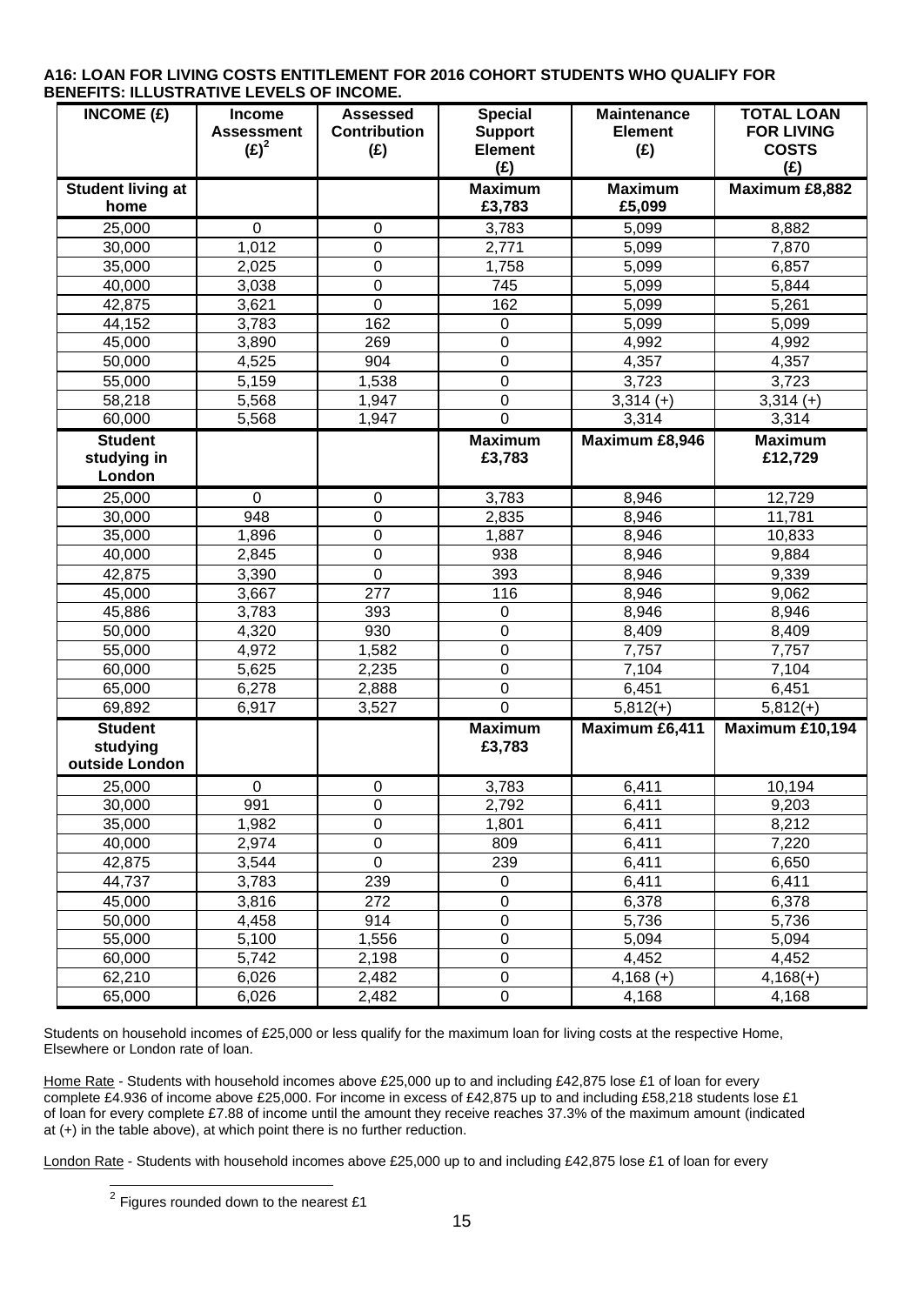complete £5.272 of income above £25,000. For income in excess of £42,875 up to and including £69,892, students lose £1 of loan for every £7.66 of income until the amount they receive reaches 45.7% of the maximum amount (indicated at (+) in the table above), at which point there is no further reduction.

Elsewhere Rate - Students with household incomes above £25,000 up to and including £42,875 lose £1 of loan for every complete £5.043 of income above £25,000. For income in excess of £42,875 up to and including £62,210, students lose £1 of loan for every £7.79 of income until the amount they receive reaches 40.9% of the maximum amount (indicated at (+) in the table above), at which point there is no further reduction.

The loan for living costs is divided into two elements – the maintenance element and, for students on lower incomes a special support element for books, equipment, travel or childcare. The special support element is disregarded by DWP when calculating means-tested benefits.

The 'Assessed Contribution' is calculated for incomes above £42,875 – see table A19 of this Memorandum.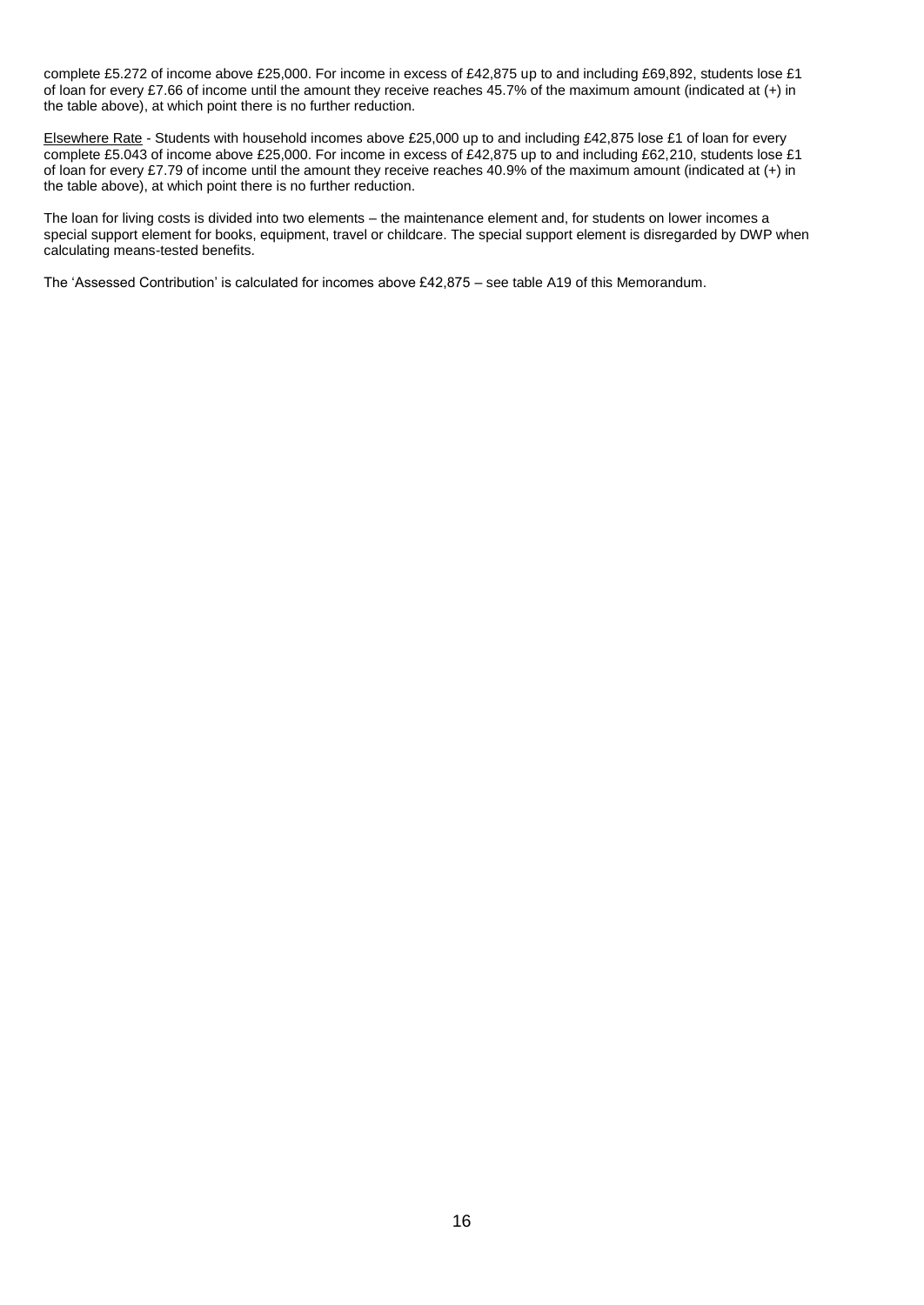#### **A17: LOAN FOR LIVING COSTS ENTITLEMENT FOR 2016 COHORT STUDENTS AGED 60 OR OVER ON THE FIRST DAY OF THE FIRST ACADEMIC YEAR OF THEIR COURSE: ILLUSTRATIVE LEVELS OF INCOME IN 2019/20:**

| <b>HOUSEHOLD INCOME</b><br>(£) | <b>Income Assessment</b><br>(£) | <b>LOAN FOR LIVING COSTS</b><br>(£) |
|--------------------------------|---------------------------------|-------------------------------------|
|                                |                                 | Maximum £3,783                      |
| 25,000                         |                                 | 3,783                               |
| 30,000                         | 998                             | 2,785                               |
| 35,000                         | 1,996                           | 1,787                               |
| 40,000                         | 2,994                           | 789                                 |
| 43,703                         | 3,733                           | 50                                  |
| 43,704                         | n/a                             |                                     |
| 45,000                         | n/a                             |                                     |
| 50,000                         | n/a                             |                                     |

New full-time students in 2018/19 and continuing full-time students starting a course on or after 1 August 2016 who are aged 60 or over on the first day of the first academic year of their course qualify for a meanstested loan for living costs in 2018/19.

2016 cohort students aged 60 or over on the first day of the first academic year of their course with household incomes of £25,000 or less qualify for the maximum loan for living costs in 2019/20. Students with household incomes above £25,000 lose £1 of loan for every complete £5.01 increase in income above £25,000 until a household income of £43,703 is reached where a minimum £50 loan is paid. Students on household incomes above £43,703 do not qualify for a loan for living costs.

The income assessment for the loan for living costs for students aged 60 or over on the first day of the first academic year of their course is not added to the income assessment for supplementary grants (i.e. dependants' grants and travel grant) as part of the assessed contribution.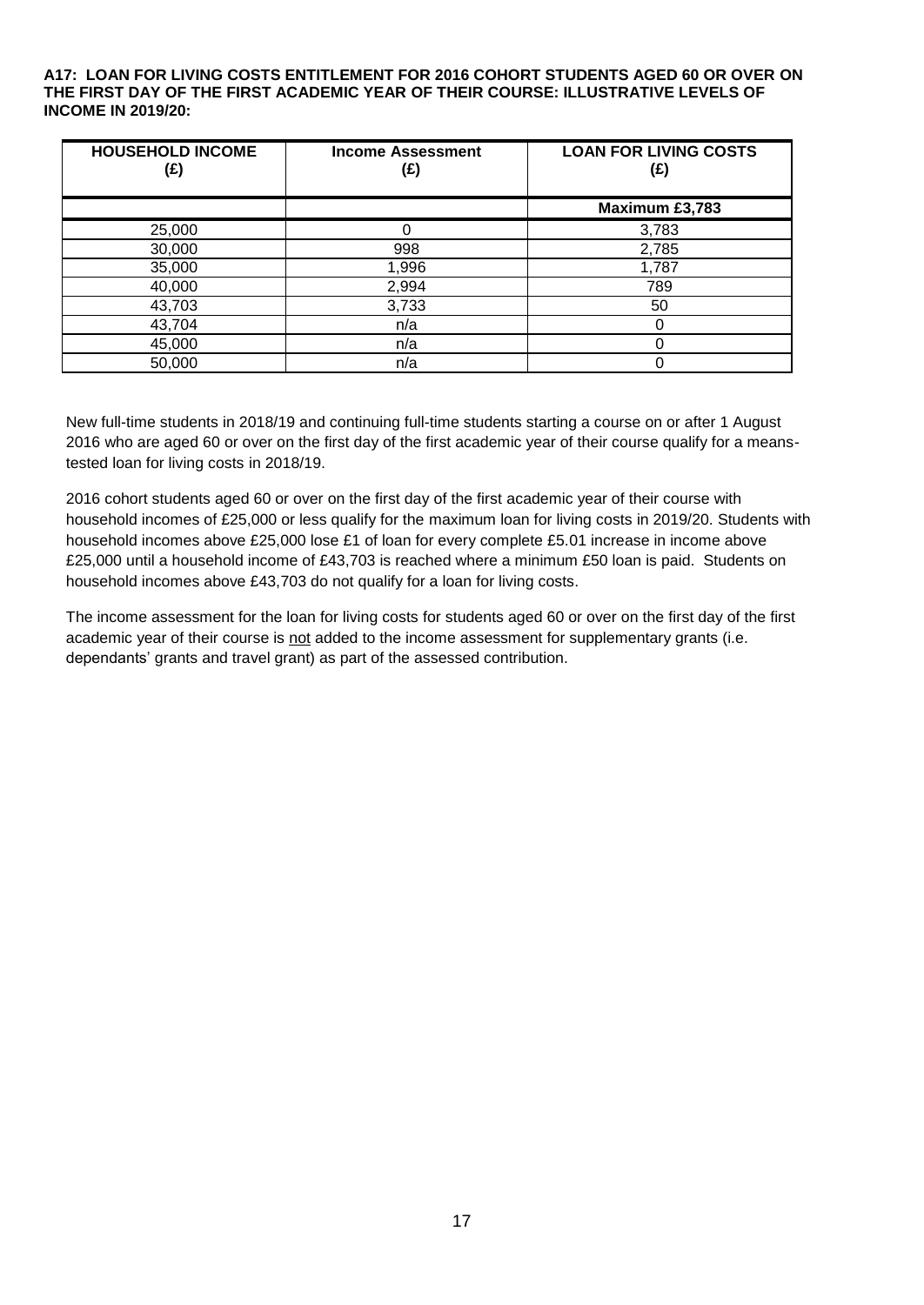### **A18: 2016 COHORT STUDENTS (EXCLUDING STUDENTS ENTITLED TO BENEFITS AND STUDENTS AGED 60 OR OVER ON THE FIRST DAY OF THE FIRST ACADEMIC YEAR OF THEIR COURSE): ASSESSED CONTRIBUTION FOR THE LOAN FOR LIVING COSTS.**

An assessed contribution will apply as follows:

Household income **£42,875 or less** - no assessed contribution; Household income of **more than £42,875** – an assessed contribution will apply.

The assessed contribution figures in **table A18** on page 18 (which should be read in conjunction with **table A15** of this Memorandum) are calculated as follows (*case study for student living in the parental home with a household income of £44,000*):

1) Calculate the amount of loan to be deducted from the maximum loan at a household income of £42,875. (The taper for the home rate of loan is 7.88). For the purposes of this calculation, this is known as the **contribution disregard**.

(£42,875-£25,000)/7.88 = £2,268 (rounded down)

2) Calculate the amount of loan to be deducted (the **income assessment** in table A15 of this memorandum) from the maximum loan at a household income of £44,000 (the household income of the student in this case study)

(£44,000 - £25,000)/7.88 = £2,411 (rounded down)

3) Calculate the assessed contribution for a student living at home on a household income of £44,000 by deducting the **contribution disregard** from the **income assessment**.

#### £2,411 - £2,268 = **£143**

The same method of calculating assessed contributions for the loan for living costs will apply to 2016 cohort students living away from home and studying in London or living away from home and studying outside London. However, the taper for the London rate of loan for living costs is 7.66 and that for the elsewhere rate of loan 7.79.

In calculating the household income, an allowance of **£1,130** may be made for a parent who is an eligible student or who holds a statutory award. The household income may also be reduced by **£1,130** for each child wholly or mainly dependent on the student or the student's partner or each child (other than the student) who is wholly or mainly financially dependent upon the student's parent or the parent's partner whose income is being taken into account.

**The total assessed contribution for a student is the assessed contribution from table A18 on the following page of this Memorandum added to the contribution for supplementary support (table A20). In total, this contribution must not exceed £6,210**.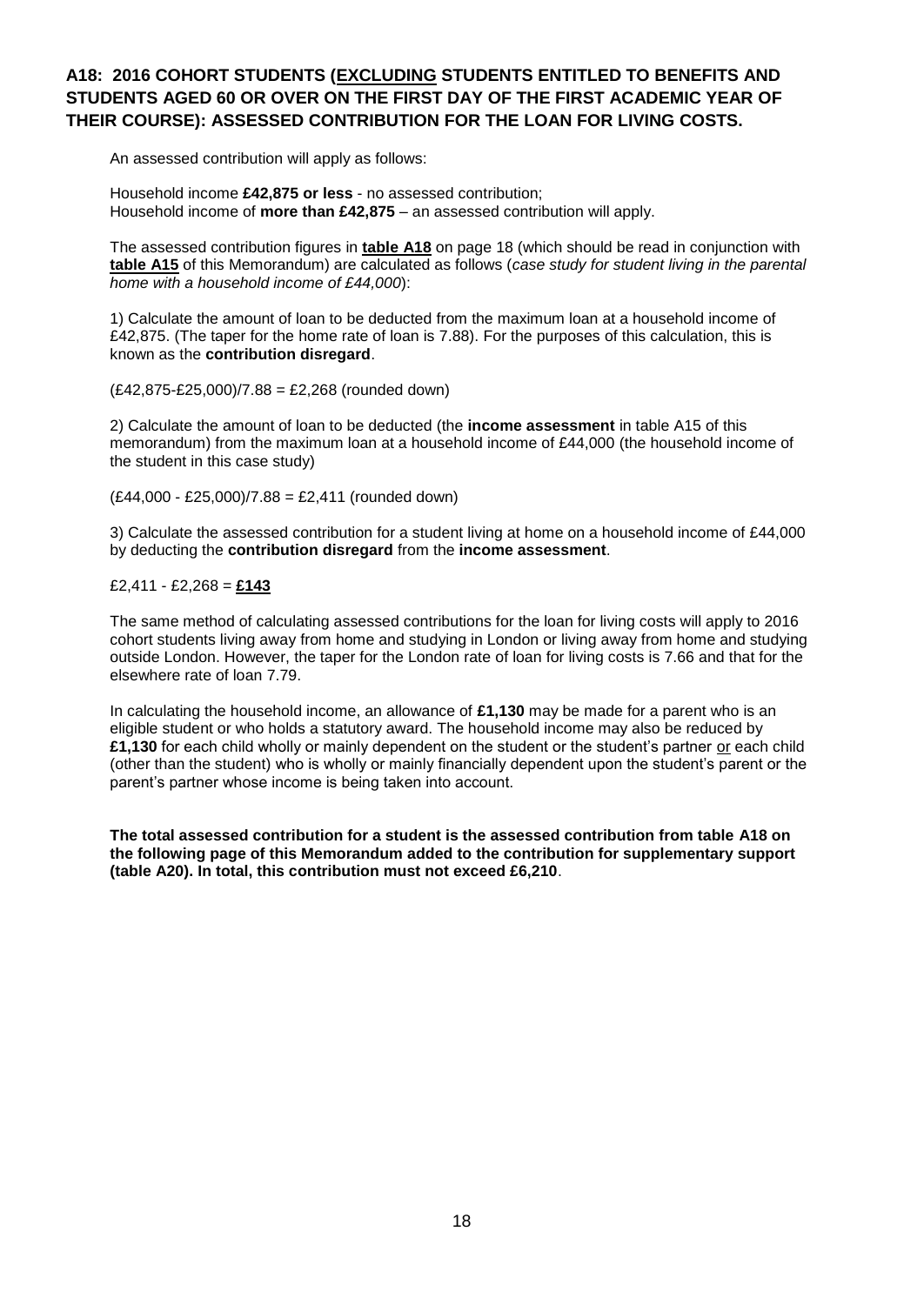**Table A18 (continued): 2016 COHORT STUDENTS (EXCLUDING STUDENTS ENTITLED TO BENEFITS AND STUDENTS AGED 60 OR OVER ON THE FIRST DAY OF THE FIRST ACADEMIC YEAR OF THEIR COURSE): ASSESSED CONTRIBUTION FOR THE LOAN FOR LIVING COSTS IN 2019/20.**

| <b>HOUSEHOLD</b><br><b>INCOME</b> | <b>Student living at home</b>                 |                        | Student studying in<br>London                 |            | <b>Student studying outside</b><br>London     |                        |
|-----------------------------------|-----------------------------------------------|------------------------|-----------------------------------------------|------------|-----------------------------------------------|------------------------|
|                                   | <b>Assessed</b><br><b>Contribution</b><br>(E) | Loan $(f)$             | <b>Assessed</b><br><b>Contribution</b><br>(E) | Loan $(f)$ | <b>Assessed</b><br><b>Contribution</b><br>(E) | Loan $(f)$             |
| 42,875                            | $\pmb{0}$                                     | 5,261                  | $\mathbf 0$                                   | 9,339      | $\pmb{0}$                                     | 6,650                  |
| 43,000                            | 16                                            | 5,245                  | 16                                            | 9,323      | 16                                            | 6,634                  |
| 44,000                            | 143                                           | 5,118                  | 147                                           | 9,192      | 145                                           | 6,505                  |
| 45,000                            | 270                                           | 4,991                  | 277                                           | 9,062      | 273                                           | 6,377                  |
| 46,000                            | 396                                           | 4,865                  | 408                                           | 8,931      | 401                                           | 6,249                  |
| 47,000                            | 523                                           | 4,738                  | 539                                           | 8,800      | 530                                           | 6,120                  |
| 48,000                            | 650                                           | 4,611                  | 669                                           | 8,670      | 658                                           | 5,992                  |
| 49,000                            | 777                                           | 4,484                  | 800                                           | 8,539      | 786                                           | 5,864                  |
| 50,000                            | 904                                           | 4,357                  | 930                                           | 8,409      | 915                                           | 5,735                  |
| 51,000                            | 1,031                                         | 4,230                  | 1,061                                         | 8,278      | 1,043                                         | 5,607                  |
| 52,000                            | 1,158                                         | 4,103                  | 1,191                                         | 8,148      | 1,171                                         | 5,479                  |
| 53,000                            | 1,285                                         | 3,976                  | 1,322                                         | 8,017      | 1,300                                         | 5,350                  |
| 54,000                            | 1,412                                         | 3,849                  | 1,452                                         | 7,887      | 1,428                                         | 5,222                  |
| 55,000                            | 1,539                                         | 3,722                  | 1,583                                         | 7,756      | 1,557                                         | 5,093                  |
| 56,000                            | 1,666                                         | 3,595                  | 1,713                                         | 7,626      | 1,685                                         | 4,965                  |
| 57,000                            | 1,792                                         | 3,469                  | 1,844                                         | 7,495      | 1,813                                         | 4,837                  |
| 58,000                            | 1,919                                         | 3,342                  | 1,975                                         | 7,364      | 1,942                                         | 4,708                  |
| 58,215                            | 1,947                                         | $3,314$ <sup>*</sup> ) | 2,003                                         | 7,336      | 1,969                                         | 4,681                  |
| 59,000                            |                                               |                        | 2,105                                         | 7,234      | 2,070                                         | 4,580                  |
| 60,000                            |                                               |                        | 2,236                                         | 7,103      | 2,198                                         | 4,452                  |
| 61,000                            |                                               |                        | 2,366                                         | 6,973      | 2,327                                         | 4,323                  |
| 62,000                            |                                               |                        | 2,497                                         | 6,842      | 2,455                                         | 4,195                  |
| 62,212                            |                                               |                        | 2,524                                         | 6,815      | 2,482                                         | $4,168$ <sup>*</sup> ) |
| 63,000                            |                                               |                        | 2,627                                         | 6,712      |                                               |                        |
| 64,000                            |                                               |                        | 2,758                                         | 6,581      |                                               |                        |
| 65,000                            |                                               |                        | 2,888                                         | 6,451      |                                               |                        |
| 66,000                            |                                               |                        | 3,019                                         | 6,320      |                                               |                        |
| 67,000                            |                                               |                        | 3,150                                         | 6,189      |                                               |                        |
| 68,000                            |                                               |                        | 3,280                                         | 6,059      |                                               |                        |
| 69,000                            |                                               |                        | 3,411                                         | 5,928      |                                               |                        |
| 69,888                            |                                               |                        | 3,527                                         | $5,812(*)$ |                                               |                        |

(\*) – minimum loan for living costs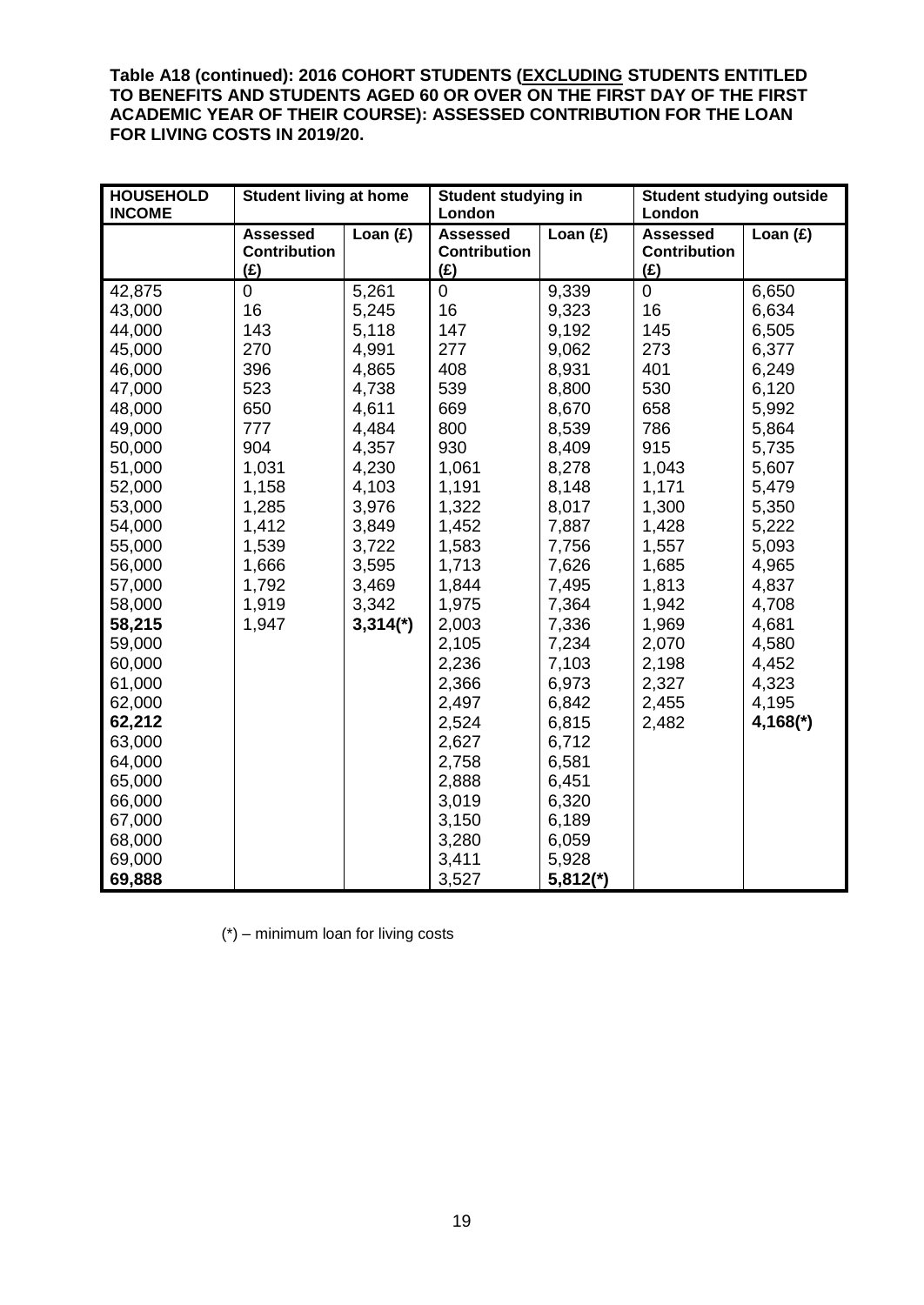#### **A19: 2016 COHORT STUDENTS ENTITLED TO BENEFITS (EXCLUDING STUDENTS AGED 60 OR OVER ON THE FIRST DAY OF THE FIRST ACADEMIC YEAR OF THEIR COURSE): ASSESSED CONTRIBUTION FOR THE LOAN FOR LIVING COSTS IN 2019/20.**

The assessed contribution will apply as follows:

Household income **£42,875 or less** - no assessed contribution; Household income of **more than £42,875** – an assessed contribution will apply. **Home rate:** contribution of £1 for each complete £7.88 of income above £42,875. **London rate:** contribution of £1 for each complete £7.66 of income above £42,875. **Elsewhere rate:** contribution of £1 for each complete £7.79 of income above £42,875 This table should be read in conjunction with **table A16** of this Memorandum.

In calculating the household income, an allowance of **£1,130** may be made for a parent who is an eligible student or who holds a statutory award. The household income may also be reduced by **£1,130** for each child wholly or mainly dependent on the student or the student's partner or each child (other than the student) who is wholly or mainly financially dependent upon the student's parent or the parent's partner whose income is being taken into account. **The total assessed contribution for a student is the assessed contribution from this table added to the contribution for supplementary support (table A20). In total, this contribution must not exceed £6,210**.

| <b>HOUSEHOLD</b><br><b>INCOME</b> | <b>Student living at home</b>                 |                        | <b>Student studying in</b><br>London          |            | <b>Student studying outside</b><br>London     |             |
|-----------------------------------|-----------------------------------------------|------------------------|-----------------------------------------------|------------|-----------------------------------------------|-------------|
|                                   | <b>Assessed</b><br><b>Contribution</b><br>(E) | Loan $(f)$             | <b>Assessed</b><br><b>Contribution</b><br>(E) | Loan $(f)$ | <b>Assessed</b><br><b>Contribution</b><br>(E) | Loan $(f)$  |
| 42,875                            | 0                                             | 5,261                  | 0                                             | 9,339      | 0                                             | 6,650       |
| 43,000                            | 15                                            | 5,246                  | 16                                            | 9,323      | 16                                            | 6,634       |
| 44,000                            | 142                                           | 5,119                  | 146                                           | 9,193      | 144                                           | 6,506       |
| 45,000                            | 269                                           | 4,992                  | 277                                           | 9,062      | 272                                           | 6,378       |
| 46,000                            | 396                                           | 4,865                  | 407                                           | 8,932      | 401                                           | 6,249       |
| 47,000                            | 523                                           | 4,738                  | 538                                           | 8,801      | 529                                           | 6,121       |
| 48,000                            | 650                                           | 4,611                  | 669                                           | 8,670      | 657                                           | 5,993       |
| 49,000                            | 777                                           | 4,484                  | 799                                           | 8,540      | 786                                           | 5,864       |
| 50,000                            | 904                                           | 4,357                  | 930                                           | 8,409      | 914                                           | 5,736       |
| 51,000                            | 1,031                                         | 4,230                  | 1,060                                         | 8,279      | 1,043                                         | 5,607       |
| 52,000                            | 1,157                                         | 4,104                  | 1,191                                         | 8,148      | 1,171                                         | 5,479       |
| 53,000                            | 1,284                                         | 3,977                  | 1,321                                         | 8,018      | 1,299                                         | 5,351       |
| 54,000                            | 1,411                                         | 3,850                  | 1,452                                         | 7,887      | 1,428                                         | 5,222       |
| 55,000                            | 1,538                                         | 3,723                  | 1,582                                         | 7,757      | 1,556                                         | 5,094       |
| 56,000                            | 1,665                                         | 3,596                  | 1,713                                         | 7,626      | 1,684                                         | 4,966       |
| 57,000                            | 1,792                                         | 3,469                  | 1,843                                         | 7,496      | 1,813                                         | 4,837       |
| 58,000                            | 1,919                                         | 3,342                  | 1,974                                         | 7,365      | 1,941                                         | 4,709       |
| 58,218                            | 1,947                                         | $3,314$ <sup>*</sup> ) | 2,003                                         | 7,336      | 1,969                                         | 4,681       |
| 59,000                            |                                               |                        | 2,105                                         | 7,234      | 2,069                                         | 4,581       |
| 60,000                            |                                               |                        | 2,235                                         | 7,104      | 2,198                                         | 4,452       |
| 61,000                            |                                               |                        | 2,366                                         | 6,973      | 2,326                                         | 4,324       |
| 62,000                            |                                               |                        | 2,496                                         | 6,843      | 2,455                                         | 4,195       |
| 62,210                            |                                               |                        | 2,524                                         | 6,815      | 2,482                                         | $4,168$ (*) |
| 63,000                            |                                               |                        | 2,627                                         | 6,712      |                                               |             |
| 64,000                            |                                               |                        | 2,757                                         | 6,582      |                                               |             |
| 65,000                            |                                               |                        | 2,888                                         | 6,451      |                                               |             |
| 66,000                            |                                               |                        | 3,018                                         | 6,321      |                                               |             |
| 67,000                            |                                               |                        | 3,149                                         | 6,190      |                                               |             |
| 68,000                            |                                               |                        | 3,280                                         | 6,059      |                                               |             |
| 69,000                            |                                               |                        | 3,410                                         | 5,929      |                                               |             |
| 69,892                            |                                               |                        | 3,527                                         | $5,812(*)$ |                                               |             |

(\*) – minimum loan for living costs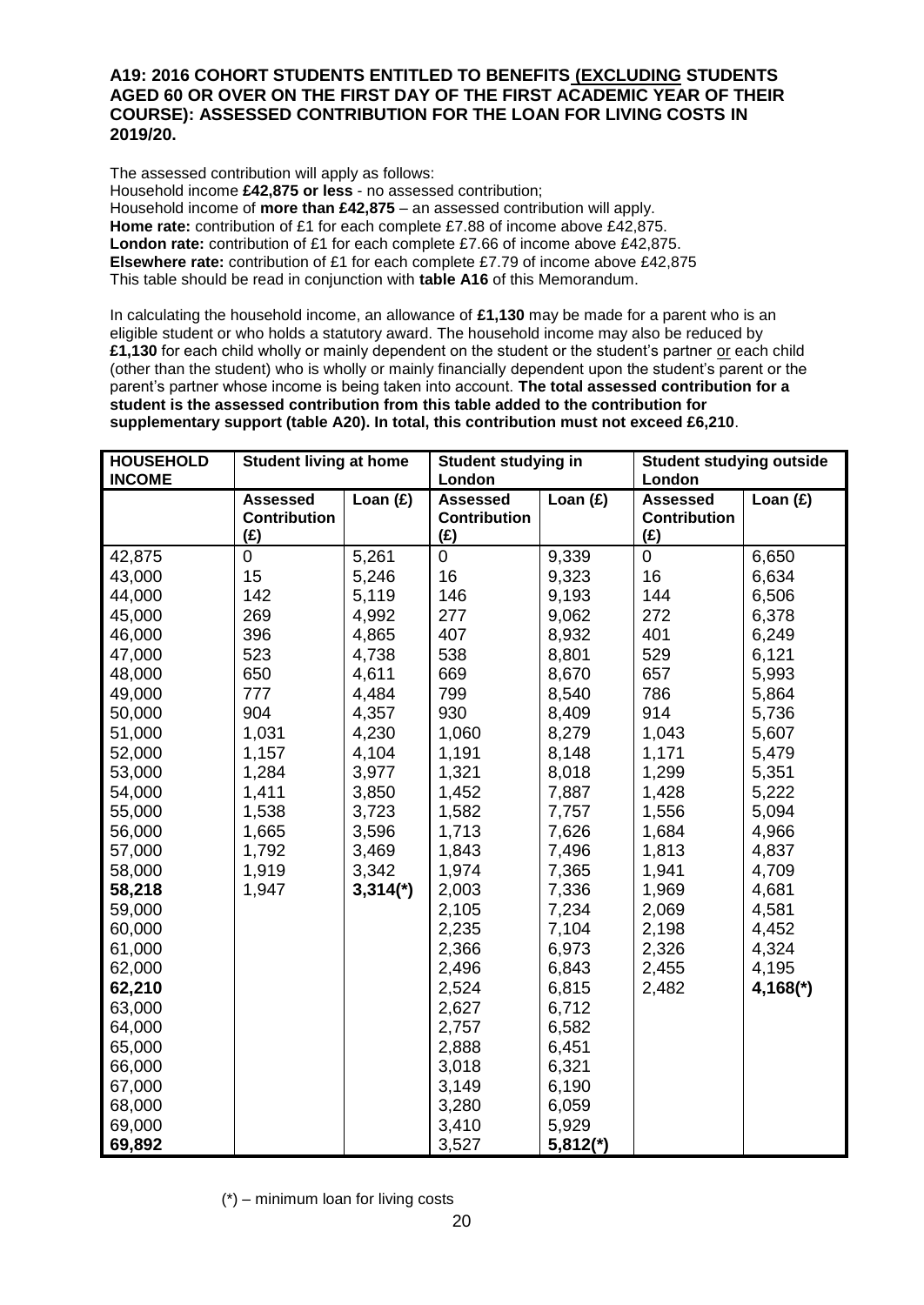#### **TABLE A20: 2016 COHORT STUDENTS: ASSESSMENT OF HOUSEHOLD CONTRIBUTION FOR SUPPLEMENTARY INCOME-ASSESSED SUPPORT in 2019/20 (Long courses loan; grants for dependants; travel grant)**

Assessments will be calculated as follows:

Household income £39,796 or less: no contribution

Household income of **more than £39,796**: contribution of £1 for each additional £8.73 of household income.

The maximum contribution is **£6,210**. In calculating the household income, an allowance of **£1,130** may be made for a parent who is an eligible student or who holds a statutory award. The household income may also be reduced by **£1,130** for each child wholly or mainly dependent on the student or the student's partner or each child (other than the student) who is wholly or mainly financially dependent upon the student's parent or the parent's partner whose income is being taken into account. The total assessed contribution for a student is the assessed contribution from this table added to the contribution to loan for living costs (set out in **table A15**, or for full-time students eligible for benefits, the contribution to loan for living costs in **table A16**). In total this contribution may not exceed **£6,210**.

#### **ASSESSED CONTRIBUTION FOR SUPPLEMENTARY SUPPORT: ILLUSTRATIVE LEVELS OF INCOME.**

| <b>HOUSEHOLD</b><br><b>INCOME</b><br>(E)                                                                                                                                                             | <b>ASSESSED</b><br><b>CONTRIBUTION</b><br>(E)                                                                                                                    | <b>HOUSEHOLD</b><br><b>INCOME</b><br>(E)                                                                                                                                                             | <b>ASSESSED</b><br><b>CONTRIBUTION</b><br>(f)                                                                                                                                    | <b>HOUSEHOL</b><br>D<br><b>INCOME</b><br>(f)                                                                                                                           | <b>ASSESSED</b><br><b>CONTRIBUTION</b><br>(f)                                                                                                         |
|------------------------------------------------------------------------------------------------------------------------------------------------------------------------------------------------------|------------------------------------------------------------------------------------------------------------------------------------------------------------------|------------------------------------------------------------------------------------------------------------------------------------------------------------------------------------------------------|----------------------------------------------------------------------------------------------------------------------------------------------------------------------------------|------------------------------------------------------------------------------------------------------------------------------------------------------------------------|-------------------------------------------------------------------------------------------------------------------------------------------------------|
| 39,796<br>40,000<br>41,000<br>42,000<br>43,000<br>44,000<br>45,000<br>46,000<br>47,000<br>48,000<br>49,000<br>50,000<br>51,000<br>52,000<br>53,000<br>54,000<br>55,000<br>56,000<br>57,000<br>58,000 | $\Omega$<br>23<br>137<br>252<br>367<br>481<br>596<br>710<br>825<br>939<br>1,054<br>1,168<br>1,283<br>1,397<br>1,512<br>1,627<br>1,741<br>1,856<br>1,970<br>2,085 | 59,000<br>60,000<br>61,000<br>62,000<br>63,000<br>64,000<br>65,000<br>66,000<br>67,000<br>68,000<br>69,000<br>70,000<br>71,000<br>72,000<br>73,000<br>74,000<br>75,000<br>76,000<br>77,000<br>78,000 | 2,199<br>2,314<br>2,428<br>2,543<br>2,657<br>2,772<br>2,887<br>3,001<br>3,116<br>3,230<br>3,345<br>3,459<br>3,574<br>3,688<br>3,803<br>3,917<br>4,032<br>4,147<br>4,261<br>4,376 | 79,000<br>80,000<br>81,000<br>82,000<br>83,000<br>84,000<br>85,000<br>86,000<br>87,000<br>88,000<br>89,000<br>90,000<br>91,000<br>92,000<br>93,000<br>94,000<br>94,010 | 4,490<br>4,605<br>4,719<br>4,834<br>4,948<br>5,063<br>5,178<br>5,292<br>5,407<br>5,521<br>5,636<br>5,750<br>5,865<br>5,979<br>6,094<br>6,208<br>6,210 |

For residual incomes below **£39,796**, no contribution is assessed. For residual incomes above **£94,010**, the assessed contribution is **£6,210**.

### *For details of the supplementary loan and grant support that is available to all full-time students, see section F.*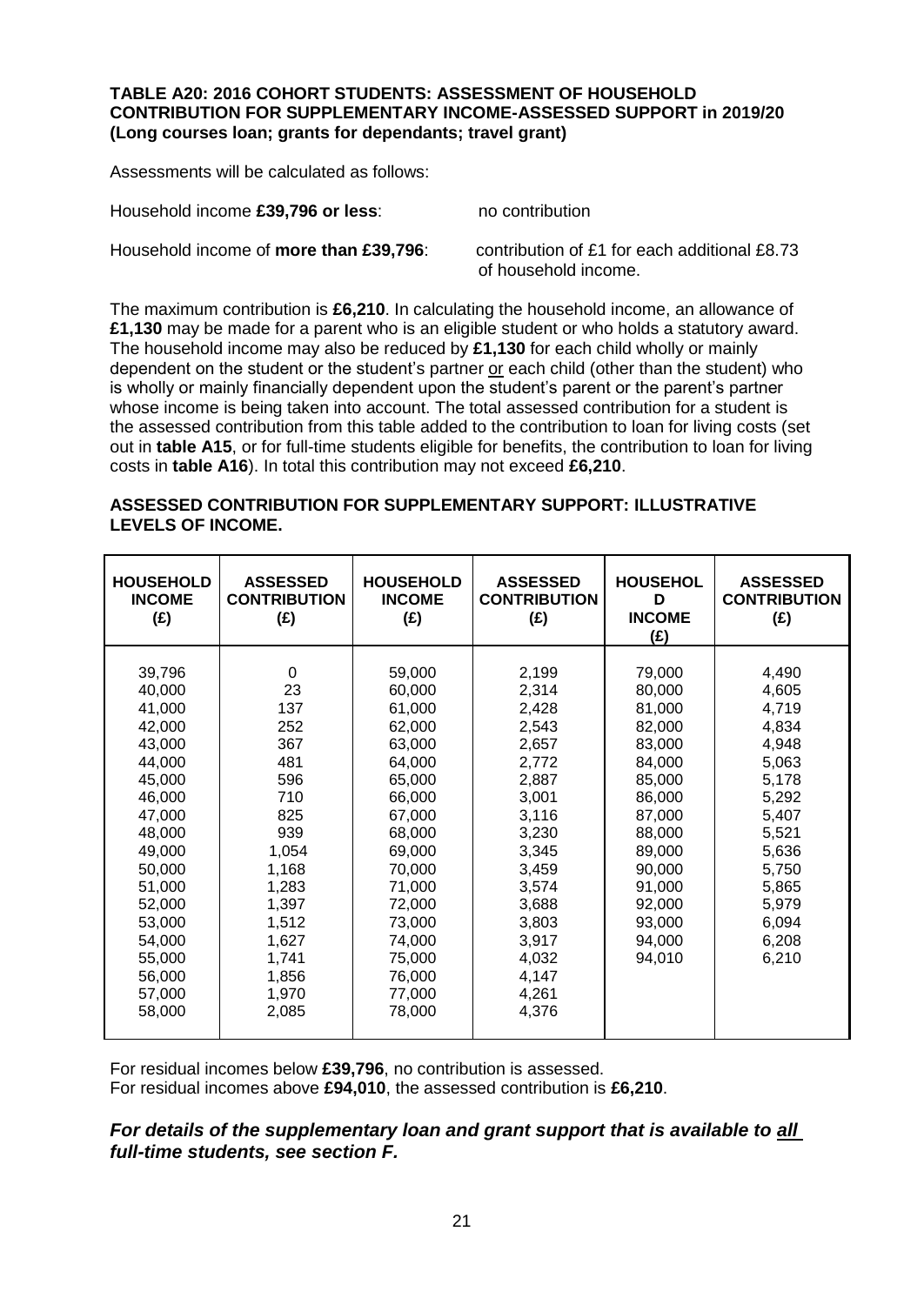# **SECTION B: SUPPORT AVAILABLE IN 2019/20 FOR 2012 COHORT STUDENTS: CURRENT SYSTEM STUDENTS WHO (i) WERE NEW ENTRANTS IN 2012/13 FROM SEPTEMBER 2012 ONWARDS, IN 2013/14, 2014/15 OR 2015/16 WHO ARE CONTINUING THEIR COURSES IN 2019/20.**

*TABLE B1: LOAN RATES FOR 2012 COHORT STUDENTS: INCOME ASSESSED AND NON-INCOME ASSESSED ELEMENTS.*

| <b>FULL YEAR</b><br><b>STUDENTS</b>  | <b>MAIN RATE</b><br>(100%)<br>(Table A1)    | <b>NON-INCOME</b><br><b>ASSESSED</b> | <b>INCOME</b><br><b>ASSESSED</b>  |
|--------------------------------------|---------------------------------------------|--------------------------------------|-----------------------------------|
| Parental home                        | 5.099                                       | 3,314                                | 1,785                             |
| London                               | 8,946                                       | 5,814                                | 3,132                             |
| Elsewhere                            | 6,411                                       | 4,170                                | 2,241                             |
| Overseas                             | 7,617                                       | 4,952                                | 2,665                             |
| <b>FINAL YEAR</b><br><b>STUDENTS</b> | <b>MAIN RATE</b><br>$(100\%)$<br>(Table A1) | <b>NON INCOME</b><br><b>ASSESSED</b> | <b>INCOME-</b><br><b>ASSESSED</b> |
| Parental home                        | 4,685                                       | 3,045                                | 1,640                             |
| London                               | 8,147                                       | 5,295                                | 2,852                             |
| Elsewhere                            | 5,962                                       | 3,876                                | 2,086                             |
| Overseas                             | 6,620                                       | 4,303                                | 2,317                             |

### *Notes:*

*The maximum amount of main loan for living costs will be reduced by £0.50 for every £1 of maintenance grant received.* 

All eligible 2012 cohort students will be eligible for the appropriate main loan rate, 35% of which is income-assessed (see Table B1 above) This support package is available for 2012 cohort students taking full-time courses of Initial Teacher Training (ITT) in 2019/20. (Full year overseas rate lower threshold £65,794).

*TABLE B2: REDUCED RATE LOAN FOR LIVING COSTS.*

| <b>MAXIMUM RATES OF FULL YEAR</b><br><b>LOAN</b>  | <b>REDUCED</b><br><b>LOANS</b><br>(Sandwich<br>years) | <b>REDUCED</b><br><b>LOANS (NHS</b><br><b>Bursary Years)</b> |
|---------------------------------------------------|-------------------------------------------------------|--------------------------------------------------------------|
| Parental home                                     | 2,031                                                 | 1,793                                                        |
| London                                            | 3,804                                                 | 3,354                                                        |
| <b>Elsewhere</b>                                  | 2,709                                                 | 2,389                                                        |
| Overseas                                          | N/A                                                   | 2,389                                                        |
| <b>MAXIMUM RATES OF FINAL</b><br><b>YEAR LOAN</b> |                                                       |                                                              |
| Parental home                                     | 1,543                                                 | 1,361                                                        |
| London                                            | 2,910                                                 | 2,568                                                        |
| Elsewhere                                         | 2,112                                                 | 1,862                                                        |
| Overseas                                          | N/A                                                   | 1,862                                                        |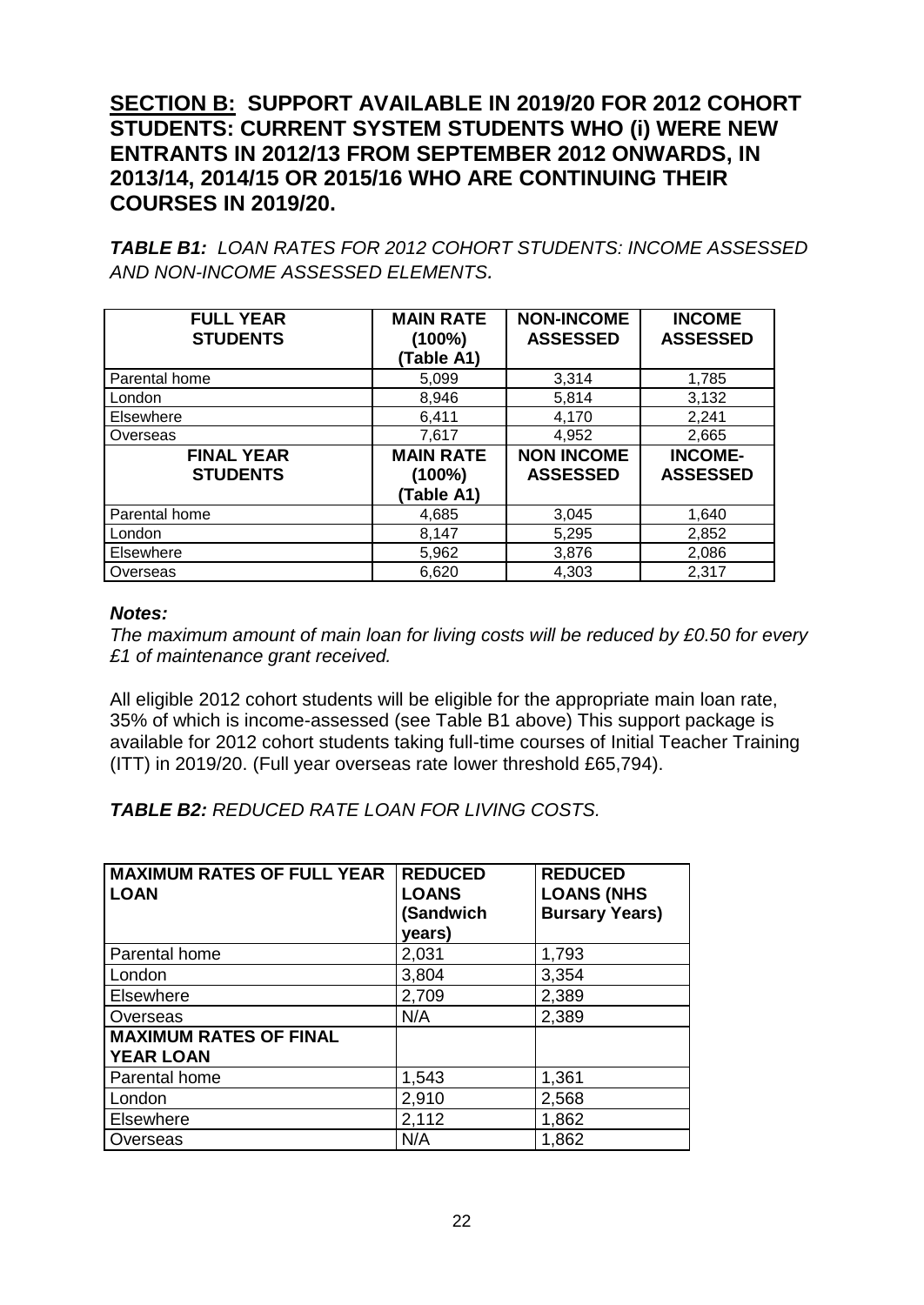The following groups of students are eligible for the reduced, non-income assessed loan rates (see Table B2 above):

(i) Eligible students on full-year sandwich course paid placements where the periods of full-time study are less than 10 weeks in aggregate (students undertaking work placements overseas qualify for the elsewhere rate of loan);

(ii) Students who are eligible to apply for means-tested NHS bursaries or means tested Scottish Health Care allowances (Note: the full year overseas reduced loan rate for these students is £2,389 and the final year overseas reduced loan rate is £1,862).

# *B3: SUPPORT FOR LIVING COSTS.*

Full-time 2012 cohort students, including those undertaking full-time courses of initial teacher training in 2019/20 will be able to apply for:

(1) A means-tested maintenance or special support grant of up to **£3,694;**

(2) A loan for living costs, **35%** of which will be subject to income assessment (Table B1).

(3) A reduced rate loan for living costs for students undertaking a sandwich work placement year or NHS bursary year (Table B2).

**Table B5** applies to 2012 cohort students in 2019/20 who are eligible for the maintenance grant.

**Table B6** applies to 2012 cohort students in 2019/20 who are eligible for the special support grant.

## *B4: SUPPORT FOR TUITION FEES.*

Maximum fees and fee loans in 2019/20 for 2012 cohort students are the same as those for 2016 cohort students. See tables **A5** to **A11.**

## *ACCESS AND PARTICIPATION PLANS.*

Approved (Fee Cap) providers in England that intend to charge more than the Basic Amount or the Floor Amount in respect of the Basic Amount for full-time courses starting on or after 1 September 2012 must have an **Access and Participation Plan**  approved by the Director for Fair Access and Participation. In 2019/20, the Floor Amount in respect of the Basic Amount for full-time courses (where the provider does not have a TEF award) is **£6,000**. The Basic Amount for full-time courses (where the provider has a TEF award) is **£6,165**. Access and Participation Plans describe the arrangements that each provider has in place to promote access for students from low-income or other under-represented groups through outreach activities as well as the financial help that the provider will provide for such students. Eligibility criteria and types and amounts of support available will vary according to the particular provider.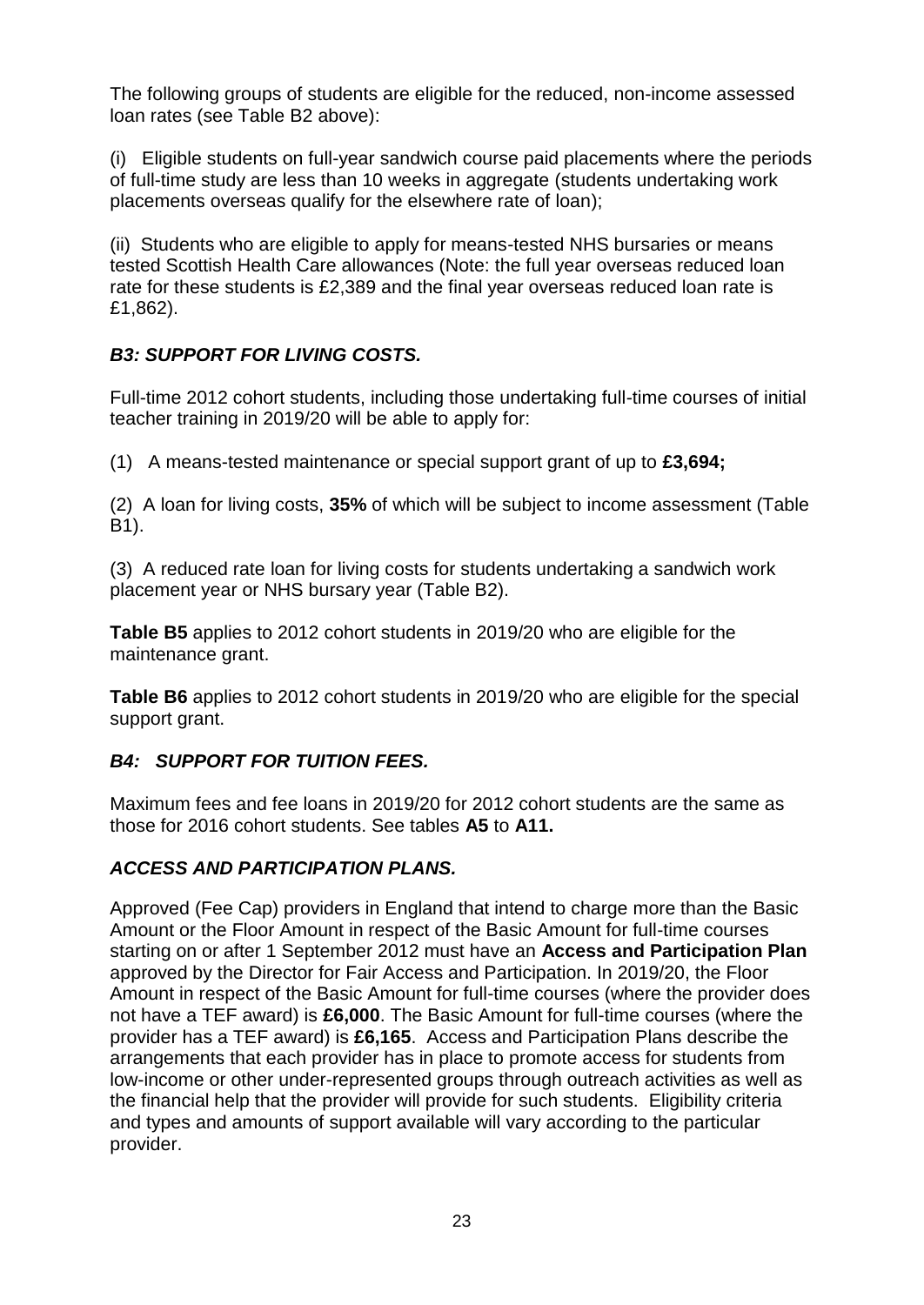#### **B5: MAINTENANCE GRANT AND LOAN ENTITLEMENT FOR 2012 COHORT STUDENTS: ILLUSTRATIVE LEVELS OF INCOME.**

| INCOME(E)                                 | <b>ASSESSED</b><br><b>CONTRIBUTION</b><br>(E) | <b>MAINTENANCE</b><br><b>GRANT (£)</b> | <b>LOAN FOR LIVING</b><br>COSTS(E) | <b>TOTAL GRANT</b><br>PLUS LOAN (£) |
|-------------------------------------------|-----------------------------------------------|----------------------------------------|------------------------------------|-------------------------------------|
| <b>Student living at</b>                  |                                               |                                        | Maximum £5,099(*)                  |                                     |
| home                                      |                                               |                                        |                                    |                                     |
| 25,000                                    | 0                                             | 3,694                                  | 3,252                              | 6,946                               |
| 30,000                                    | $\mathbf 0$                                   | 2,664                                  | 3,767                              | 6,431                               |
| 35,000                                    | $\mathbf 0$                                   | 1,633                                  | 4,283                              | 5,916                               |
| 40,000                                    | $\mathbf 0$                                   | 602                                    | 4,798                              | 5,400                               |
| 42,674                                    | $\mathbf 0$                                   | 50                                     | 5,074                              | 5,124                               |
| 42,875                                    | $\mathbf 0$                                   | $\pmb{0}$                              | 5,099                              | 5,099                               |
| 45,000                                    | 247                                           | $\mathbf 0$                            | 4,852                              | 4,852                               |
| 50,000                                    | 828                                           | $\boldsymbol{0}$                       | 4,271                              | 4,271                               |
| 55,000                                    | 1,409                                         | $\boldsymbol{0}$                       | 3,690                              | 3,690                               |
| 58,226                                    | 1,785                                         | $\mathbf 0$                            | $3,314(+)$                         | 3,314                               |
| 60,000                                    | 1,785                                         | $\overline{0}$                         | 3,314                              | 3,314                               |
|                                           |                                               |                                        |                                    |                                     |
| <b>Student studying</b><br>in London      |                                               |                                        | Maximum £8,946(*)                  |                                     |
|                                           |                                               |                                        |                                    |                                     |
| 25,000                                    | $\boldsymbol{0}$                              | 3,694                                  | 7,099                              | 10,793                              |
| 30,000                                    | $\mathbf 0$                                   | 2,664                                  | 7,614                              | 10,278                              |
| 35,000                                    | $\mathbf 0$                                   | 1,633                                  | 8.130                              | 9,763                               |
| 40,000                                    | $\mathbf 0$                                   | 602                                    | 8,645                              | 9.247                               |
| 42,674                                    | $\mathbf 0$                                   | 50                                     | 8,921                              | 8,971                               |
| 42,875                                    | $\overline{0}$                                | $\mathbf 0$                            | 8,946                              | 8,946                               |
| 45,000                                    | 247                                           | $\mathbf 0$                            | 8,699                              | 8,699                               |
| 50,000                                    | 828                                           | $\mathbf 0$                            | 8,118                              | 8,118                               |
| 55,000                                    | 1,409                                         | $\mathbf 0$                            | 7,537                              | 7,537                               |
| 60,000                                    | 1,991                                         | $\boldsymbol{0}$                       | 6,955                              | 6,955                               |
| 65,000                                    | 2,572                                         | $\mathbf 0$                            | 6,374                              | 6,374                               |
| 69,811                                    | 3,132                                         | $\mathbf 0$                            | $5,814(+)$                         | 5,814                               |
| 70,000                                    | 3,132                                         | $\mathbf 0$                            | 5,814                              | 5,814                               |
| <b>Student studying</b><br>outside London |                                               |                                        | <b>Maximum £6,411 (*)</b>          |                                     |
| 25,000                                    | 0                                             | 3,694                                  | 4,564                              | 8,258                               |
| 30,000                                    | $\mathbf 0$                                   | 2,664                                  | 5,079                              | 7,743                               |
| 35,000                                    | $\mathbf 0$                                   | 1,633                                  | 5,595                              | 7,228                               |
| 40,000                                    | $\mathbf 0$                                   | 602                                    | 6,110                              | 6,712                               |
| 42,674                                    | $\mathbf 0$                                   | 50                                     | 6,386                              | 6,436                               |
| 42,875                                    | $\mathbf 0$                                   | $\pmb{0}$                              | 6,411                              | 6,411                               |
| 45,000                                    | 247                                           | $\overline{0}$                         | 6,164                              | 6,164                               |
| 50,000                                    | 828                                           | $\overline{0}$                         | 5,583                              | 5,583                               |
| 55,000                                    | 1,409                                         | $\mathbf 0$                            | 5,002                              | 5,002                               |
| 60,000                                    | 1,991                                         | $\mathbf 0$                            | 4,420                              | 4,420                               |
| 62,148                                    | 2,241                                         | $\mathbf 0$                            | $4,170(+)$                         | 4,170                               |
| 65,000                                    | 2,241                                         | $\mathsf 0$                            | 4,170                              | 4,170                               |

(\*) The amount of loan for which students are eligible will be reduced by £0.50 for every £1 of maintenance grant to which they are entitled.

The maximum amount of the maintenance grant is £3,694. Students will qualify for the maximum where their household income is £25,000 or less. Students lose £1 of grant for every complete £4.85 of household income above £25,000, up to a household income of £42,674 where the student qualifies for a minimum grant of £50. Where household income exceeds £42,674 no grant is payable. Students with household incomes of £42,674 or less have their loan for living costs reduced by £0.50 for every £1 of Maintenance Grant awarded. Students with household incomes between £42,674 and £42,875 qualify for the maximum amount of loan for living costs.

Students with household incomes above £42,875 lose £1 of loan for every complete £8.60 of income above £42,875 until the amount they received reaches around 65% of the maximum amount (indicated at (+) in the table above), at which point there is no further reduction.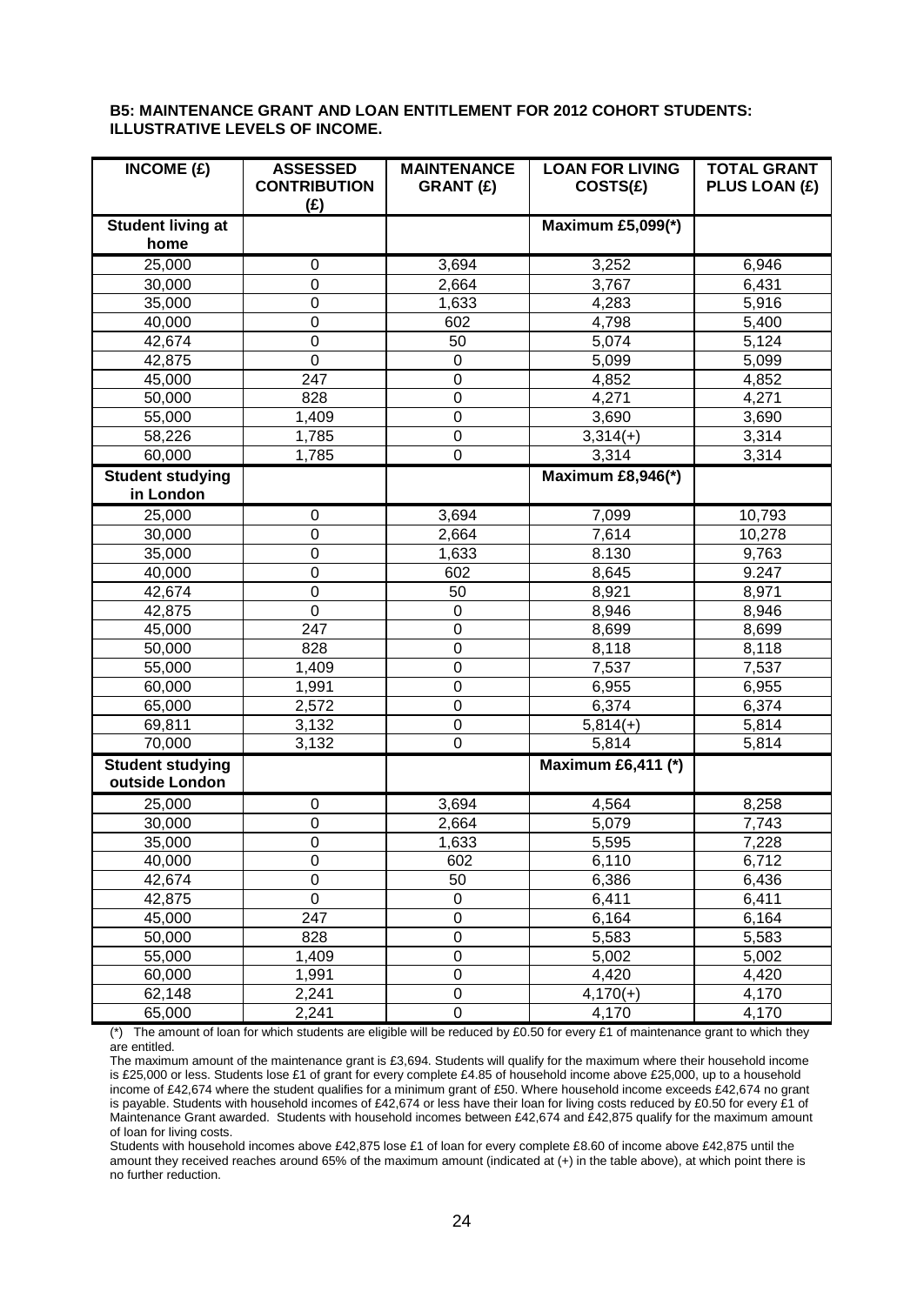#### **B6: SPECIAL SUPPORT GRANT AND LOAN ENTITLEMENT FOR 2012 COHORT STUDENTS: ILLUSTRATIVE LEVELS OF INCOME.**

| INCOME $(E)$                              | <b>ASSESSED</b><br><b>CONTRIBUTION</b><br>(E) | <b>SPECIAL</b><br><b>SUPPORT</b><br><b>GRANT (£)</b> | <b>LOAN FOR LIVING</b><br>COSTS (£) | <b>TOTAL GRANT</b><br>PLUS LOAN (£) |
|-------------------------------------------|-----------------------------------------------|------------------------------------------------------|-------------------------------------|-------------------------------------|
| <b>Student living at</b><br>home          |                                               |                                                      | Maximum £5,099                      |                                     |
| 25,000                                    | 0                                             | 3,694                                                | 5,099                               | 8,793                               |
| 30,000                                    | $\mathbf 0$                                   | 2,664                                                | 5,099                               | 7,763                               |
| 35,000                                    | $\pmb{0}$                                     | 1,633                                                | 5,099                               | 6,732                               |
| 40,000                                    | $\pmb{0}$                                     | 602                                                  | 5,099                               | 5,701                               |
| 42,674                                    | $\mathbf 0$                                   | 50                                                   | 5,099                               | 5,149                               |
| 42,875                                    | $\mathbf 0$                                   | 0                                                    | 5,099                               | 5,099                               |
| 45,000                                    | 247                                           | $\mathbf 0$                                          | 4,852                               | 4,852                               |
| 50,000                                    | 828                                           | $\mathbf 0$                                          | 4,271                               | 4,271                               |
| 55,000                                    | 1,409                                         | 0                                                    | 3,690                               | 3,690                               |
| 58,226                                    | 1,785                                         | 0                                                    | $3,314(+)$                          | 3,314                               |
| 60,000                                    | 1,785                                         | 0                                                    | 3,314                               | 3,314                               |
| <b>Student studying</b>                   |                                               |                                                      | Maximum £8,946                      |                                     |
| in London                                 |                                               |                                                      |                                     |                                     |
| 25,000                                    | 0                                             | 3,694                                                | 8,946                               | 12,640                              |
| 30,000                                    | 0                                             | 2,664                                                | 8,946                               | 11,610                              |
| 35,000                                    | $\mathbf 0$                                   | 1,633                                                | 8,946                               | 10,579                              |
| 40,000                                    | $\mathbf 0$                                   | 602                                                  | 8,946                               | 9,548                               |
| 42,674                                    | $\pmb{0}$                                     | 50                                                   | 8,946                               | 8,996                               |
| 42,875                                    | $\mathbf 0$                                   | 0                                                    | 8,946                               | 8,946                               |
| 45,000                                    | 247                                           | 0                                                    | 8,699                               | 8,699                               |
| 50,000                                    | 828                                           | $\mathbf 0$                                          | 8,118                               | 8,118                               |
| 55,000                                    | 1,409                                         | $\overline{0}$                                       | 7,537                               | 7,537                               |
| 60,000                                    | 1,991                                         | $\mathbf 0$                                          | 6,955                               | 6,955                               |
| 65,000                                    | 2,572                                         | 0                                                    | 6,374                               | 6,374                               |
| 69,811                                    | 3,132                                         | 0                                                    | $5,814(+)$                          | 5,814                               |
| 70,000                                    | 3,132                                         | 0                                                    | 5,814                               | 5,814                               |
| <b>Student studying</b><br>outside London |                                               |                                                      | Maximum £6,411                      |                                     |
| 25,000                                    | 0                                             | 3,694                                                | 6,411                               | 10,105                              |
| 30,000                                    | $\mathbf 0$                                   | 2,664                                                | 6,411                               | 9,075                               |
| 35,000                                    | $\mathbf 0$                                   | 1,633                                                | 6,411                               | 8,044                               |
| 40,000                                    | $\mathbf 0$                                   | 602                                                  | 6,411                               | 7,013                               |
| 42,674                                    | $\pmb{0}$                                     | 50                                                   | 6,411                               | 6,461                               |
| 42,875                                    | $\pmb{0}$                                     | 0                                                    | 6,411                               | 6,411                               |
| 45,000                                    | 247                                           | $\mathbf 0$                                          | 6,164                               | 6,164                               |
| 50,000                                    | 828                                           | $\mathbf 0$                                          | 5,583                               | 5,583                               |
| 55,000                                    | 1,409                                         | $\overline{0}$                                       | 5,002                               | 5,002                               |
| 60,000                                    | 1,991                                         | $\mathbf 0$                                          | 4,420                               | 4,420                               |
| 62,148                                    | 2,241                                         | 0                                                    | $4,170(+)$                          | 4,170                               |
| 65,000                                    | 2,241                                         | 0                                                    | 4,170                               | 4,170                               |

The maximum amount of the special support grant is £3,694. Students will qualify for the maximum where their household income is £25,000 or less. Students lose £1 of grant for every complete £4.85 of household income above £25,000, up to a household income of £42,674

where the student qualifies for a minimum grant of £50. Where household income exceeds £42,674, no grant is payable. Students with household incomes up to £42,875 qualify for the maximum amount of loan for living costs.

Students with household incomes above £42,875 lose £1 of loan for every complete £8.60 of income above £42,875 until the amount they received reaches around 65% of the maximum amount (indicated at (+) in the table above), at which point there is no further reduction.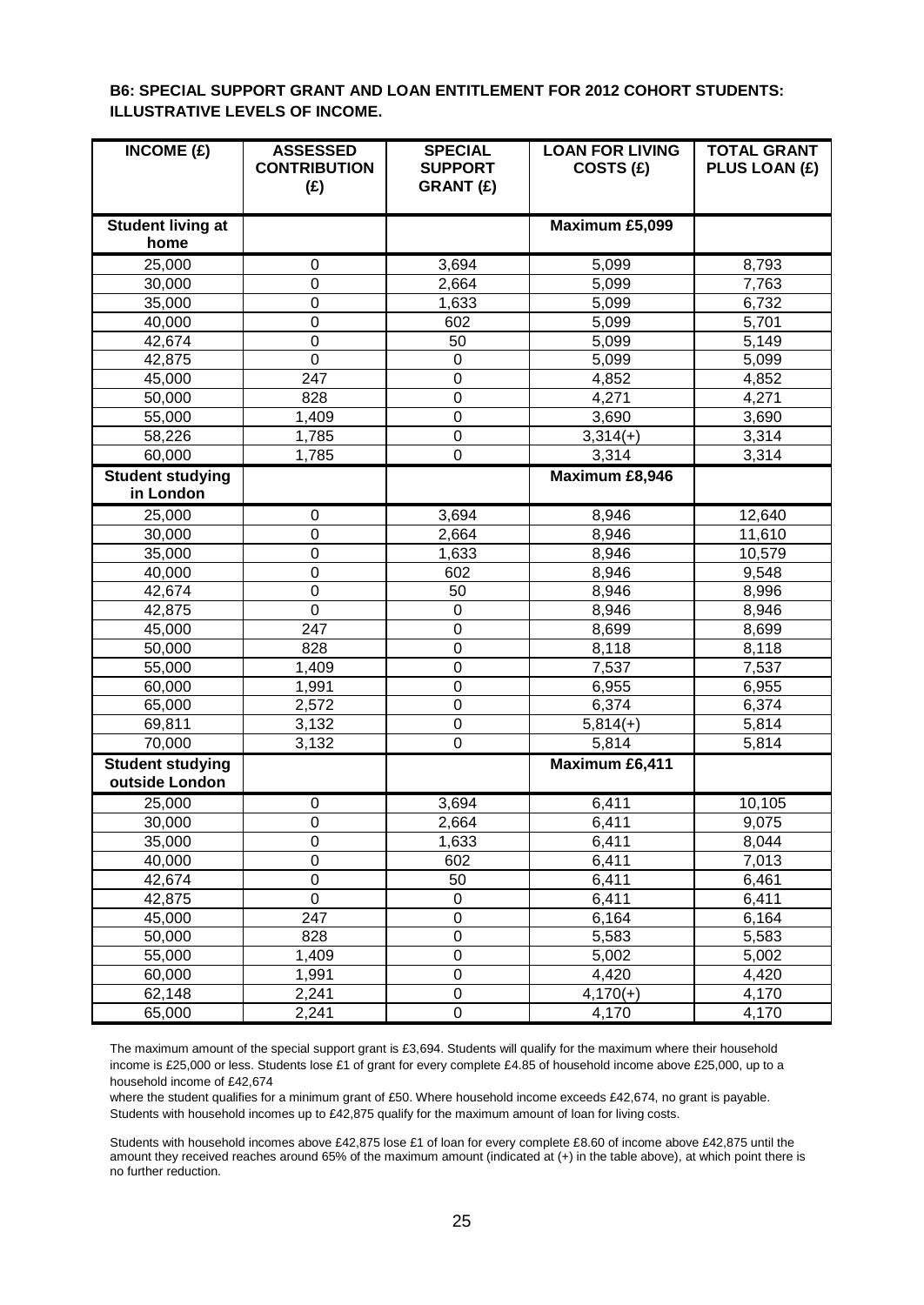#### **TABLE B7: 2012 COHORT STUDENTS: ASSESSMENT OF HOUSEHOLD CONTRIBUTION FOR SUPPLEMENTARY INCOME-ASSESSED SUPPORT in 2019/20 (Long courses loan; grants for dependants; travel grant)**

Assessments will be calculated as follows:

Household income £39,796 or less: no contribution

Household income of **more than £39,796**: contribution of £1 for each additional £8.73

of household income.

The maximum contribution is **£6,210**. In calculating the household income, an allowance of **£1,130** may be made for a parent who is an eligible student or who holds a statutory award. The household income may also be reduced by **£1,130** for each child wholly or mainly dependent on the student or the student's partner or each child (other than the student) who is wholly or mainly financially dependent upon the student's parent or the parent's partner whose income is being taken into account. The total assessed contribution for a student is the assessed contribution from this table added to the contribution to loan for living costs. In total this contribution may not exceed **£6,210**.

| <b>HOUSEHOLD</b>                     | <b>ASSESSED</b>                  | <b>HOUSEHOLD</b>                     | <b>ASSESSED</b>                  | <b>HOUSEHOLD</b> | <b>ASSESSED</b>     |
|--------------------------------------|----------------------------------|--------------------------------------|----------------------------------|------------------|---------------------|
| <b>INCOME</b>                        | <b>CONTRIBUTION</b>              | <b>INCOME</b>                        | <b>CONTRIBUTION</b>              | <b>INCOME</b>    | <b>CONTRIBUTION</b> |
| (E)                                  | (E)                              | (E)                                  | (E)                              | (E)              | (E)                 |
| 39,796                               | 0                                | 59,000                               | 2,199                            | 79,000           | 4,490               |
| 40,000                               | 23                               | 60,000                               | 2,314                            | 80,000           | 4,605               |
| 41,000                               | 137                              | 61,000                               | 2,428                            | 81,000           | 4,719               |
| 42,000                               | 252                              | 62,000                               | 2,543                            | 82,000           | 4,834               |
| 43,000                               | 367                              | 63,000                               | 2,657                            | 83,000           | 4,948               |
| 44,000                               | 481                              | 64,000                               | 2,772                            | 84,000           | 5,063               |
| 45,000                               | 596                              | 65,000                               | 2,887                            | 85,000           | 5,178               |
| 46,000                               | 710                              | 66,000                               | 3,001                            | 86,000           | 5,292               |
| 47,000                               | 825                              | 67,000                               | 3,116                            | 87,000           | 5,407               |
| 48,000                               | 939                              | 68,000                               | 3,230                            | 88,000           | 5,521               |
| 49,000                               | 1,054                            | 69,000                               | 3,345                            | 89,000           | 5,636               |
| 50,000                               | 1,168                            | 70,000                               | 3,459                            | 90,000           | 5,750               |
| 51,000                               | 1,283                            | 71,000                               | 3,574                            | 91,000           | 5,865               |
| 52,000                               | 1,397                            | 72,000                               | 3,688                            | 92,000           | 5,979               |
| 53,000                               | 1,512                            | 73,000                               | 3,803                            | 93,000           | 6,094               |
| 54,000<br>55,000<br>56,000<br>57,000 | 1,627<br>1,741<br>1,856<br>1,970 | 74,000<br>75,000<br>76,000<br>77,000 | 3,917<br>4,032<br>4,147<br>4,261 | 94,000<br>94,010 | 6,208<br>6,210      |
| 58,000                               | 2,085                            | 78,000                               | 4,376                            |                  |                     |

#### **ASSESSED CONTRIBUTION FOR ILLUSTRATIVE LEVELS OF INCOME**

For residual incomes below **£39,796**, no contribution is assessed. For residual incomes above **£94,010**, the assessed contribution is **£6,210**.

### *For details of the supplementary loan and grant support that is available to all full-time students, see section F.*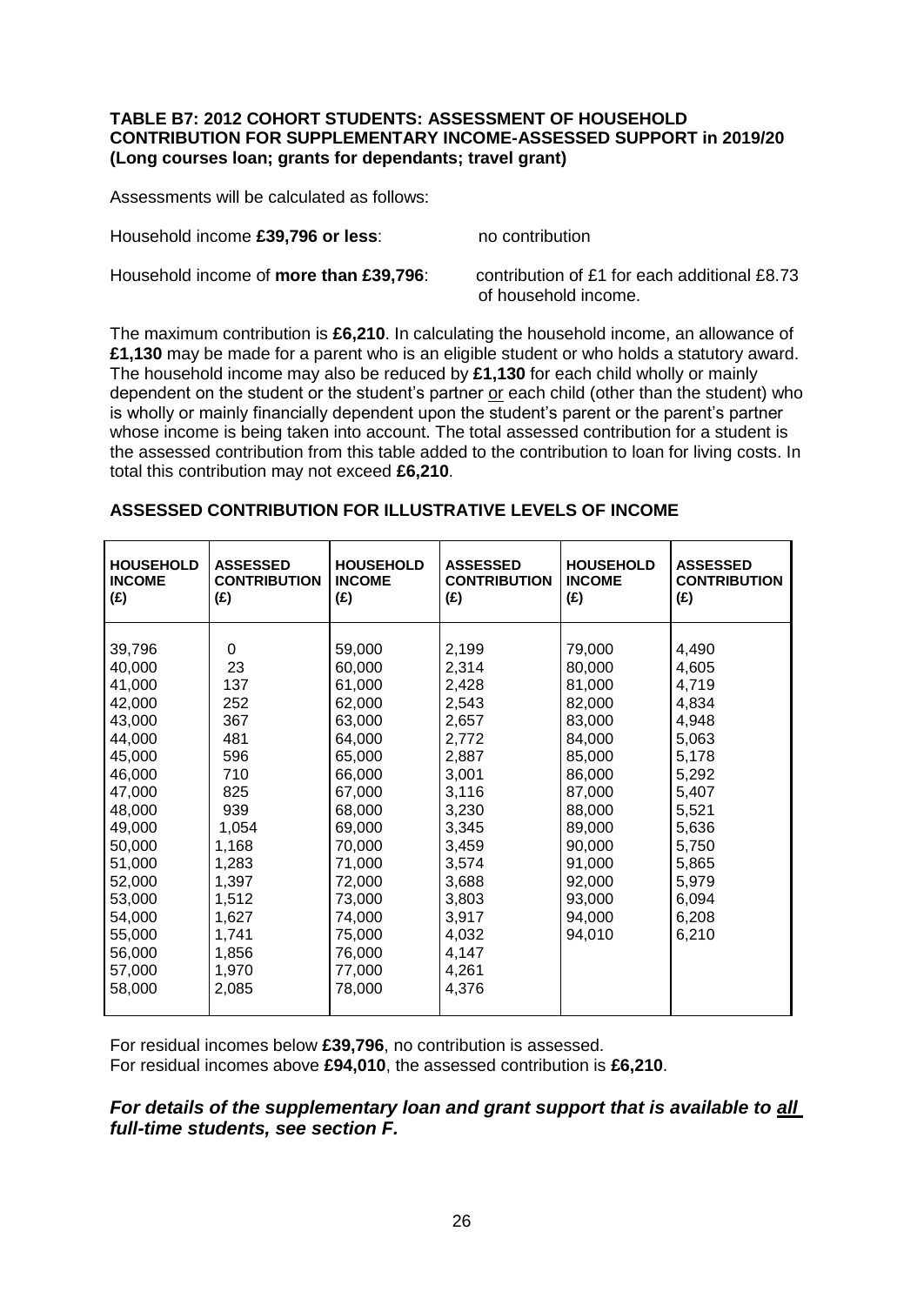# **SECTION C: 2009 COHORT STUDENTS: SUPPORT AVAILABLE IN 2019/20 TO CURRENT SYSTEM STUDENTS WHO WERE NEW ENTRANTS IN 2009/10, 2010/11, 2011/12 OR IN AUGUST 2012 AND WHO ARE CONTINUING ON THEIR COURSE IN 2019/20.**

*TABLE C1: LOAN RATES FOR 2009 COHORT STUDENTS: INCOME ASSESSED AND NON-INCOME ASSESSED ELEMENTS.*

| <b>FULL YEAR</b><br><b>STUDENTS</b>  | <b>MAIN RATE</b><br>(100%)<br>(Table A1)    | <b>NON-INCOME</b><br><b>ASSESSED</b> | <b>INCOME</b><br><b>ASSESSED</b>  |
|--------------------------------------|---------------------------------------------|--------------------------------------|-----------------------------------|
| Parental home                        | 4,474                                       | 3,221                                | 1,253                             |
| London                               | 8,075                                       | 5,814                                | 2,261                             |
| Elsewhere                            | 5,771                                       | 4,155                                | 1,616                             |
| Overseas                             | 6,869                                       | 4,946                                | 1,923                             |
| <b>FINAL YEAR</b><br><b>STUDENTS</b> | <b>MAIN RATE</b><br>$(100\%)$<br>(Table A1) | <b>NON INCOME</b><br><b>ASSESSED</b> | <b>INCOME-</b><br><b>ASSESSED</b> |
| Parental home                        | 4,059                                       | 2,923                                | 1,136                             |
| London                               | 7,352                                       | 5,293                                | 2,059                             |
| Elsewhere                            | 5,340                                       | 3,845                                | 1,495                             |
| Overseas                             | 5,973                                       | 4,300                                | 1,673                             |

### *Notes:*

*For 2009 cohort students, the maximum amount of main loan for living costs will be reduced by £0.50 for every £1 of maintenance grant received.* 

All 2009 cohort students who started full-time courses in 2009/10, 2010/11, 2011/12 or in August 2012 who are continuing on their course in 2019/20 are eligible for the appropriate main loan rate, 28% of which is income-assessed (see Table C1 above). [Full year overseas rate lower threshold - £59,047]

# *TABLE C2: REDUCED RATE LOAN FOR LIVING COSTS.*

| <b>MAXIMUM RATES OF FULL YEAR</b><br><b>LOAN</b>  | <b>REDUCED</b><br><b>LOANS</b><br>(Sandwich<br>years) | <b>REDUCED</b><br><b>LOANS (NHS</b><br><b>Bursary Years)</b> |
|---------------------------------------------------|-------------------------------------------------------|--------------------------------------------------------------|
| Parental home                                     | 2,031                                                 | 1,793                                                        |
| London                                            | 3,804                                                 | 3,354                                                        |
| Elsewhere                                         | 2,709                                                 | 2,389                                                        |
| Overseas                                          | N/A                                                   | 2,389                                                        |
| <b>MAXIMUM RATES OF FINAL</b><br><b>YEAR LOAN</b> |                                                       |                                                              |
| Parental home                                     | 1,543                                                 | 1,361                                                        |
| London                                            | 2,910                                                 | 2,568                                                        |
| <b>Elsewhere</b>                                  | 2,112                                                 | 1,862                                                        |
| Overseas                                          | N/A                                                   | 1,862                                                        |

The following groups of students are eligible for the reduced, non-income assessed loan rates (see Table C2 above):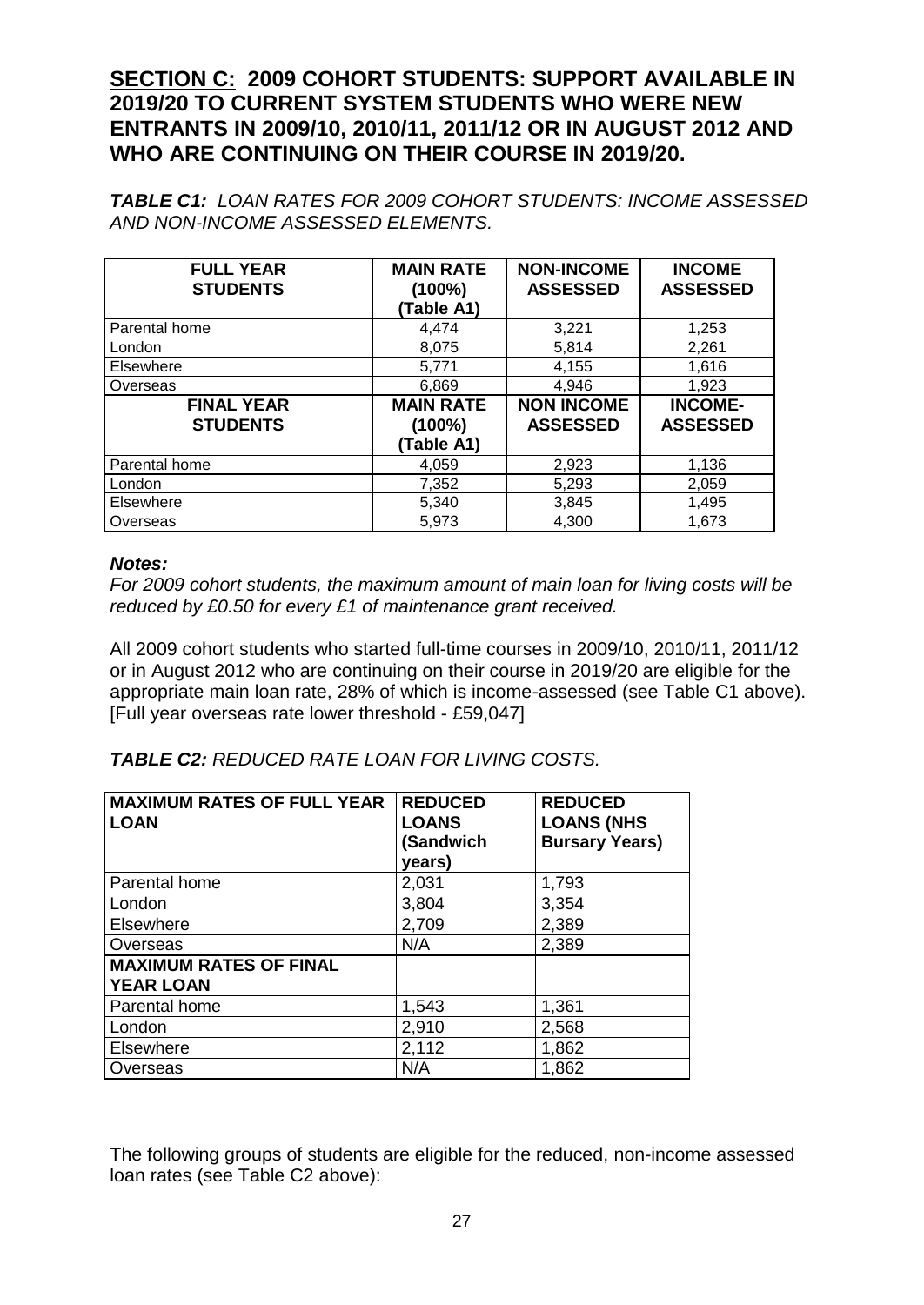(i) Eligible students on full-year sandwich course paid placements where the periods of full-time study are less than 10 weeks in aggregate (students undertaking work placements overseas qualify for the elsewhere rate of loan);

(iii) Students who are eligible to apply for means-tested NHS bursaries or means tested Scottish Health Care allowances (the full year reduced overseas loan rate for these students is £2,389 and the final year reduced overseas loan rate is £1,862).

#### *Maintenance Grant/Special Support Grant*

2009 cohort students will be able to apply for a means-tested maintenance or special support grant of up to **£3,391;**

**Note: Sub-section C3 below applies to Approved (fee cap) providers and Approved providers in respect of fee loans in 2019/20. Maximum fee caps do not apply to Approved providers.** 

### *C3: SUPPORT FOR TUITION FEES.*

Full-time students who started their courses in 2009/10, 2010/11, 2011/12 or in August 2012 and are continuing their courses in 2019/20, will be liable for tuition fees of up to **£3,465.** These students will be able to apply for a **non means-tested fee loan** of up to **£3,465** depending upon the actual tuition fee for their courses.

### *Maximum Tuition Fees in Special Cases*

The maximum fee payable, and therefore the maximum fee loan entitlement will be **£1,725** for:

- a. work placement sandwich years where the period of full-time study are in aggregate less than 10 weeks in the academic year.
- b. overseas study years where the periods of full-time study at the UK institution are in aggregate less than 10 weeks in the academic year.
- c. final year of a course completed with less than 15 weeks attendance.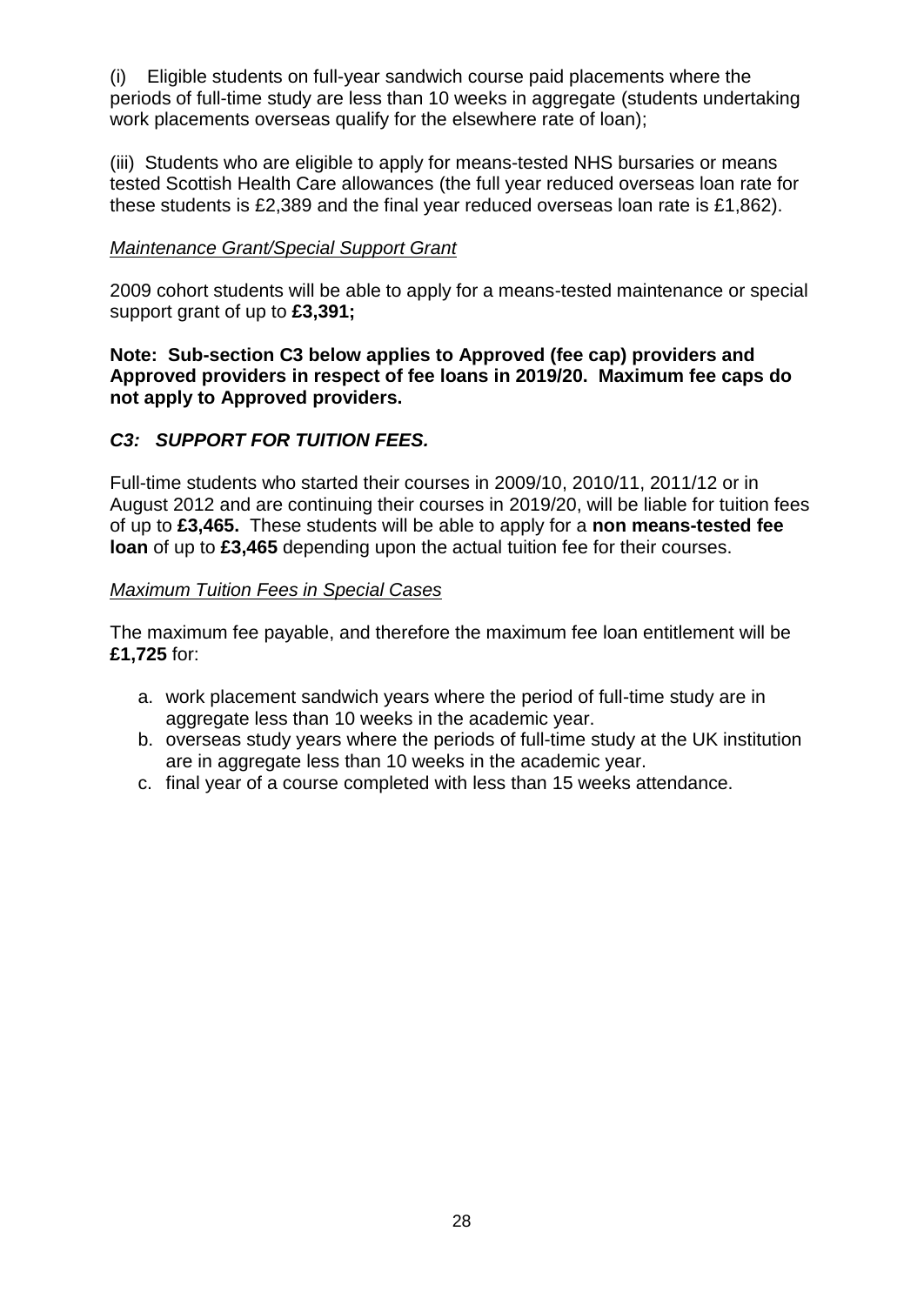#### **C4: MAINTENANCE GRANT AND LOAN ENTITLEMENT: ILLUSTRATIVE LEVELS OF INCOME FOR 2009 COHORT STUDENTS.**

| $\overline{\text{INCOME}}$ (£)            | <b>ASSESSED</b><br><b>CONTRIBUTION</b><br>(E) | <b>MAINTENANCE</b><br><b>GRANT (£)</b> | <b>LOAN FOR LIVING</b><br>COSTS (£) | <b>TOTAL GRANT</b><br>PLUS LOAN (£) |
|-------------------------------------------|-----------------------------------------------|----------------------------------------|-------------------------------------|-------------------------------------|
| <b>Student living at</b>                  |                                               |                                        | <b>Maximum £4,474(*)</b>            |                                     |
| home                                      |                                               |                                        |                                     |                                     |
| 25,000                                    | $\mathbf 0$                                   | 3,391                                  | 2,779                               | 6,170                               |
| 30,000                                    | $\mathbf 0$                                   | 2,297                                  | 3,326                               | 5,623                               |
| 34,259                                    | $\mathbf 0$                                   | 1,365                                  | 3,792                               | 5,157                               |
| 40,000                                    | $\mathbf 0$                                   | 906                                    | 4,021                               | 4,927                               |
| 45,000                                    | $\mathbf 0$                                   | 506                                    | 4,221                               | 4,727                               |
| 50,706                                    | $\mathbf 0$                                   | 50                                     | 4,449                               | 4,499                               |
| 50,778                                    | $\overline{0}$                                | $\overline{0}$                         | 4,474                               | 4,474                               |
| 55,000                                    | 981                                           | $\overline{0}$                         | 3,493                               | 3,493                               |
| 56,166                                    | 1,253                                         | $\mathbf 0$                            | $3,221 (+)$                         | 3,221                               |
| 60,000                                    | 1,253                                         | $\mathbf 0$                            | 3,221                               | 3,221                               |
| <b>Student studying</b><br>in London      |                                               |                                        | <b>Maximum £8,075 (*)</b>           |                                     |
| 25,000                                    | $\mathbf 0$                                   | 3,391                                  | 6,380                               | 9,771                               |
| 30,000                                    | 0                                             | 2,297                                  | 6,927                               | 9,224                               |
| 34,259                                    | $\mathbf 0$                                   | 1,365                                  | 7,393                               | 8,758                               |
| 40,000                                    | $\mathbf 0$                                   | 906                                    | 7,622                               | 8,528                               |
| 45,000                                    | $\mathbf 0$                                   | 506                                    | 7,822                               | 8,328                               |
| 50,706                                    | $\pmb{0}$                                     | 50                                     | 8,050                               | 8.100                               |
| 50,778                                    | $\mathbf 0$                                   | 0                                      | 8,075                               | 8,075                               |
| 55,000                                    | 981                                           | $\mathbf 0$                            | 7,094                               | 7,094                               |
| 60,000                                    | 2,144                                         | $\mathsf 0$                            | 5,931                               | 5,931                               |
| 60,501                                    | 2,261                                         | $\overline{0}$                         | $5,814 (+)$                         | 5,814                               |
| 65,000                                    | 2,261                                         | $\overline{0}$                         | 5,814                               | 5,814                               |
| <b>Student studying</b><br>outside London |                                               |                                        | <b>Maximum £5,771 (*)</b>           |                                     |
| 25,000                                    | $\mathbf 0$                                   | 3,391                                  | 4,076                               | 7,467                               |
| 30,000                                    | $\mathbf 0$                                   | 2,297                                  | 4,623                               | 6,920                               |
| 34,259                                    | $\mathbf 0$                                   | 1,365                                  | 5,089                               | 6,454                               |
| 40,000                                    | $\overline{0}$                                | 906                                    | 5,318                               | 6,224                               |
| 45,000                                    | $\mathbf 0$                                   | 506                                    | 5,518                               | 6.024                               |
| 50,706                                    | $\mathbf 0$                                   | 50                                     | 5,746                               | 5,796                               |
| 50,778                                    | $\mathbf 0$                                   | 0                                      | 5,771                               | 5,771                               |
| 55,000                                    | 981                                           | 0                                      | 4,790                               | 4,790                               |
| 57,727                                    | 1,616                                         | $\mathbf 0$                            | $4,155(+)$                          | 4,155                               |
| 60,000                                    | 1,616                                         | $\overline{0}$                         | 4,155                               | 4,155                               |

(\*) The amount of loan for which students are eligible will be reduced by £0.50 for every £1 of maintenance grant to which they are entitled.

For income over £25,000 and up to and including £34,259, the maintenance grant is reduced by £1 for every complete £4.57 by which the income exceeds £25,000. For income in excess of £34,259 and up to and including £50,706, the maintenance grant is reduced by £1 for every complete £12.50 by which the income exceeds £34,259.

A student whose income is £50,706 will be eligible for the minimum maintenance grant of £50. A student whose income exceeds £50,706 will not be eligible for any grant.

For income exceeding £50,778 the loan is reduced by £1 for every complete £4.30 by which the income exceeds £50,778 up to the point where it reaches around 72% of the maximum amount of the loan for living costs (indicated at (+) in the table above).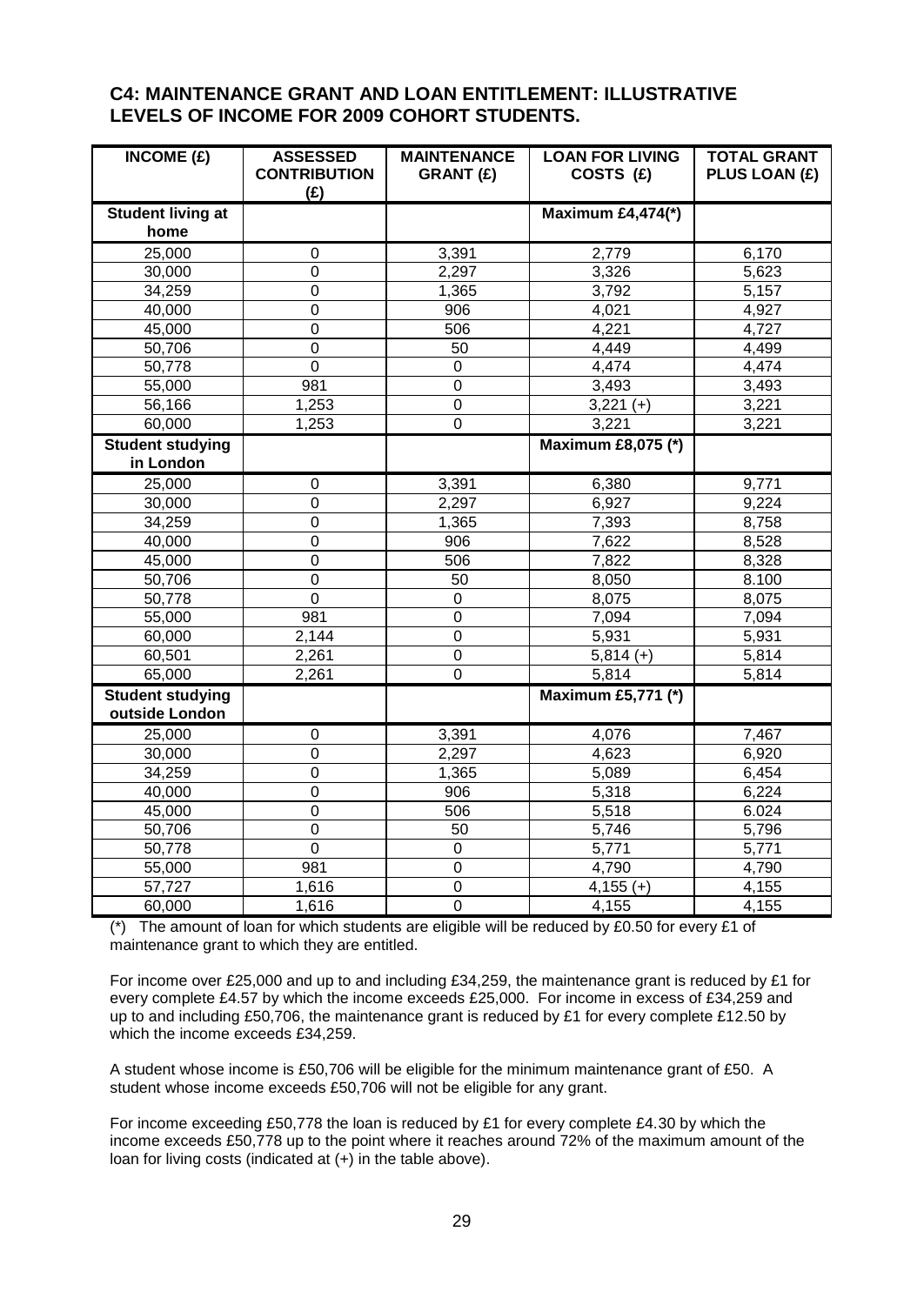### **C5: SPECIAL SUPPORT GRANT AND LOAN ENTITLEMENT: ILLUSTRATIVE LEVELS OF INCOME FOR 2009 COHORT STUDENTS.**

| INCOME $(E)$                       | <b>ASSESSED</b><br><b>CONTRIBUTION</b><br>(E) | <b>SPECIAL</b><br><b>SUPPORT</b><br><b>GRANT (£)</b> | <b>LOAN FOR LIVING</b><br>COSTS(£) | <b>TOTAL GRANT</b><br>PLUS LOAN (£) |
|------------------------------------|-----------------------------------------------|------------------------------------------------------|------------------------------------|-------------------------------------|
| <b>Student living at</b><br>home   |                                               |                                                      | Maximum £4,474                     |                                     |
| 25,000                             | $\mathbf 0$                                   | 3,391                                                | 4,474                              | 7,865                               |
| 30,000                             | $\overline{0}$                                | 2,297                                                | 4,474                              | 6,771                               |
| 34,259                             | $\mathbf 0$                                   | 1,365                                                | 4,474                              | 5,839                               |
| 40,000                             | 0                                             | 906                                                  | 4,474                              | 5,380                               |
| 45,000                             | $\mathbf 0$                                   | 506                                                  | 4,474                              | 4,980                               |
| 50,706                             | $\mathbf 0$                                   | 50                                                   | 4,474                              | 4,524                               |
| 50,778                             | $\mathbf 0$                                   | $\mathbf 0$                                          | 4,474                              | 4,474                               |
| 55,000                             | 981                                           | $\overline{0}$                                       | 3,493                              | 3,493                               |
| 56,166                             | 1,253                                         | $\pmb{0}$                                            | $3,221 (+)$                        | 3,221                               |
| 60,000                             | 1,253                                         | $\mathbf 0$                                          | 3,221                              | 3,221                               |
| <b>Student studying</b>            |                                               |                                                      | Maximum £8,075                     |                                     |
| in London                          |                                               |                                                      |                                    |                                     |
| 25,000                             | 0                                             | 3,391                                                | 8,075                              | 11,466                              |
| 30,000                             | $\mathbf 0$                                   | 2,297                                                | 8,075                              | 10,372                              |
| 34,259                             | $\mathbf 0$                                   | 1,365                                                | 8,075                              | 9,440                               |
| 40,000                             | $\overline{0}$                                | 906                                                  | 8,075                              | 8,981                               |
| 45,000                             | $\mathbf 0$                                   | 506                                                  | 8,075                              | 8,581                               |
| 50,706                             | $\overline{0}$                                | $\overline{50}$                                      | 8,075                              | 8,125                               |
| 50,778                             | $\overline{0}$                                | $\mathbf 0$                                          | 8,075                              | 8,075                               |
| 55,000                             | 981                                           | $\mathbf 0$                                          | 7,094                              | 7,094                               |
| 60,000                             | 2,144                                         | $\overline{0}$                                       | 5,931                              | 5,931                               |
| 60,501                             | 2,261                                         | $\overline{0}$                                       | $5,814 (+)$                        | 5,814                               |
| 65,000                             | 2,261                                         | $\overline{0}$                                       | 5,814                              | 5,814                               |
| Student studying<br>outside London |                                               |                                                      | Maximum £5,771                     |                                     |
| 25,000                             | $\boldsymbol{0}$                              | 3,391                                                | 5,771                              | 9,162                               |
| 30,000                             | 0                                             | 2,297                                                | 5,771                              | 8,068                               |
| 34,259                             | 0                                             | 1,365                                                | 5,771                              | 7,136                               |
| 40,000                             | $\mathbf 0$                                   | 906                                                  | 5,771                              | 6,677                               |
| 45,000                             | $\overline{0}$                                | 506                                                  | 5,771                              | 6,277                               |
| 50,706                             | $\mathsf 0$                                   | 50                                                   | 5,771                              | 5,821                               |
| 50,778                             | 0                                             | $\boldsymbol{0}$                                     | 5,771                              | 5,771                               |
| 55,000                             | 981                                           | $\overline{0}$                                       | 4,790                              | 4,790                               |
| 57,727                             | 1,616                                         | $\mathbf 0$                                          | $4,155(+)$                         | 4,155                               |
| 60,000                             | 1,616                                         | $\mathbf 0$                                          | 4,155                              | 4,155                               |

For income over £25,000 and up to and including £34,259, the special support grant is reduced by £1 for every complete £4.57 by which the income exceeds £25,000. For income over £34,259 and up to and including £50,706, the special support grant is reduced by £1 for every complete £12.50 by which the income exceeds £34,259.

A student whose income is £50,706 will be eligible for the minimum special support grant of £50. A student whose income exceeds £50,706 will not be eligible for any grant.

Students with incomes of £50,778 or less will be eligible for the maximum loan for living costs. For income exceeding £50,778 the loan is reduced by £1 for every complete £4.30 by which the income exceeds £50,778 up to the point where it reaches around 72% of the maximum amount of the loan for living costs (indicated at (+) in the table above).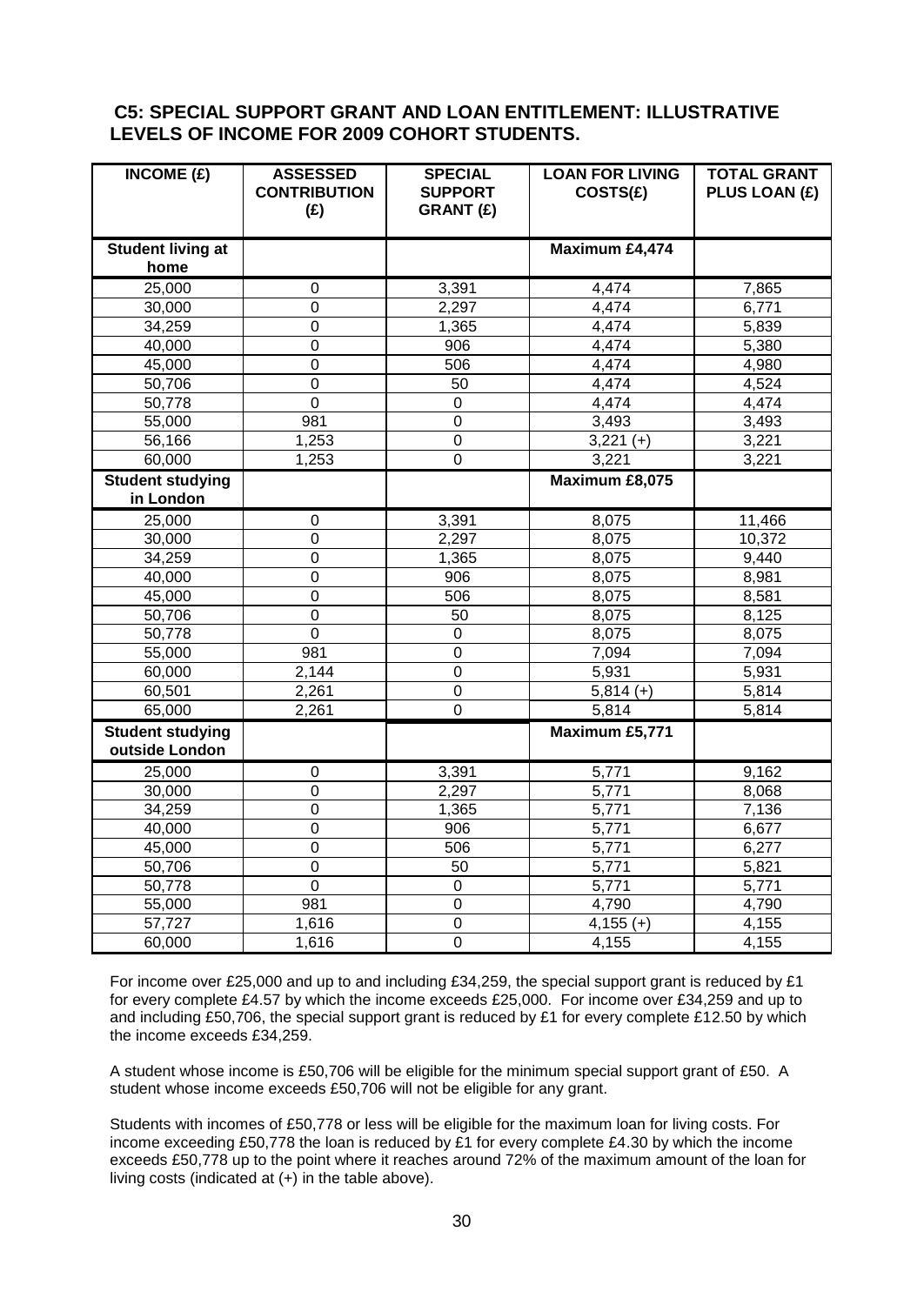### **TABLE C6: 2009 COHORT STUDENTS: ASSESSMENT OF HOUSEHOLD CONTRIBUTION FOR SUPPLEMENTARY INCOME-ASSESSED SUPPORT IN 2019/20 (long courses loan; grants for dependants; travel grant).**

Assessments will be calculated as follows:

Household income **£39,796 or less**:<br>Household income of **more than £39.796** contribution of £1 for each additional £8.73 Household income of **more than £39,796**:

of household income.

The maximum contribution is **£6,210**. In calculating the household income, an allowance of **£1,130** may be made for a parent who is an eligible student or who holds a statutory award. The household income may also be reduced by **£1,130** for each child wholly or mainly dependent on the student or the student's partner or each child (other than the student) who is wholly or mainly financially dependent upon the student's parent or the parent's partner whose income is being taken into account. The total assessed contribution for a student is the assessed contribution from this table added to the contribution to loan for living costs (Table C6). In total this contribution may not exceed **£6,210**.

| <b>HOUSEHOLD</b><br><b>INCOME</b><br>(E) | <b>ASSESSED</b><br><b>CONTRIBUTION</b><br>(E) | <b>HOUSEHOLD</b><br><b>INCOME</b><br>(E) | <b>ASSESSED</b><br><b>CONTRIBUTION</b><br>(E) | <b>HOUSEHOLD</b><br><b>INCOME</b><br>(E) | <b>ASSESSED</b><br><b>CONTRIBUTION</b><br>(E) |
|------------------------------------------|-----------------------------------------------|------------------------------------------|-----------------------------------------------|------------------------------------------|-----------------------------------------------|
| 39,796                                   | 0                                             | 59,000                                   | 2,199                                         | 79,000                                   | 4,490                                         |
| 40,000                                   | 23                                            | 60,000                                   | 2,314                                         | 80,000                                   | 4,605                                         |
| 41,000                                   | 137                                           | 61,000                                   | 2,428                                         | 81,000                                   | 4,719                                         |
| 42,000                                   | 252                                           | 62,000                                   | 2,543                                         | 82,000                                   | 4,834                                         |
| 43,000                                   | 367                                           | 63,000                                   | 2,657                                         | 83,000                                   | 4,948                                         |
| 44,000                                   | 481                                           | 64,000                                   | 2,772                                         | 84,000                                   | 5,063                                         |
| 45,000                                   | 596                                           | 65,000                                   | 2,887                                         | 85,000                                   | 5,178                                         |
| 46,000                                   | 710                                           | 66,000                                   | 3,001                                         | 86,000                                   | 5,292                                         |
| 47,000                                   | 825                                           | 67,000                                   | 3,116                                         | 87,000                                   | 5,407                                         |
| 48,000                                   | 939                                           | 68,000                                   | 3,230                                         | 88,000                                   | 5,521                                         |
| 49,000                                   | 1,054                                         | 69,000                                   | 3,345                                         | 89,000                                   | 5,636                                         |
| 50,000                                   | 1,168                                         | 70,000                                   | 3,459                                         | 90,000                                   | 5,750                                         |
| 51,000                                   | 1,283                                         | 71,000                                   | 3,574                                         | 91,000                                   | 5,865                                         |
| 52,000                                   | 1,397                                         | 72,000                                   | 3,688                                         | 92,000                                   | 5,979                                         |
| 53,000                                   | 1,512                                         | 73,000                                   | 3,803                                         | 93,000                                   | 6,094                                         |
| 54,000                                   | 1,627                                         | 74,000                                   | 3,917                                         | 94,000                                   | 6,208                                         |
| 55,000                                   | 1,741                                         | 75,000                                   | 4,032                                         | 94,010                                   | 6,210                                         |
| 56,000                                   | 1,856                                         | 76,000                                   | 4,147                                         |                                          |                                               |
| 57,000                                   | 1,970                                         | 77,000                                   | 4,261                                         |                                          |                                               |
| 58,000                                   | 2,085                                         | 78,000                                   | 4,376                                         |                                          |                                               |

#### **ASSESSED CONTRIBUTION FOR ILLUSTRATIVE LEVELS OF INCOME**

For residual incomes below **£39,796**, no contribution is assessed. For residual incomes above **£94,010**, the assessed contribution is **£6,210**.

### *For details of the supplementary loan and grant support that is available to all full-time students, see section F.*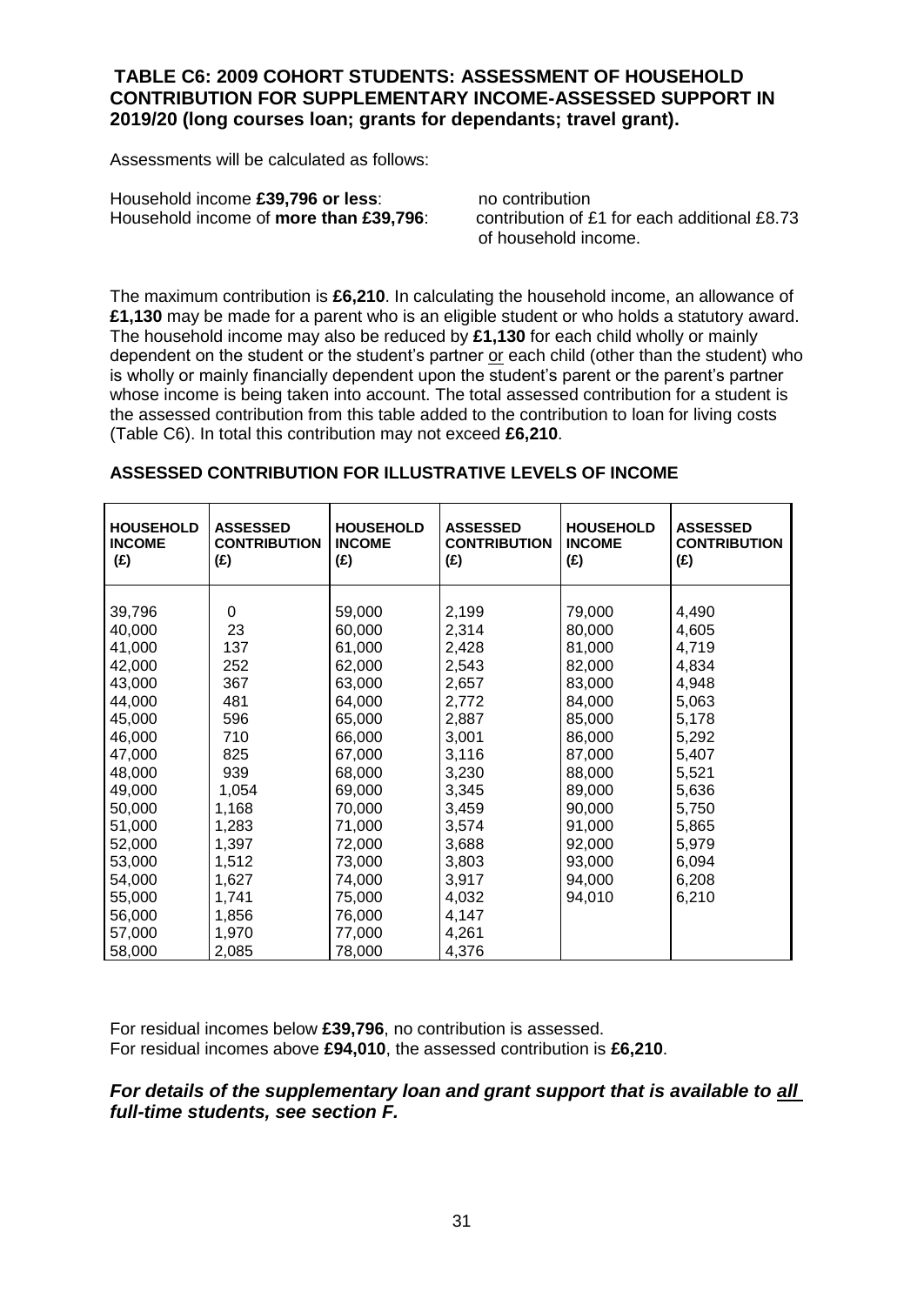# **SECTION D: 2008 COHORT STUDENTS: SUPPORT AVAILABLE IN 2019/20 TO CURRENT SYSTEM STUDENTS WHO WERE NEW ENTRANTS IN 2008/09.**

### *TABLE D1: MAXIMUM LOAN RATES: INCOME ASSESSED AND NON-INCOME ASSESSED ELEMENTS.*

| <b>FULL YEAR</b><br><b>STUDENTS</b>  | <b>MAIN RATE</b><br>$(100\%)$<br>(Table B1) | <b>NON-INCOME</b><br><b>ASSESSED</b> | <b>INCOME</b><br><b>ASSESSED</b>  |
|--------------------------------------|---------------------------------------------|--------------------------------------|-----------------------------------|
| Parental home                        | 4,280                                       | 3,209                                | 1,071                             |
| London                               | 7,744                                       | 5,808                                | 1,936                             |
| Elsewhere                            | 5,531                                       | 4,148                                | 1,383                             |
| Overseas                             | 6,588                                       | 4,942                                | 1,646                             |
| <b>FINAL YEAR</b><br><b>STUDENTS</b> | <b>MAIN RATE</b><br>$(100\%)$<br>(Table B1) | <b>NON INCOME</b><br><b>ASSESSED</b> | <b>INCOME-</b><br><b>ASSESSED</b> |
| Parental home                        | 3,867                                       | 2,901                                | 966                               |
| London                               | 7,050                                       | 5,288                                | 1,762                             |
| Elsewhere                            | 5,116                                       | 3,838                                | 1,278                             |
| Overseas                             | 5,728                                       | 4,296                                | 1,432                             |

*For most 2008 cohort students the maximum amount of main loan for living costs will be reduced by £1 for every £1 of maintenance grant received, up to a maximum £1,484 reduction. [Full-year overseas rate lower threshold £74,148]*

| <b>MAXIMUM RATES OF FULL YEAR</b><br><b>LOAN</b>  | <b>REDUCED</b><br><b>LOANS</b><br>(Sandwich years) | <b>REDUCED LOANS</b><br>(NHS Bursary<br>Years) |
|---------------------------------------------------|----------------------------------------------------|------------------------------------------------|
| Parental home                                     | 2,031                                              | 1,793                                          |
| London                                            | 3,804                                              | 3,354                                          |
| Elsewhere                                         | 2,709                                              | 2,389                                          |
| Overseas                                          | N/A                                                | 2,389                                          |
| <b>MAXIMUM RATES OF FINAL YEAR</b><br><b>LOAN</b> |                                                    |                                                |
| Parental home                                     | 1,543                                              | 1,361                                          |
| London                                            | 2,910                                              | 2,568                                          |
| Elsewhere                                         | 2,112                                              | 1,862                                          |
| Overseas                                          | N/A                                                | 1,862                                          |

### *TABLE D2: REDUCED RATE LOAN FOR LIVING COSTS.*

The following groups of students are eligible for the reduced, non-income assessed loan rates (see Table D2 above):

(i) Eligible students on full-year sandwich course paid placements where the periods of full-time study are less than 10 weeks in aggregate (students undertaking work placements overseas qualify for the elsewhere rate of loan);

(ii) Students who are eligible to apply for means-tested NHS bursaries or means tested Scottish Health Care allowances (the full year reduced overseas loan rate for these students is £2,389, and the final year reduced overseas loan rate is £1,862).

Students who were full-time entrants in 2008/09 will be able to apply for a means-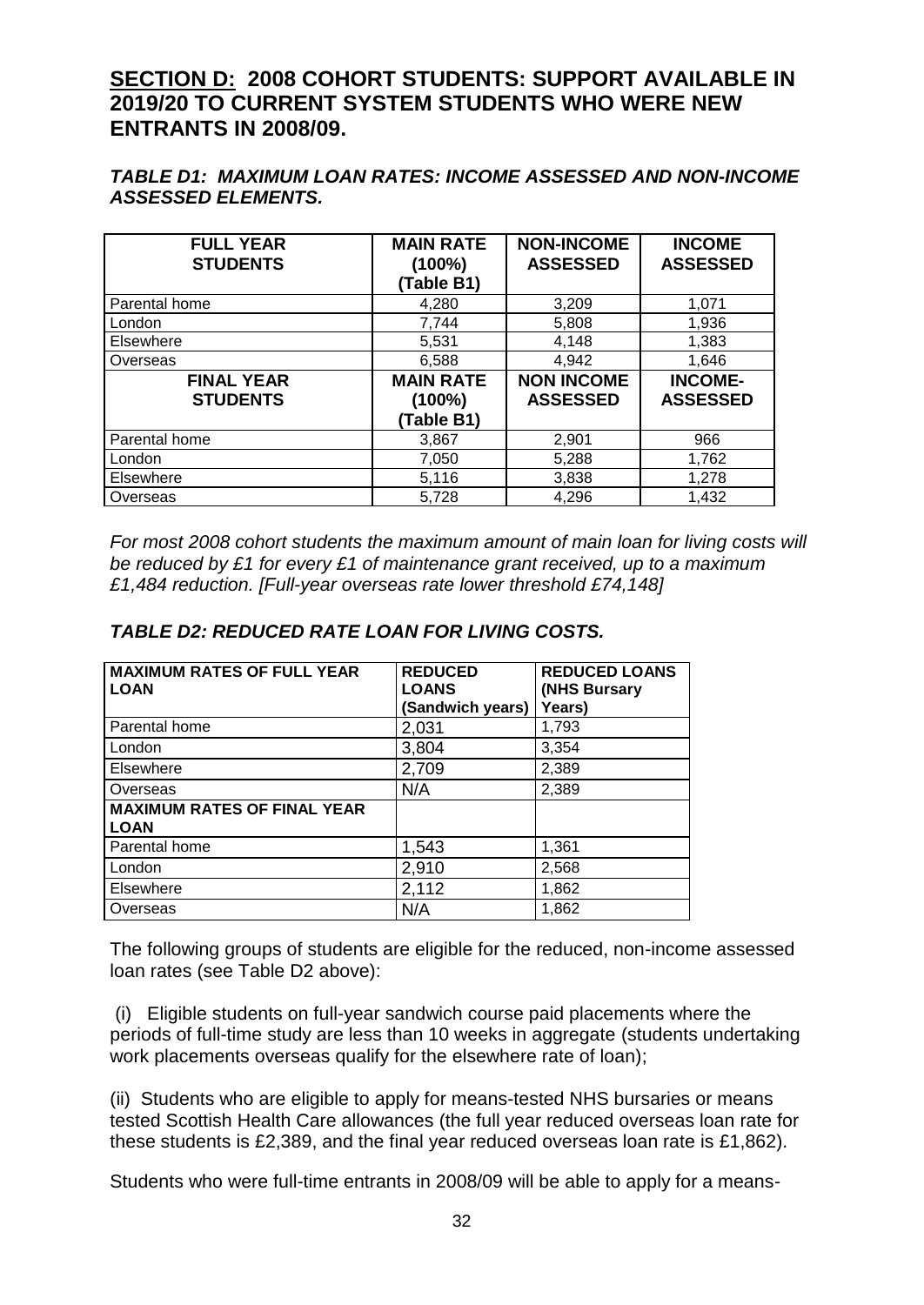tested **maintenance grant** or **special support grant** of up to **£3,391.**

# *D3: SUPPORT FOR TUITION FEES.*

New full-time students who started their courses in 2008/09 and are continuing their courses in 2019/20 will be liable for a fee loan of up to **£3,465.** These students will be able to apply for a **non means-tested fee loan** of up to **£3,465** depending upon the actual tuition fee for their course.

**Sub-section D3 above applies to Approved (fee cap) and Approved providers i in respect of tuition fee loans in 2019/20. Maximum fee caps do not apply to Approved providers.** 

### *Maximum Tuition Fees in Special Cases*

The maximum fee payable, and therefore the maximum fee loan entitlement will be **£1,725** for:

- **a.** work placement sandwich years where the period of full-time study are in aggregate less than 10 weeks in the academic year.
- **b.** overseas study years where the periods of full-time study at the UK institution are in aggregate less than 10 weeks in the academic year.
- **c.** final year of a course completed with less than 15 weeks attendance.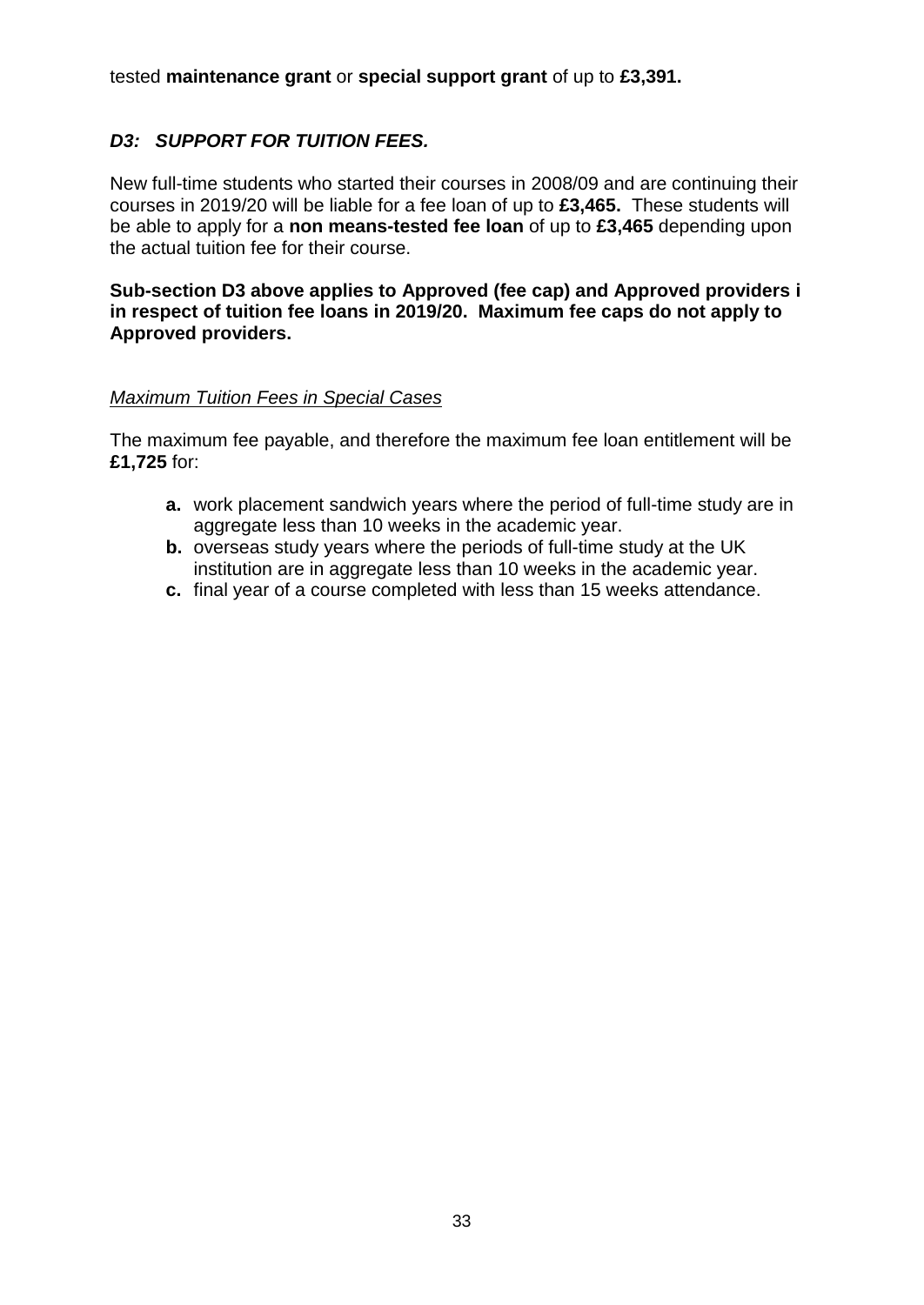#### **D4: MAINTENANCE GRANT AND LOAN ENTITLEMENT: ILLUSTRATIVE LEVELS OF INCOME FOR 2008 COHORT STUDENTS.**

| INCOME(E)                                 | <b>ASSESSED</b><br><b>CONTRIBUTION</b><br>(E) | <b>MAINTENANCE</b><br><b>GRANT (£)</b> | <b>LOAN FOR LIVING</b><br>COSTS(E) | <b>TOTAL GRANT</b><br>PLUS LOAN (£) |
|-------------------------------------------|-----------------------------------------------|----------------------------------------|------------------------------------|-------------------------------------|
| <b>Student living at</b>                  |                                               |                                        | <b>Maximum £4,280 (*)</b>          |                                     |
| home                                      |                                               |                                        |                                    |                                     |
| 25,000                                    | 0                                             | 3,391                                  | 2,796                              | 6,187                               |
| 30,000                                    | $\Omega$                                      | 2,411                                  | 2,796                              | 5,207                               |
| 34,726                                    | $\pmb{0}$                                     | 1,484                                  | 2,796                              | 4,280                               |
| 40,000                                    | $\mathbf 0$                                   | 1,197                                  | 3,083                              | 4,280                               |
| 50,000                                    | $\overline{0}$                                | 653                                    | 3,627                              | 4,280                               |
| 61,055                                    | $\mathbf 0$                                   | 50                                     | 4,230                              | 4,280                               |
| 61,062                                    | $\mathbf 0$                                   | $\mathbf 0$                            | 4,280                              | 4,280                               |
| 65,000                                    | 495                                           | $\overline{0}$                         | 3,785                              | 3,785                               |
| 69,577                                    | 1071                                          | $\overline{0}$                         | $3,209 (+)$                        | 3,209                               |
| 70,000                                    | 1071                                          | $\mathbf 0$                            | 3,209                              | 3,209                               |
| <b>Student studying</b>                   |                                               |                                        | <b>Maximum £7,744 (*)</b>          |                                     |
| in London                                 |                                               |                                        |                                    |                                     |
| 25,000                                    | $\boldsymbol{0}$                              | 3,391                                  | 6,260                              | 9,651                               |
| 30,000                                    | $\mathbf 0$                                   | 2,411                                  | 6,260                              | 8,671                               |
| 34,726                                    | $\overline{0}$                                | 1,484                                  | 6,260                              | 7,744                               |
| 40,000                                    | $\mathbf 0$                                   | 1,197                                  | 6,547                              | 7,744                               |
| 50,000                                    | $\mathbf 0$                                   | 653                                    | 7,091                              | 7,744                               |
| 61,055                                    | $\pmb{0}$                                     | 50                                     | 7,694                              | 7,744                               |
| 61,062                                    | $\mathbf 0$                                   | $\mathbf 0$                            | 7,744                              | 7,744                               |
| 65,000                                    | 495                                           | $\overline{0}$                         | 7,249                              | 7,249                               |
| 70,000                                    | 1,124                                         | $\overline{0}$                         | 6,620                              | 6,620                               |
| 76,454                                    | 1,936                                         | 0                                      | $5,808 (+)$                        | 5,808                               |
| 80,000                                    | 1,936                                         | $\overline{0}$                         | 5,808                              | 5,808                               |
| <b>Student studying</b><br>outside London |                                               |                                        | <b>Maximum £5,531 (*)</b>          |                                     |
| 25,000                                    | 0                                             | 3,391                                  | 4,047                              | 7,438                               |
| 30,000                                    | $\mathbf 0$                                   | 2,411                                  | 4,047                              | 6,458                               |
| 34,726                                    | $\boldsymbol{0}$                              | 1,484                                  | 4,047                              | 5,531                               |
| 40,000                                    | $\mathbf 0$                                   | 1,197                                  | 4,334                              | 5,531                               |
| 50,000                                    | $\mathbf 0$                                   | 653                                    | 4,878                              | 5,531                               |
| 61,055                                    | $\mathbf 0$                                   | 50                                     | 5,481                              | 5,531                               |
| 61,062                                    | $\mathbf 0$                                   | $\mathbf 0$                            | 5,531                              | 5,531                               |
| 65,000                                    | 495                                           | $\overline{0}$                         | 5,036                              | 5,036                               |
| 70,000                                    | 1,124                                         | $\overline{0}$                         | 4,407                              | 4,407                               |
| 72,057                                    | 1,383                                         | $\mathbf 0$                            | $4,148(+)$                         | 4,148                               |
| 80,000                                    | 1,383                                         | $\overline{0}$                         | 4,148                              | 4,148                               |

(\*) Where students are eligible for more than £1,484 of grant, the amount of loan for which they are eligible will be reduced by £1,484. Where students are eligible for less than £1,484 of grant, the amount of loan for which they are eligible will be reduced £1 for £1 for the amount of grant due. For income between £25,000 and £34,726, the grant is reduced by £1 for every complete £5.10 by which the income exceeds £25,000. For income between £34,726 and £61,055 the grant is reduced by £1 for every complete £18.36 by which the income exceeds £34,726.

A student whose income is £61,055 will be eligible for the minimum grant of £50. A student whose income exceeds £61,055will not be eligible for any grant.

Where students' income exceeds £61,062, the amount of loan for which they are eligible is reduced by £1 for every complete £7.95 by which the income exceeds £61,062 until around 75% of the full loan for living costs remains. This point is indicated by (+) in the table above.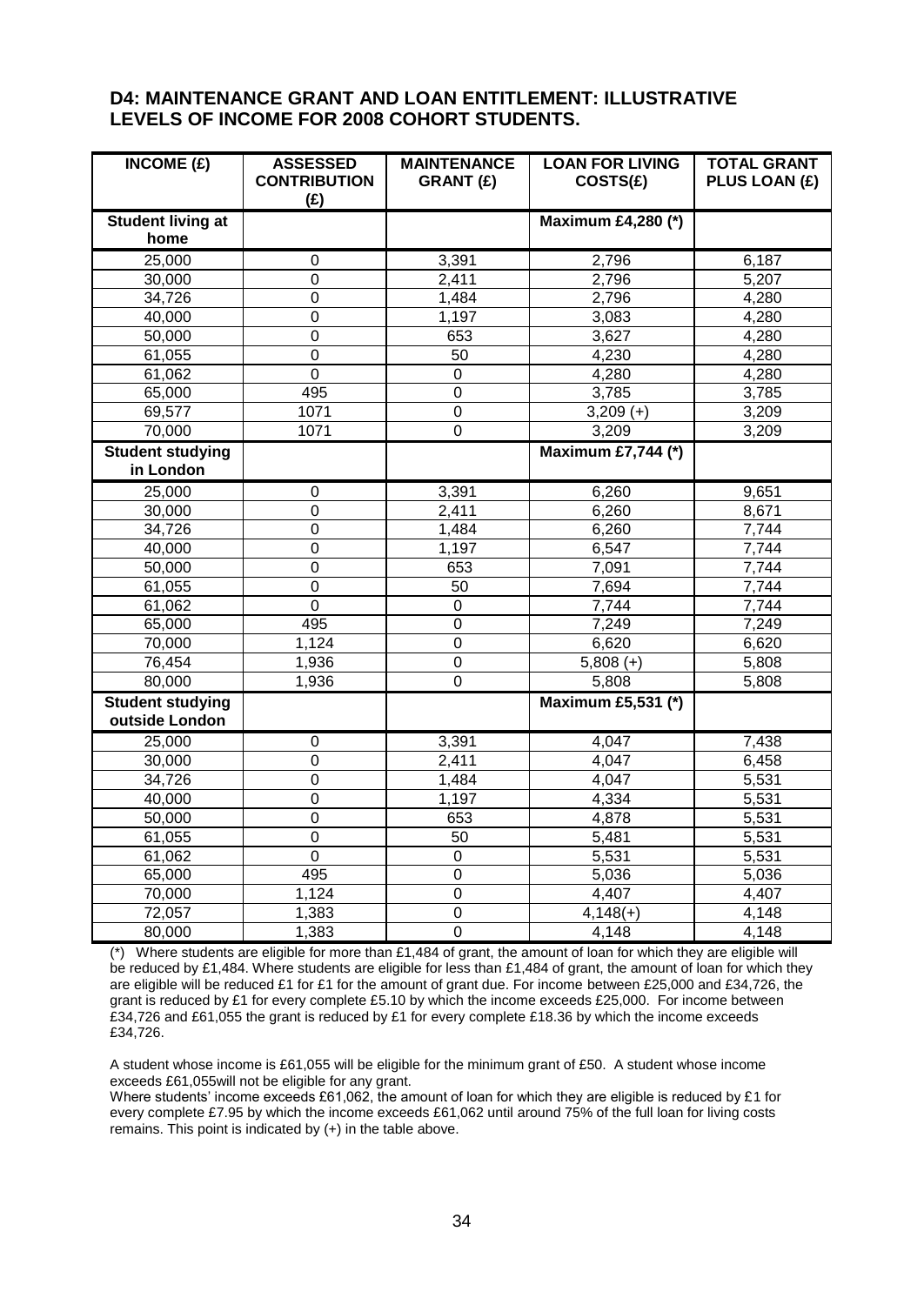#### **D5: SPECIAL SUPPORT GRANT AND LOAN ENTITLEMENT FOR ILLUSTRATIVE LEVELS OF INCOME FOR 2008 COHORT STUDENTS.**

| INCOME $(E)$                              | <b>ASSESSED</b><br><b>CONTRIBUTION</b> | <b>SPECIAL</b><br><b>SUPPORT</b> | <b>LOAN FOR LIVING</b><br>COSTS (£) | <b>TOTAL SPECIAL</b><br><b>SUPPORT GRANT</b> |
|-------------------------------------------|----------------------------------------|----------------------------------|-------------------------------------|----------------------------------------------|
|                                           | (E)                                    | <b>GRANT (£)</b>                 |                                     | PLUS LOAN (£)                                |
| <b>Student living at</b><br>home          |                                        |                                  | Maximum £4,280                      |                                              |
| 25,000                                    | 0                                      | 3,391                            | 4,280                               | 7,671                                        |
| 30,000                                    | $\mathbf 0$                            | 2,411                            | 4,280                               | 6,691                                        |
| 34,726                                    | 0                                      | 1,484                            | 4,280                               | 5,764                                        |
| 40,000                                    | $\overline{0}$                         | 1,197                            | 4,280                               | 5,477                                        |
| 50,000                                    | $\mathbf 0$                            | 653                              | 4,280                               | 4,933                                        |
| 61,055                                    | $\boldsymbol{0}$                       | 50                               | 4,280                               | 4,330                                        |
| 61,062                                    | $\mathsf 0$                            | $\pmb{0}$                        | 4,280                               | 4,280                                        |
| 65,000                                    | 495                                    | $\pmb{0}$                        | 3,785                               | 3,785                                        |
| 69,577                                    | 1071                                   | $\mathbf 0$                      | 3,209 $(\overline{+)}$              | 3,209                                        |
| 70,000                                    | 1071                                   | $\overline{0}$                   | 3,209                               | 3,209                                        |
| <b>Student studying</b>                   |                                        |                                  | <b>Maximum £7,744</b>               |                                              |
| in London                                 |                                        |                                  |                                     |                                              |
| 25,000                                    | $\mathsf 0$                            | 3,391                            | 7,744                               | 11,135                                       |
| 30,000                                    | $\mathbf 0$                            | 2,411                            | 7,744                               | 10,155                                       |
| 34,726                                    | $\mathbf 0$                            | 1,484                            | 7,744                               | 9,228                                        |
| 40,000                                    | $\overline{0}$                         | 1,197                            | 7,744                               | 8,941                                        |
| 50,000                                    | $\boldsymbol{0}$                       | 653                              | 7,744                               | 8,397                                        |
| 61,055                                    | $\mathbf 0$                            | 50                               | 7,744                               | 7,794                                        |
| 61,062                                    | $\overline{0}$                         | $\mathbf 0$                      | 7,744                               | 7,744                                        |
| 65,000                                    | 495                                    | $\overline{0}$                   | 7,249                               | 7,249                                        |
| 70,000                                    | 1,124                                  | $\mathbf 0$                      | 6,620                               | 6,620                                        |
| 76,454                                    | 1,936                                  | 0                                | $5,808 (+)$                         | 5,808                                        |
| 80,000                                    | 1,936                                  | $\overline{0}$                   | 5,808                               | 5,808                                        |
| <b>Student studying</b><br>outside London |                                        |                                  | Maximum £5,531                      |                                              |
| 25,000                                    | 0                                      | 3,391                            | 5,531                               | 8,922                                        |
| 30,000                                    | $\mathsf 0$                            | 2,411                            | 5,531                               | 7,942                                        |
| 34,726                                    | 0                                      | 1,484                            | 5,531                               | 7,015                                        |
| 40,000                                    | $\mathbf 0$                            | 1,197                            | 5,531                               | 6,728                                        |
| 50,000                                    | $\mathbf 0$                            | 653                              | 5,531                               | 6,184                                        |
| 61,055                                    | $\mathbf 0$                            | 50                               | 5,531                               | 5,581                                        |
| 61,062                                    | $\overline{0}$                         | $\overline{0}$                   | 5,531                               | 5,531                                        |
| 65,000                                    | 495                                    | $\mathbf 0$                      | 5,036                               | 5,036                                        |
| 70,000                                    | 1,124                                  | $\overline{0}$                   | 4,407                               | 4,407                                        |
| 72,057                                    | 1,383                                  | $\overline{0}$                   | $4,148(+)$                          | 4,148                                        |
| 80,000                                    | 1,383                                  | $\overline{0}$                   | 4,148                               | 4,148                                        |

For income between £25,000 and £34,726, the special support grant is reduced by £1 for every complete £5.10 by which the income exceeds £25,000. For income between £34,726 and £61,055 the special support grant is reduced by £1 for every complete £18.36 by which the income exceeds £34,726.

A student whose income is £61,055 will be eligible for the minimum special support grant of £50. A student whose income exceeds £61,055 will not be eligible for any grant.

Where students' income exceeds £61,062, the amount of loan for which they are eligible is reduced by £1 for every complete £7.95 by which the income exceeds £61,062 until around 75% of the full loan for living costs remains. This point is indicated by (+) in the table above.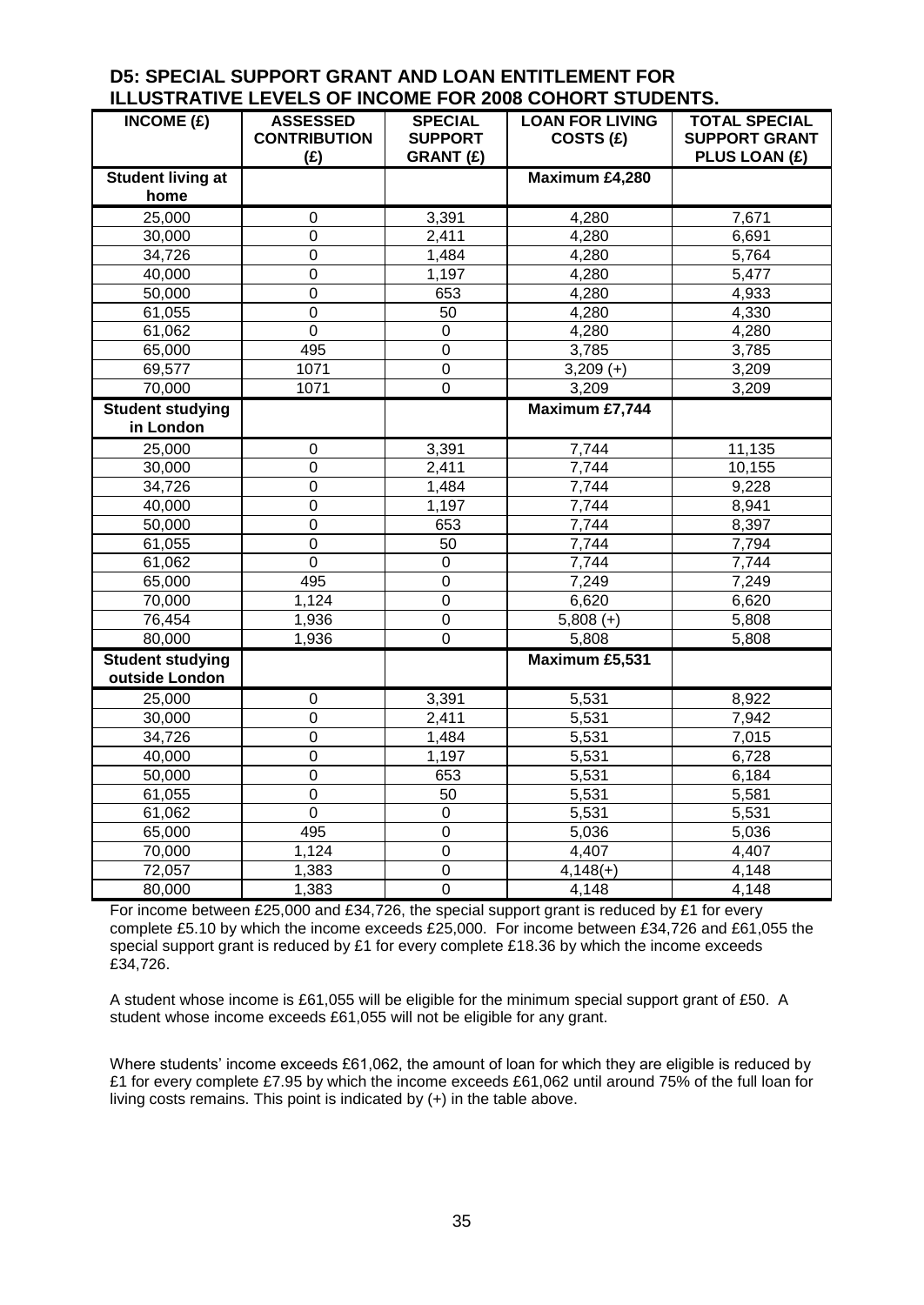#### **TABLE D6: FULL-TIME 2008 COHORT STUDENTS: ASSESSMENT OF HOUSEHOLD CONTRIBUTION FOR SUPPLEMENTARY INCOME-ASSESSED SUPPORT in 2019/20 (long courses loan; grants for dependants; travel grant).**

Assessments will be calculated as follows:

Household income **£39,796 or less**:<br>Household income of **more than £39.796** contribution of £1 for each additional £8.73 Household income of **more than £39,796**:

of household income.

The maximum contribution is **£6,210**. In calculating the household income, an allowance of **£1,130** may be made for a parent who is an eligible student or who holds a statutory award. The household income may also be reduced by **£1,130** for each child wholly or mainly dependent on the student or the student's partner or each child (other than the student) who is wholly or mainly financially dependent upon the student's parent or the parent's partner whose income is being taken into account. The total assessed contribution for a student is the assessed contribution from this table added to the contribution to loan for living costs (Table D6). In total this contribution may not exceed **£6,210**.

| <b>HOUSEHOLD</b><br><b>INCOME</b><br>(£) | <b>ASSESSED</b><br><b>CONTRIBUTION</b><br>(E) | <b>HOUSEHOLD</b><br><b>INCOME</b><br>(E) | <b>ASSESSED</b><br><b>CONTRIBUTION</b><br>(E) | <b>HOUSEHOLD</b><br><b>INCOME</b><br>(E) | <b>ASSESSED</b><br><b>CONTRIBUTION</b><br>(£) |
|------------------------------------------|-----------------------------------------------|------------------------------------------|-----------------------------------------------|------------------------------------------|-----------------------------------------------|
|                                          |                                               |                                          |                                               |                                          |                                               |
| 39,796                                   | 0                                             | 59,000                                   | 2,199                                         | 79,000                                   | 4,490                                         |
| 40,000                                   | 23                                            | 60,000                                   | 2,314                                         | 80,000                                   | 4,605                                         |
| 41,000                                   | 137                                           | 61,000                                   | 2,428                                         | 81,000                                   | 4,719                                         |
| 42,000                                   | 252                                           | 62,000                                   | 2,543                                         | 82,000                                   | 4,834                                         |
| 43,000                                   | 367                                           | 63,000                                   | 2,657                                         | 83,000                                   | 4,948                                         |
| 44,000                                   | 481                                           | 64,000                                   | 2,772                                         | 84,000                                   | 5,063                                         |
| 45,000                                   | 596                                           | 65,000                                   | 2,887                                         | 85,000                                   | 5,178                                         |
| 46,000                                   | 710                                           | 66,000                                   | 3,001                                         | 86,000                                   | 5,292                                         |
| 47,000                                   | 825                                           | 67,000                                   | 3,116                                         | 87,000                                   | 5,407                                         |
| 48,000                                   | 939                                           | 68,000                                   | 3,230                                         | 88,000                                   | 5,521                                         |
| 49,000                                   | 1,054                                         | 69,000                                   | 3,345                                         | 89,000                                   | 5,636                                         |
| 50,000                                   | 1,168                                         | 70,000                                   | 3,459                                         | 90,000                                   | 5,750                                         |
| 51,000                                   | 1,283                                         | 71,000                                   | 3,574                                         | 91,000                                   | 5,865                                         |
| 52,000                                   | 1,397                                         | 72,000                                   | 3,688                                         | 92,000                                   | 5,979                                         |
| 53,000                                   | 1,512                                         | 73,000                                   | 3,803                                         | 93,000                                   | 6,094                                         |
| 54,000                                   | 1,627                                         | 74,000                                   | 3,917                                         | 94,000                                   | 6,208                                         |
| 55,000                                   | 1,741                                         | 75,000                                   | 4,032                                         | 94,010                                   | 6,210                                         |
| 56,000                                   | 1,856                                         | 76,000                                   | 4,147                                         |                                          |                                               |
| 57,000                                   | 1,970                                         | 77,000                                   | 4,261                                         |                                          |                                               |
| 58,000                                   | 2,085                                         | 78,000                                   | 4,376                                         |                                          |                                               |

### **ASSESSED CONTRIBUTION FOR ILLUSTRATIVE LEVELS OF INCOME**

For residual incomes below **£39,796**, no contribution is assessed. For residual incomes above **£94,010**, the assessed contribution is **£6,210**.

### *For details of the supplementary loan and grant support that is available to all full-time students, see section F.*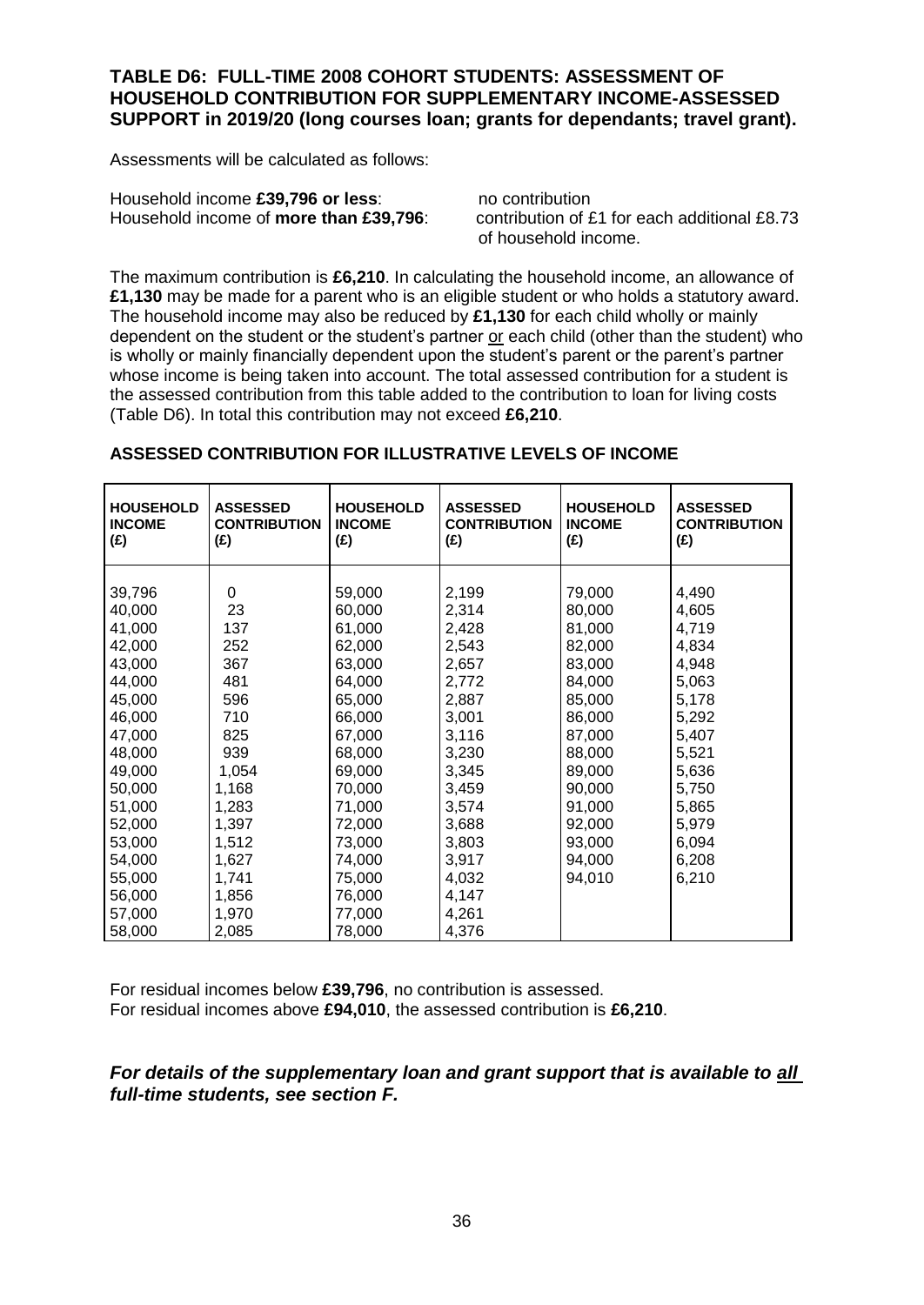# **SECTION E: SUPPORT AVAILABLE IN 2019/20 FOR CURRENT SYSTEM STUDENTS (OTHER THAN 2008, 2009, 2012 OR 2016 COHORT STUDENTS).**

*TABLE E1: MAXIMUM LOAN RATES: INCOME ASSESSED AND NON-INCOME ASSESSED ELEMENTS.*

| <b>FULL YEAR</b><br><b>STUDENTS</b>  | <b>MAIN RATE</b><br>$(100\%)$<br>(Table B1) | <b>NON-INCOME</b><br><b>ASSESSED</b> | <b>INCOME</b><br><b>ASSESSED</b>  |
|--------------------------------------|---------------------------------------------|--------------------------------------|-----------------------------------|
| Parental home                        | 4,280                                       | 3,209                                | 1,071                             |
| London                               | 7,744                                       | 5,808                                | 1,936                             |
| Elsewhere                            | 5,531                                       | 4,148                                | 1,383                             |
| Overseas                             | 6,588                                       | 4,942                                | 1,646                             |
| <b>FINAL YEAR</b><br><b>STUDENTS</b> | <b>MAIN RATE</b><br>$(100\%)$<br>(Table B1) | <b>NON INCOME</b><br><b>ASSESSED</b> | <b>INCOME-</b><br><b>ASSESSED</b> |
| Parental home                        | 3,867                                       | 2,901                                | 966                               |
| London                               | 7,050                                       | 5,288                                | 1,762                             |
| Elsewhere                            | 5,116                                       | 3,838                                | 1,278                             |
| Overseas                             | 5,728                                       | 4,296                                | 1,432                             |

*For most students in this category the maximum amount of main loan for living costs will be reduced by £1 for every £1 of maintenance grant received, up to a maximum £1,484* reduction. [Full rate overseas rate lower threshold - £53,787]

| <b>MAXIMUM RATES OF FULL YEAR</b><br><b>LOAN</b>  | <b>REDUCED</b><br><b>LOANS</b><br>(Sandwich years) | <b>REDUCED LOANS</b><br>(NHS Bursary<br>Years) |
|---------------------------------------------------|----------------------------------------------------|------------------------------------------------|
| Parental home                                     | 2,031                                              | 1,793                                          |
| London                                            | 3,804                                              | 3,354                                          |
| Elsewhere                                         | 2,709                                              | 2,389                                          |
| Overseas                                          | N/A                                                | 2,389                                          |
| <b>MAXIMUM RATES OF FINAL YEAR</b><br><b>LOAN</b> |                                                    |                                                |
| Parental home                                     | 1,543                                              | 1,361                                          |
| London                                            | 2,910                                              | 2,568                                          |
| Elsewhere                                         | 2,112                                              | 1,862                                          |
| Overseas                                          | N/A                                                | 1,862                                          |

*TABLE E2: REDUCED RATE LOAN FOR LIVING COSTS.*

The following groups of students are eligible for the reduced, non-income assessed loan rates (see Table E2 above):

(i) Eligible students on full-year sandwich course paid placements where the periods of full-time study are less than 10 weeks in aggregate (students undertaking work placements overseas qualify for the elsewhere rate of loan);

(ii) Students who are eligible to apply for means-tested NHS bursaries or means tested Scottish Health Care allowances (the full year reduced overseas loan rate for these students is £2,389, and the final year reduced overseas loan rate is £1,862).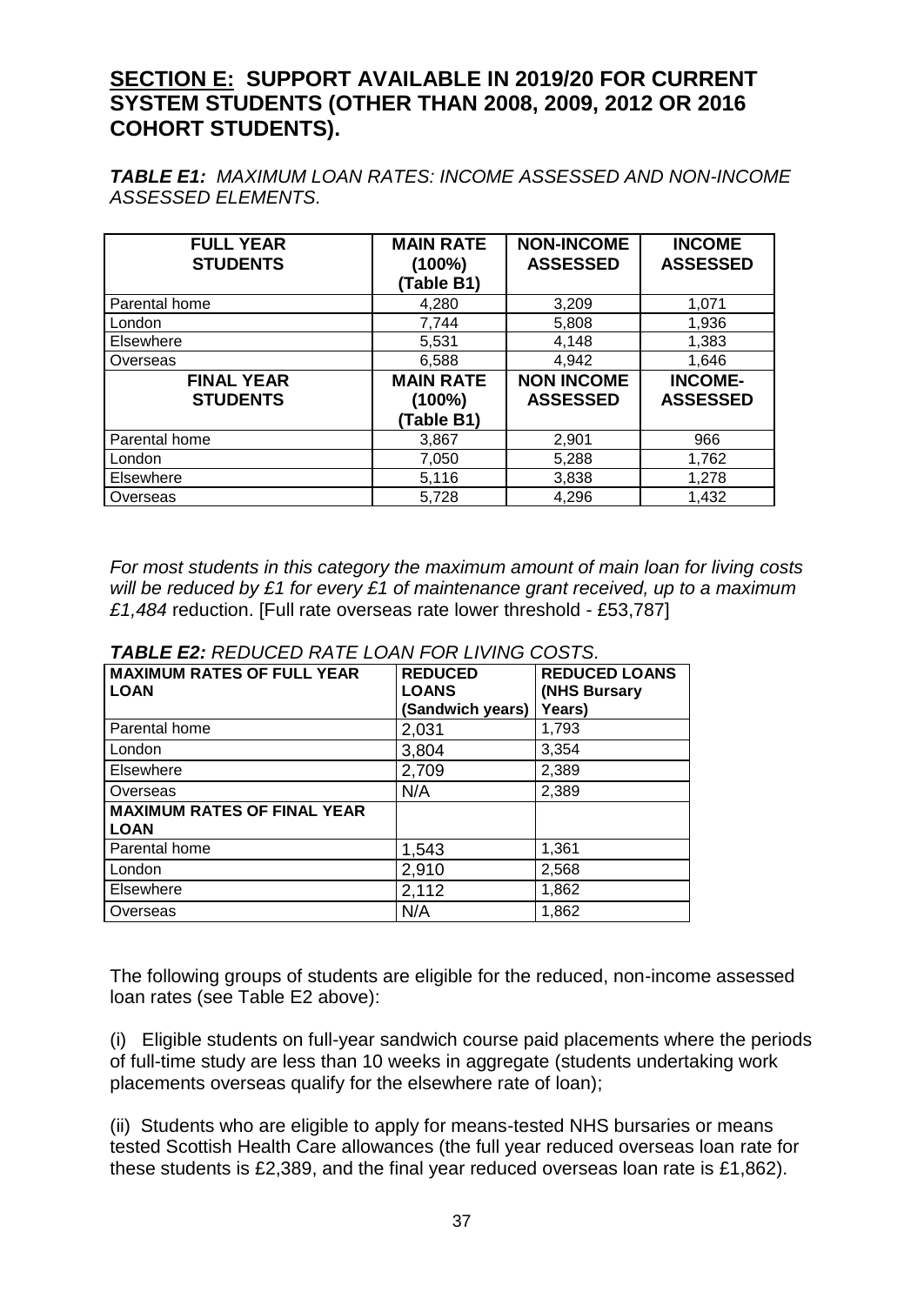Students who were full-time entrants to higher education in 2006/07 or 2007/08 (and entrants to higher education in 2009/10, 2010/11,2011/12 and August 2012 who studied on a previous course starting before September 2008) will be able to apply in 2019/20 for a means-tested **maintenance grant** or **special support grant** of up to **£3,391;**

# *E3: SUPPORT FOR TUITION FEES.*

Full-time students who started their courses in 2006/07 or 2007/08 (and entrants to higher education in 2009/10, 2010/11, 2011/12 and August 2012 who studied on a previous course starting before September 2008) and are continuing their courses in 2019/20 will be liable for a tuition fee of up to **£3,465.** These students will be able to apply for a **non means-tested fee loan** of up to **£3,465** depending upon the actual tuition fee for their course.

### **Sub-section E3 above applies to Approved (fee cap) and Approved providers in respect of fee loans in 2019/20. Maximum fee caps do not apply to Approved providers.**

### *Maximum Tuition Fees in Special Cases*

The maximum tuition fee payable, and therefore the maximum fee loan entitlement, in the following special cases will be **£1,725** for:

- a. work placement sandwich years where the periods of full-time study are in aggregate less than 10 weeks in the academic year.
- b. overseas study years where the periods of full-time study at the UK institution are in aggregate less than 10 weeks in the academic year.
- c. final year of a course completed with less than 15 weeks attendance.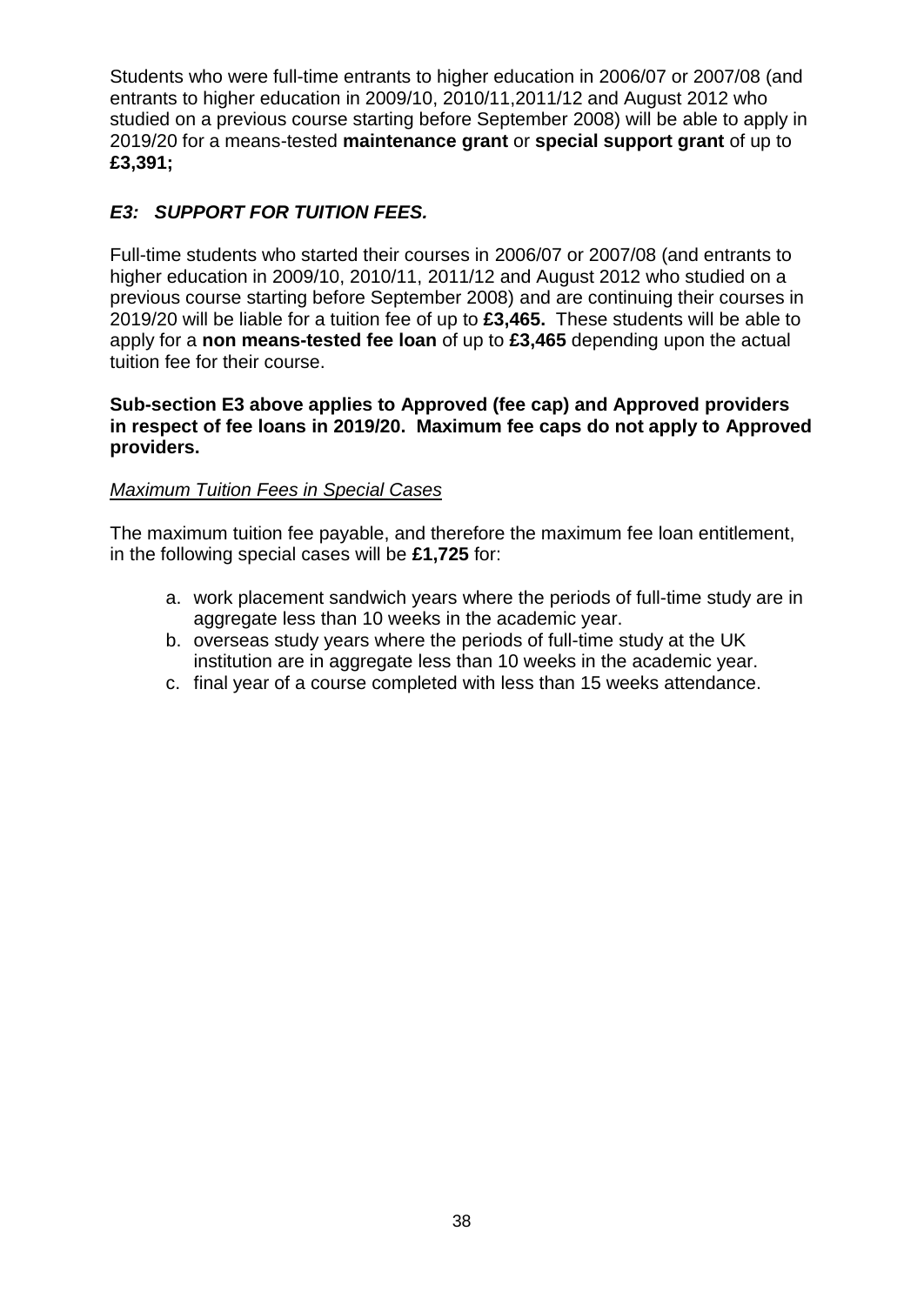#### **E4: MAINTENANCE GRANT AND LOAN ENTITLEMENT: CURRENT SYSTEM STUDENTS (OTHER THAN 2008, 2009, 2012 AND 2016 COHORT STUDENTS.)**

| INCOME $(E)$                              | <b>ASSESSED</b><br><b>CONTRIBUTION</b><br>(E) | <b>MAINTENANCE</b><br><b>GRANT (£)</b> | <b>LOAN FOR LIVING</b><br>COSTS (£) | <b>TOTAL GRANT</b><br>PLUS LOAN (£) |
|-------------------------------------------|-----------------------------------------------|----------------------------------------|-------------------------------------|-------------------------------------|
| <b>Student living at</b><br>home          |                                               |                                        | <b>Maximum £4,280 (*)</b>           |                                     |
| 18,360                                    | $\mathbf 0$                                   | 3,391                                  | 2,796                               | 6,187                               |
| 20,000                                    | 0                                             | 3,070                                  | 2,796                               | 5,866                               |
| 25,000                                    | 0                                             | 2,090                                  | 2,796                               | 4,886                               |
| 28,086                                    | $\mathbf 0$                                   | 1,484                                  | 2,796                               | 4,280                               |
| 30,000                                    | 0                                             | 1,246                                  | 3,034                               | 4,280                               |
| 35,000                                    | $\mathbf 0$                                   | 621                                    | 3,659                               | 4,280                               |
| 39,573                                    | 0                                             | 50                                     | 4,230                               | 4,280                               |
| 39,796                                    | 0                                             | 0                                      | 4,280                               | 4,280                               |
| 40,000                                    | 23                                            | $\mathbf 0$                            | 4,257                               | 4,257                               |
| 45,000                                    | 610                                           | $\boldsymbol{0}$                       | 3,670                               | 3,670                               |
| 48,921                                    | 1,071                                         | $\mathbf 0$                            | $3,209 (+)$                         | 3,209                               |
| <b>Student studying</b><br>in London      |                                               |                                        | <b>Maximum £7,744 (*)</b>           |                                     |
| 18,360                                    | $\pmb{0}$                                     | 3,391                                  | 6,260                               | 9,651                               |
| 20,000                                    | $\mathbf 0$                                   | 3,070                                  | 6,260                               | 9,330                               |
| 25,000                                    | $\mathbf 0$                                   | 2,090                                  | 6,260                               | 8,350                               |
| 28,086                                    | 0                                             | 1,484                                  | 6,260                               | 7,744                               |
| 30,000                                    | 0                                             | 1,246                                  | 6,498                               | 7,744                               |
| 35,000                                    | 0                                             | 621                                    | 7,123                               | 7,744                               |
| 39,573                                    | $\boldsymbol{0}$                              | 50                                     | 7,694                               | 7,744                               |
| 39,796                                    | $\mathbf 0$                                   | $\mathbf 0$                            | 7,744                               | 7,744                               |
| 40,000                                    | 23                                            | $\mathbf 0$                            | 7,721                               | 7,721                               |
| 45,000                                    | 610                                           | $\mathbf 0$                            | 7,134                               | 7,134                               |
| 50,000                                    | 1,197                                         | $\boldsymbol{0}$                       | 6,547                               | 6,547                               |
| 56,291                                    | 1,936                                         | $\mathbf 0$                            | $\overline{5,808}$ (+)              | 5,808                               |
| <b>Student studying</b><br>outside London |                                               |                                        | Maximum £5,531 (*)                  |                                     |
| 18,360                                    | 0                                             | 3,391                                  | 4,047                               | 7,438                               |
| 20,000                                    | $\mathbf 0$                                   | 3,070                                  | 4,047                               | 7,117                               |
| 25,000                                    | $\mathbf 0$                                   | 2,090                                  | 4,047                               | 6,137                               |
| 28,086                                    | $\mathbf 0$                                   | 1,484                                  | 4,047                               | 5,531                               |
| 30,000                                    | $\boldsymbol{0}$                              | 1,246                                  | 4,285                               | 5,531                               |
| 35,000                                    | $\boldsymbol{0}$                              | 621                                    | 4,910                               | 5,531                               |
| 39,573                                    | $\boldsymbol{0}$                              | 50                                     | 5,481                               | 5,531                               |
| 39,796                                    | $\mathbf 0$                                   | $\pmb{0}$                              | 5,531                               | 5,531                               |
| 40,000                                    | 23                                            | $\mathbf 0$                            | 5,508                               | 5,508                               |
| 45,000                                    | 610                                           | $\mathbf 0$                            | 4,921                               | 4,921                               |
| 51,580                                    | 1,383                                         | $\boldsymbol{0}$                       | $4,148 (+)$                         | 4,148                               |

(\*) Where students are eligible for more than £1,484 of grant, the amount of loan for which they are eligible will be reduced by £1,484.

(+) is the point at which the 75% non means tested element of the loan is reached.

For income between £18,360 and £28,086, the grant is reduced by £1 for every complete £5.10 by which the income exceeds £18,360. For income between £28,086 and £39,573, the grant is reduced by £1 for every complete £8.01 by which the income exceeds £28,086. A student whose income is £39,573 will be eligible for the minimum grant of £50. A student whose income exceeds £39,573 will not be eligible for any grant. Where students' income exceeds £39,796, the amount of loan for which they are eligible is reduced by £1 for every complete £8.52 by which the income exceeds £39,796 until around 75% of the full loan for living costs remains.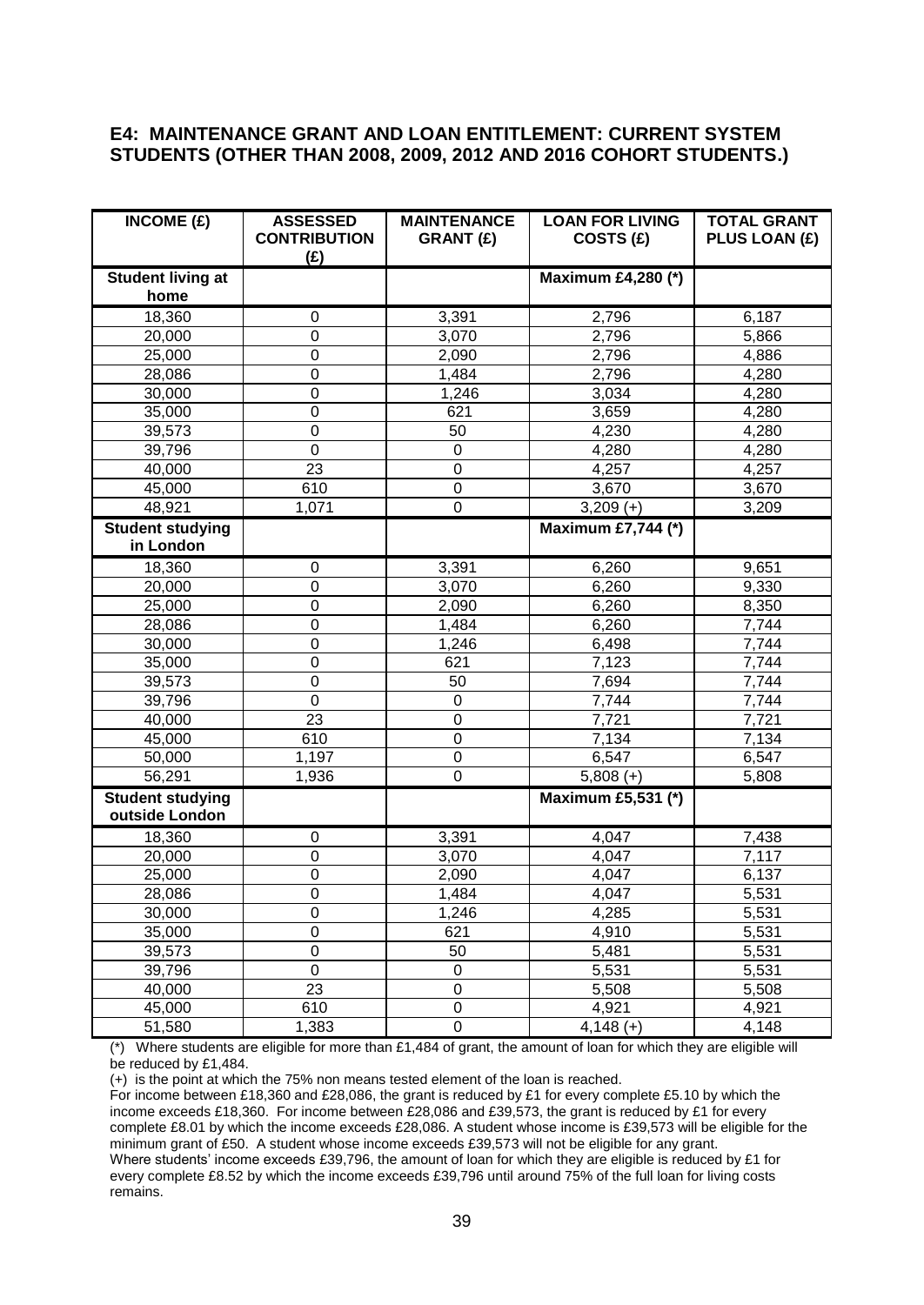#### **E5: SPECIAL SUPPORT GRANT AND LOAN ENTITLEMENT – CURRENT SYSTEM STUDENTS (OTHER THAN 2008, 2009, 2012 AND 2016 COHORT STUDENTS**).

| $\overline{\text{INCOME}}$ (£)            | <b>ASSESSED</b><br><b>CONTRIBUTION</b><br>(E) | <b>SPECIAL</b><br><b>SUPPORT</b><br><b>GRANT (£)</b> | <b>LOAN FOR LIVING</b><br>COSTS (£) | <b>TOTAL SPECIAL</b><br><b>SUPPORT GRANT</b><br>PLUS LOAN (£) |
|-------------------------------------------|-----------------------------------------------|------------------------------------------------------|-------------------------------------|---------------------------------------------------------------|
| <b>Student living at</b>                  |                                               |                                                      | Maximum £4,280                      |                                                               |
| home                                      |                                               |                                                      |                                     |                                                               |
| 18,360                                    | $\mathbf 0$                                   | 3,391                                                | 4,280                               | 7,671                                                         |
| 20,000                                    | 0                                             | 3,070                                                | 4,280                               | 7,350                                                         |
| 25,000                                    | 0                                             | 2,090                                                | 4,280                               | 6,370                                                         |
| 28,086                                    | 0                                             | 1,484                                                | 4,280                               | 5,764                                                         |
| 30,000                                    | $\mathbf 0$                                   | 1,246                                                | 4,280                               | 5,526                                                         |
| 35,000                                    | 0                                             | 621                                                  | 4,280                               | 4,901                                                         |
| 39,573                                    | $\mathbf 0$                                   | 50                                                   | 4,280                               | 4,330                                                         |
| 39,796                                    | 0                                             | 0                                                    | 4,280                               | 4,280                                                         |
| 40,000                                    | 23                                            | $\boldsymbol{0}$                                     | 4,257                               | 4,257                                                         |
| 45,000                                    | 610                                           | $\mathbf 0$                                          | 3,670                               | 3,670                                                         |
| 48,921                                    | 1,071                                         | $\mathbf 0$                                          | $3,209 (+)$                         | 3,209                                                         |
| <b>Student studying</b>                   |                                               |                                                      | Maximum £7,744                      |                                                               |
| in London                                 |                                               |                                                      |                                     |                                                               |
| 18,360                                    | $\mathbf 0$                                   | 3,391                                                | 7,744                               | 11,135                                                        |
| 20,000                                    | 0                                             | 3,070                                                | 7,744                               | 10,814                                                        |
| 25,000                                    | $\mathbf 0$                                   | 2,090                                                | 7,744                               | 9,834                                                         |
| 28,086                                    | $\mathbf 0$                                   | 1,484                                                | 7,744                               | 9,228                                                         |
| 30,000                                    | $\overline{0}$                                | 1,246                                                | 7,744                               | 8,990                                                         |
| 35,000                                    | $\mathbf 0$                                   | 621                                                  | 7,744                               | 8,365                                                         |
| 39,573                                    | $\mathbf 0$                                   | 50                                                   | 7,744                               | 7,794                                                         |
| 39,796                                    | $\boldsymbol{0}$                              | $\pmb{0}$                                            | 7,744                               | 7,744                                                         |
| 40,000                                    | 23                                            | $\mathbf 0$                                          | 7,721                               | 7,721                                                         |
| 45,000                                    | 610                                           | $\boldsymbol{0}$                                     | 7,134                               | 7,134                                                         |
| 50,000                                    | 1,197                                         | $\mathbf 0$                                          | 6,547                               | 6,547                                                         |
| 56,291                                    | 1,936                                         | $\pmb{0}$                                            | $5,808 (+)$                         | 5,808                                                         |
| <b>Student studying</b><br>outside London |                                               |                                                      | Maximum £5,531                      |                                                               |
| 18,360                                    | 0                                             | 3,391                                                | 5,531                               | 8,922                                                         |
| 20,000                                    | $\boldsymbol{0}$                              | 3,070                                                | 5,531                               | 8,601                                                         |
| 25,000                                    | $\mathbf 0$                                   | 2,090                                                | 5,531                               | 7,621                                                         |
| 28,086                                    | $\mathbf 0$                                   | 1,484                                                | 5,531                               | 7,015                                                         |
| 30,000                                    | 0                                             | 1,246                                                | 5,531                               | 6,777                                                         |
| 35,000                                    | $\overline{0}$                                | 621                                                  | 5,531                               | 6,152                                                         |
| 39,573                                    | $\mathbf 0$                                   | 50                                                   | 5,531                               | 5,581                                                         |
| 39,796                                    | $\pmb{0}$                                     | $\mathbf 0$                                          | 5,531                               | 5,531                                                         |
| 40,000                                    | $\overline{23}$                               | $\pmb{0}$                                            | 5,508                               | 5,508                                                         |
| 45,000                                    | 610                                           | $\mathbf 0$                                          | 4,921                               | 4,921                                                         |
| 51,580                                    | 1,383                                         | $\mathbf 0$                                          | $4,148 (+)$                         | 4,148                                                         |

For income between £18,361 and £28,086, the special support grant is reduced by £1 for every complete £5.10 by which the income exceeds £18,360. For income between £28,086 and £39,573 the special support grant is reduced by £1 for every complete £8.01 by which the income exceeds £28,086.

A student whose income is £39,573 will be eligible for the minimum special support grant of £50. A student whose income exceeds £39,573 will not be eligible for any grant.

Where students' income exceeds £39,796, the amount of loan for which they are eligible is reduced by £1 for every complete £8.52 by which the income exceeds £39,796 until around 75% of the full loan for living costs remains. This point is indicated by (+) in the table above.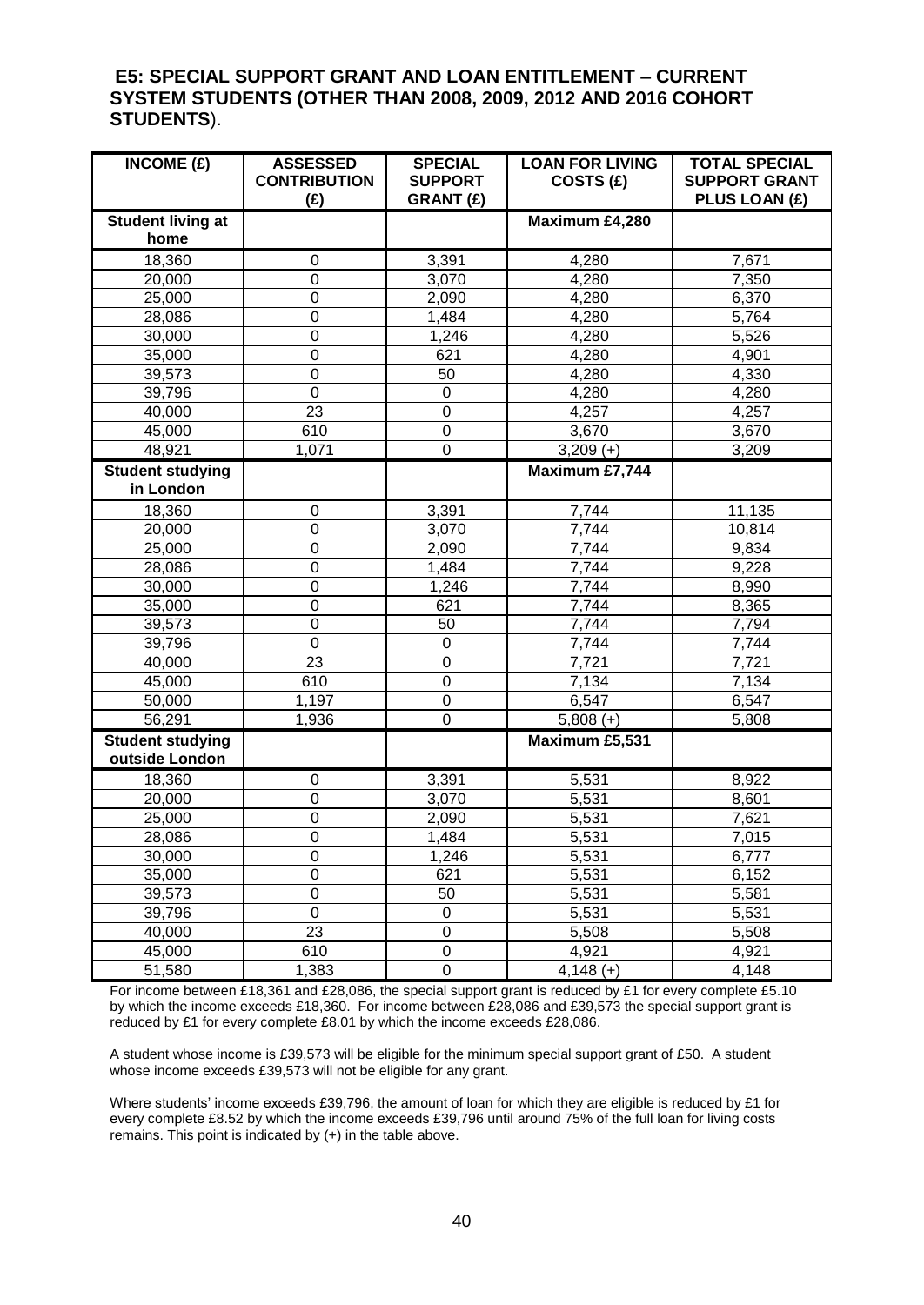**TABLE E6: FULL-TIME NEW ENTRANTS IN 2006/07 OR 2007/08 (AND ENTRANTS TO HIGHER EDUCATION IN 2009/10, 2010/11, 2011/12 OR AUGUST 2012 WHO STUDIED ON A PREVIOUS COURSE STARTING BEFORE SEPTEMBER 2008): ASSESSMENT OF HOUSEHOLD CONTRIBUTION FOR ALL INCOME-ASSESSED SUPPORT in 2019/20.**

Assessments will be calculated as follows:

Household income £39,796 or less: no contribution

Household income of **more than £39,796**: contribution of £1 for each additional £8.73 of household income.

The maximum contribution is **£6,210**. In calculating the household income, an allowance of **£1,130** may be made for a parent who is an eligible student or who holds a statutory award. The household income may also be reduced by **£1,130** for each child wholly or mainly dependent on the student or the student's partner or each child (other than the student) who is wholly or mainly financially dependent upon the student's parent or the parent's partner whose income is being taken into account.

| <b>HOUSEHOLD</b><br><b>INCOME</b><br>(E) | <b>ASSESSED</b><br><b>CONTRIBUTION</b><br>(E) | <b>HOUSEHOLD</b><br><b>INCOME</b><br>(E) | <b>ASSESSED</b><br><b>CONTRIBUTION</b><br>(E) | <b>HOUSEHOLD</b><br><b>INCOME</b><br>(E) | <b>ASSESSED</b><br><b>CONTRIBUTION</b><br>(E) |
|------------------------------------------|-----------------------------------------------|------------------------------------------|-----------------------------------------------|------------------------------------------|-----------------------------------------------|
| 39,796                                   | $\Omega$                                      | 59,000                                   | 2,199                                         | 79,000                                   | 4,490                                         |
| 40,000                                   | 23                                            | 60,000                                   | 2,314                                         | 80,000                                   | 4,605                                         |
| 41,000                                   | 137                                           | 61,000                                   | 2,428                                         | 81,000                                   | 4,719                                         |
| 42,000                                   | 252                                           | 62,000                                   | 2,543                                         | 82,000                                   | 4,834                                         |
| 43,000                                   | 367                                           | 63,000                                   | 2,657                                         | 83,000                                   | 4,948                                         |
| 44,000                                   | 481                                           | 64,000                                   | 2,772                                         | 84,000                                   | 5,063                                         |
| 45,000                                   | 596                                           | 65,000                                   | 2,887                                         | 85,000                                   | 5,178                                         |
| 46,000                                   | 710                                           | 66,000                                   | 3,001                                         | 86,000                                   | 5,292                                         |
| 47,000                                   | 825                                           | 67,000                                   | 3,116                                         | 87,000                                   | 5,407                                         |
| 48,000                                   | 939                                           | 68,000                                   | 3,230                                         | 88,000                                   | 5,521                                         |
| 49,000                                   | 1,054                                         | 69,000                                   | 3,345                                         | 89,000                                   | 5,636                                         |
| 50,000                                   | 1,168                                         | 70,000                                   | 3,459                                         | 90,000                                   | 5,750                                         |
| 51,000                                   | 1,283                                         | 71,000                                   | 3,574                                         | 91,000                                   | 5,865                                         |
| 52,000                                   | 1,397                                         | 72,000                                   | 3,688                                         | 92,000                                   | 5,979                                         |
| 53,000                                   | 1,512                                         | 73,000                                   | 3,803                                         | 93,000                                   | 6,094                                         |
| 54,000                                   | 1,627                                         | 74,000                                   | 3,917                                         | 94,000                                   | 6,208                                         |
| 55,000                                   | 1,741                                         | 75,000                                   | 4,032                                         | 94,010                                   | 6,210                                         |
| 56,000                                   | 1,856                                         | 76,000                                   | 4,147                                         |                                          |                                               |
| 57,000                                   | 1,970                                         | 77,000                                   | 4,261                                         |                                          |                                               |
| 58,000                                   | 2,085                                         | 78,000                                   | 4,376                                         |                                          |                                               |

#### **ASSESSED CONTRIBUTION FOR ILLUSTRATIVE LEVELS OF INCOME**

For residual incomes below **£39,796**, no contribution is assessed. For residual incomes above **£94,010**, the assessed contribution is **£6,210**.

### *For details of the supplementary loan and grant support that is available to all full-time students, see section F.*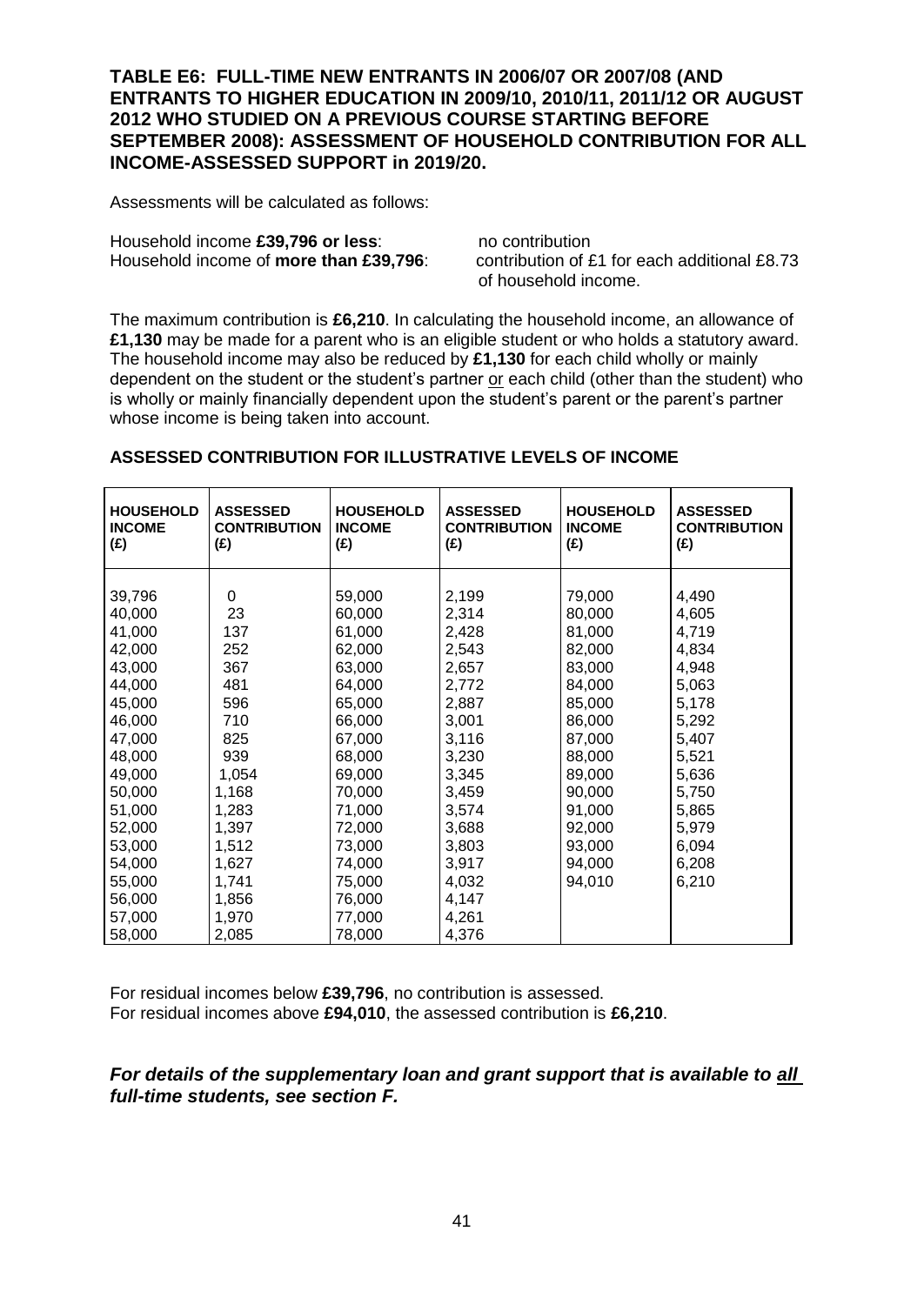# **SECTION F: SUPPLEMENTARY LOANS AND GRANTS FOR LIVING COSTS IN 2019/20 (Available to all full-time students).**

2016 cohort students who are new entrants in 2019/20 or were new entrants in **2016/17, 2017/18 or 2018/19** and are continuing on their course in **2019/20** should be assessed for means-tested supplementary support in accordance with Table **A17**;

2012 cohort students (i.e. students who were new entrants in **2012/13 from September 2012** onwards, **in 2013/14, 2014/15 or 2015/16** who are continuing on their course in **2019/20**, should be assessed for means-tested supplementary support in accordance with **Table B7**;

2009 cohort students (i.e. students who were new entrants in **2009/10**, **2010/11, 2011/12 or August 2012)** who are continuing on their course in **2019/20** should be assessed for means-tested supplementary support in accordance with **Table C6**;

2008 cohort students (i.e. students who were new entrants in **2008/09)** who are continuing their course in **2019/20** should be assessed for means-tested supplementary support in accordance with **Table D6**;

Current system students who were new entrants in **2006/07 or 2007/08** (and entrants to Higher Education in **2009/10, 2010/11, 2011/12 or August 2012** who studied on a previous course starting before September 2008) who are continuing their course in **2019/20** should be assessed for all means-tested support in accordance with **Table E6**;

| <b>STUDY AT HOME</b> | <b>AMOUNT</b> |
|----------------------|---------------|
| Parental             | 63            |
| London               | 123           |

Elsewhere 96 Overseas 133

# *TABLE F1: LONG COURSES LOANS (previously known as "extra weeks loans").*

The rates shown are weekly amounts for 2019/20. Students eligible for the reduced rate of loan are not eligible for additional amounts for periods of extra attendance.

### *TABLE F2: DISABLED STUDENTS ALLOWANCES FOR FULL-TIME STUDENTS (Not means-tested).*

| <b>ALLOWANCE</b>                        | <b>MAXIMUM</b><br><b>AMOUNT</b> |
|-----------------------------------------|---------------------------------|
| Non-medical personal helper             | 22,603                          |
| Major items of specialist<br>equipment  | 5,684                           |
| Other disability-related<br>expenditure | 1,899                           |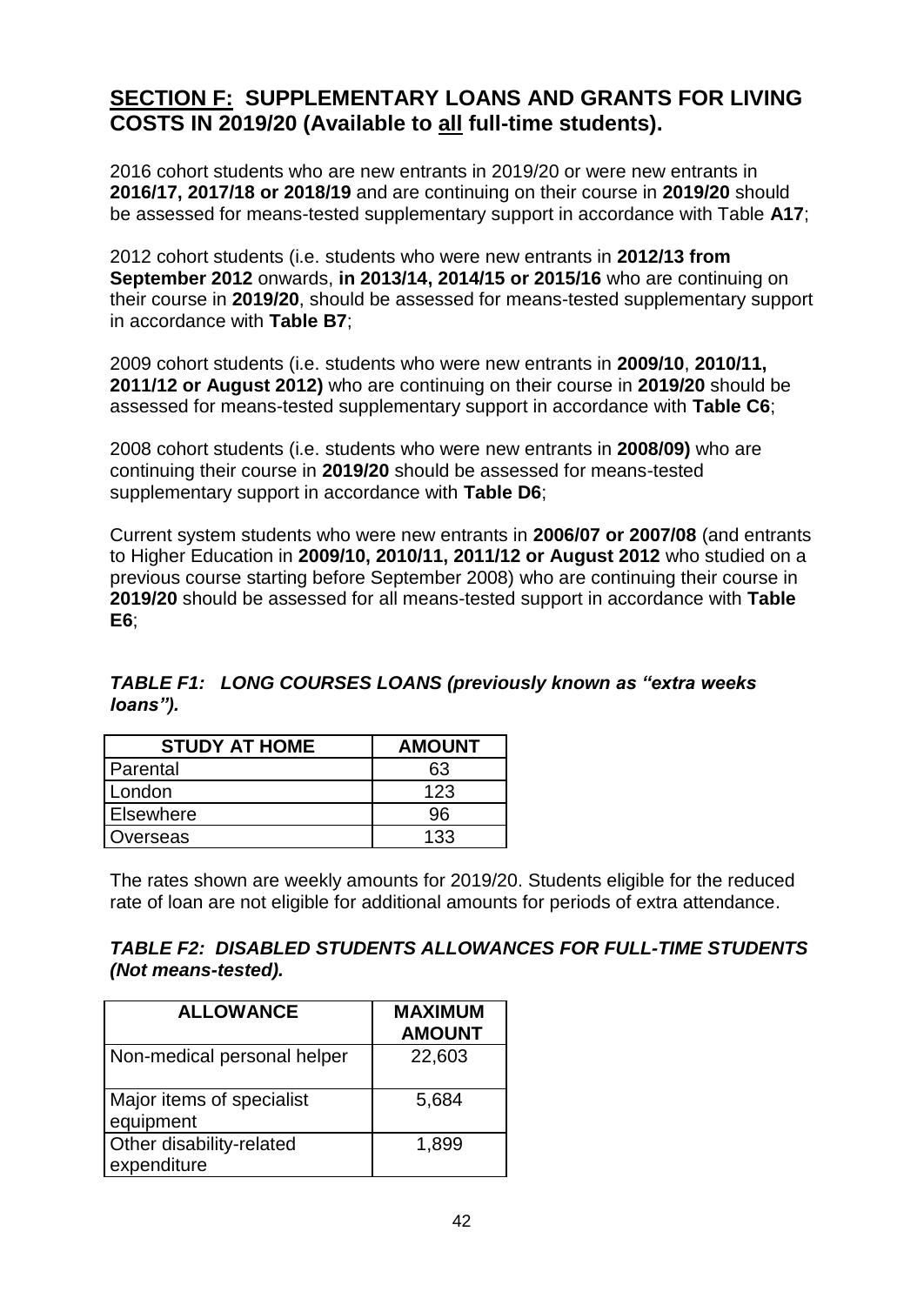The equipment allowance is for the duration of the course. The other two allowances are annual amounts.

The maximum DSAs for **part-time students** are shown in Table G2. The specialist equipment allowance is for the duration of the course and is not pro-rated. The remaining allowances are allowances per academic year and are pro-rated according to the intensity of study.

The maximum grant for **disabled postgraduate students** in 2019/20 is **£20,000.** 

# *F3: GRANT IN RESPECT OF AN ADULT DEPENDANT.*

Where applicable, the maximum grant in 2019/20 in respect of one dependant of the student who is either the student's partner or an adult dependant will be **£3,007**.

"Partner" is currently defined in the Student Support Regulations. A student's spouse or civil partner would fall within the definition. In certain cases, a person living with the student as if he were the student's spouse or civil partner will also be covered.

Where the student does not have a partner within the meaning of the Regulations, a student may be eligible for this grant in respect of one adult dependant whose net income does not exceed **£3,796**.

## *F4: GRANT TOWARDS CHILDCARE COSTS (CHILDCARE GRANT).*

The amount of childcare grant payable in 2019/20 will be based on 85% of actual childcare costs, subject to a maximum grant of **£169.31** per week for one child only or **£290.27** per week for two or more children.

## *F5: THE PARENTS' LEARNING ALLOWANCE.*

The maximum amount of Parents Learning Allowance payable in 2019/20 will be **£1,716** and the minimum **£50**.

## *F6: TRAVEL GRANTS.*

The amount to be disregarded in any assessment of claims will be **£303**.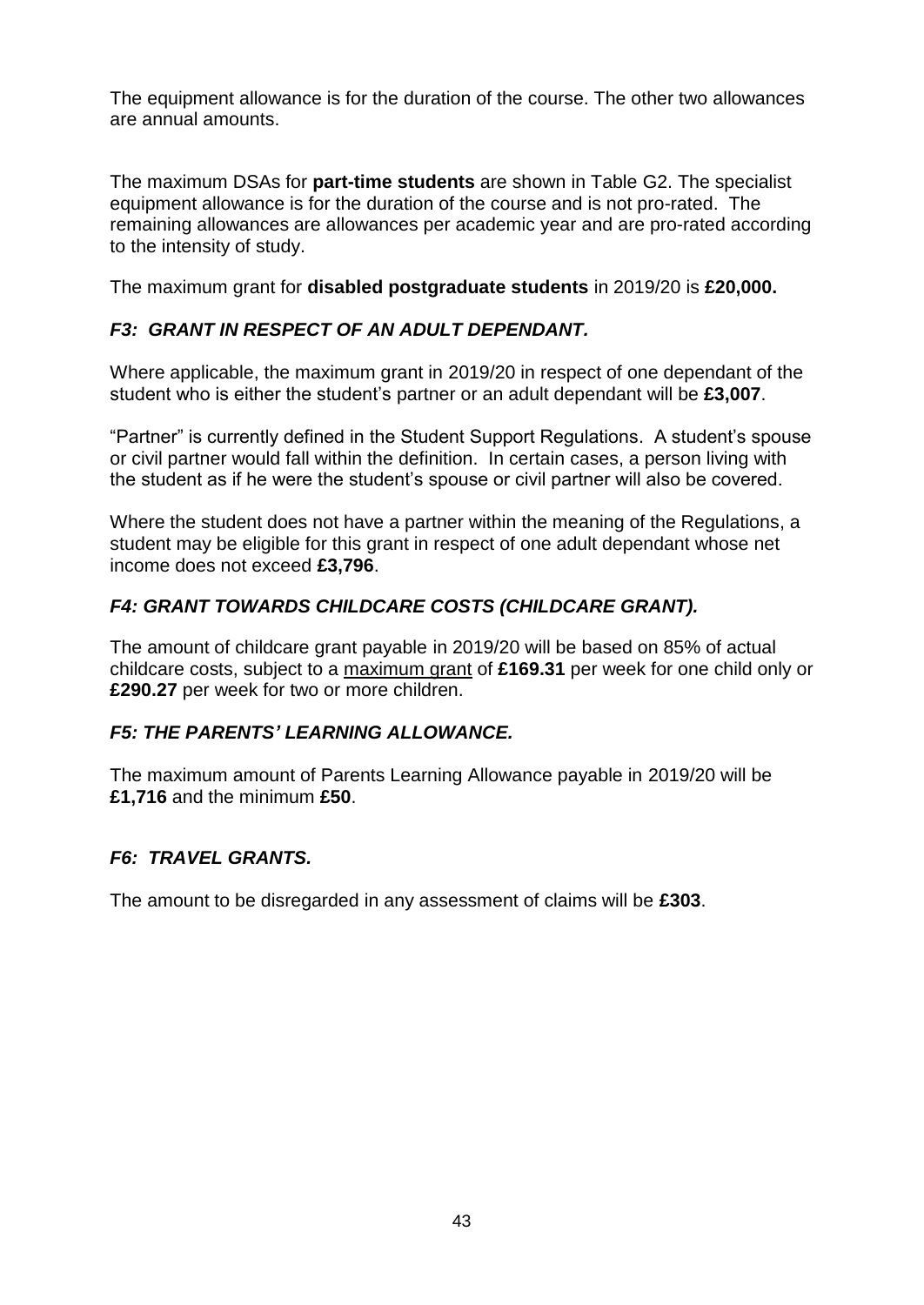# **SECTION G: SUPPORT AVAILABLE IN 2019/20 TO (i) PART-TIME STUDENTS WHO WERE NEW ENTRANTS IN 2012/13 FROM SEPTEMBER 2012 ONWARDS, IN 2013/14, 2014/15, 2015/16, 2016/17, 2017/18 AND 2018/19 AND (ii) PART-TIME STUDENTS WHO ARE NEW ENTRANTS IN 2019/20.**

# *G1: TUITION FEE SUPPORT.*

For 2019/20, HE providers will register with the Office for Students as Approved (Fee Cap) providers or Approved Providers. Providers registering in the Approved (Fee Cap) part of the Register will be subject to maximum fee limits. Providers registering in the Approved part of the Register will not be subject to maximum fee limits but will attract fee loans up to the levels for Approved (Fee Cap) providers which do not have an Access and Participation Plan in place.

Part-time entrants to courses at **Approved (Fee Cap) providers** in 2012/13 from September 2012 onwards, in 2013/14, 2014/15, 2015/16, 2016/17, 2017/18 and 2018/19 and part-time new entrants at **Approved (Fee Cap) providers** in 2019/20 will be able to apply for a **non means-tested fee loan** of up to **£6,935** in 2019/20 to meet the full costs of their course. Providers with an Access and Participation Plan from the Office for Students (OfS) and receiving a Teaching Excellence and Student Outcomes Framework (TEF) award for 2019/20 will be able to charge above **£6,750**  in fees for a part-time course up to a maximum of **£6,935**.

Part-time entrants to courses at **Approved providers** in 2012/13 from September 2012 onwards, in 2013/14, 2014/15, 2015/16, 2016/17, 2017/18 and 2018/19 and part-time new entrants to courses at **Approved providers** in 2019/20 will be able to apply for a **non means-tested fee loan** of up to **£4,500** in 2019/20 towards the costs of their course or up to **£4,625** where a provider has received a TEF award for 2019/20 \*.

\*In order to be eligible for a fee loan, a student must be studying at an intensity of at least 25% of an equivalent full-time course for a) the appropriate academic year and (b) the duration of the entire course.

## *G2: DISABLED STUDENTS ALLOWANCES FOR PART-TIME STUDENTS (Not means-tested).*

| <b>ALLOWANCE</b>                     | <b>MAXIMUM</b><br><b>AMOUNT</b> |
|--------------------------------------|---------------------------------|
| Non-medical personal helper          | 16,951                          |
| Major items of specialist equipment  | 5,684                           |
| Other disability-related expenditure | -424                            |

The equipment allowance is for the duration of the course. The other two allowances are per academic year and are pro-rated according to the intensity of study.

# *ACCESS AND PARTICIPATION PLANS FOR PART-TIME COURSES.*

Approved (Fee Cap) providers in England that intend to charge more than the Basic Amount or the Floor Amount in respect of the Basic Amount for part-time courses starting on or after 1 September 2012 must have an **Access and Participation Plan**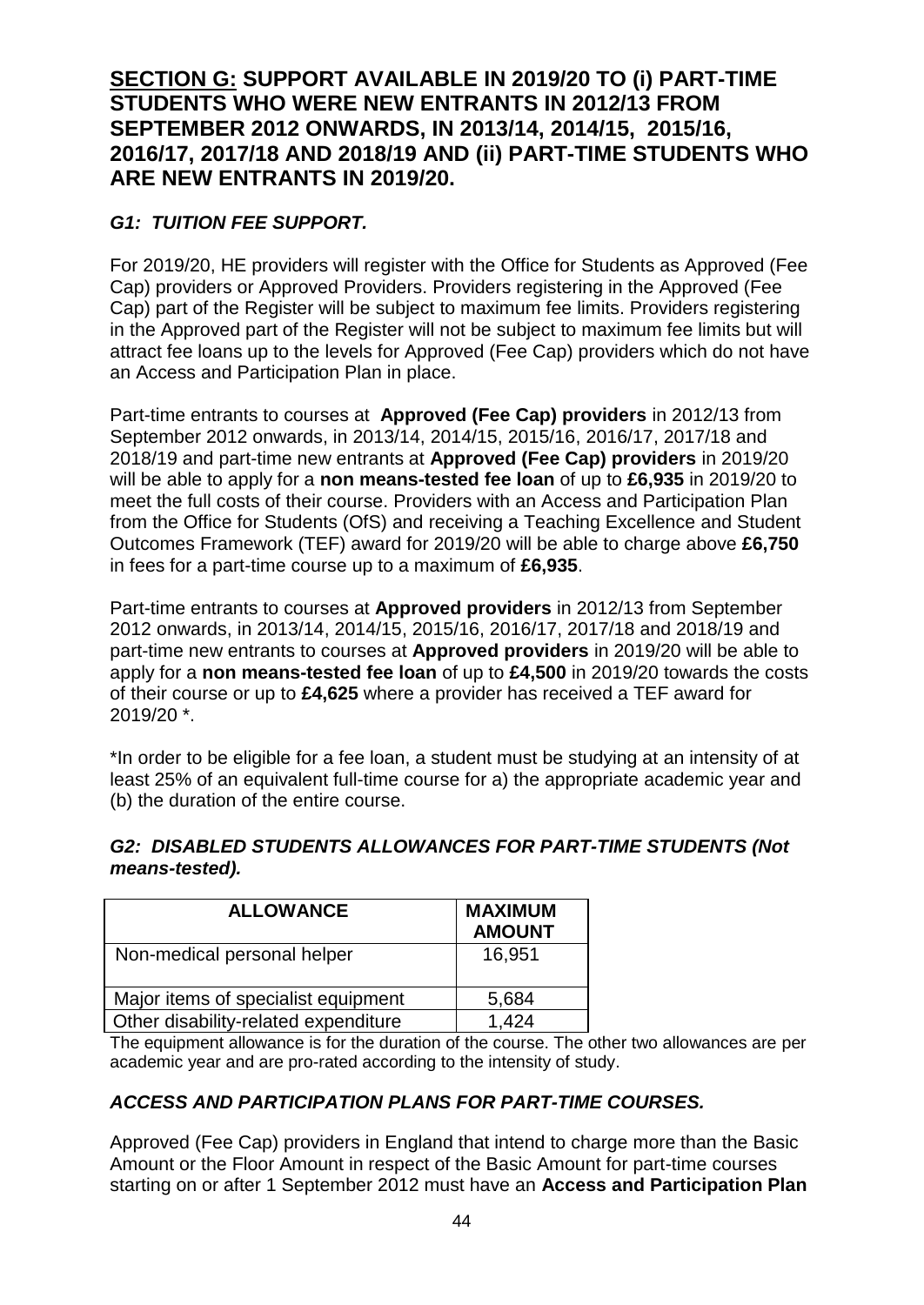approved by the Director for Fair Access and Participation. In 2019/20, the Floor Amount in respect of the Basic Amount for part-time courses **(**where the provider does not have a TEF award) is **£4,500**. The Basic Amount for part-time courses (where the provider has a TEF award) is **£4,625**. Access and Participation Plans describe the arrangements that each provider has in place to promote access for students from low-income or other under-represented groups through outreach activities as well as the financial help that the provider will provide for such students. Eligibility criteria and types and amounts of support available will vary according to the particular provider.

*LIVING COSTS SUPPORT FOR PART-TIME STUDENTS (I) STARTING A DEGREE LEVEL COURSE OR INTEGRATED MASTERS DEGREE, OR CERTAIN LEVEL 5 HEALTHCARE COURSES 3 IN 2019/20 FROM 1 AUGUST 2019 ONWARDS (II) WHO STARTED THE ABOVE COURSES IN 2018/19 AND ARE CONTINUING THEIR COURSES IN 2019/20. (HEALTHCARE STUDENTS MUST NOT BE ELIGIBLE TO APPLY FOR A HEALTHCARE BURSARY).*

*TABLE G3: LOAN FOR LIVING COSTS RATES FOR PART-TIME STUDENTS IN 2019/20: INCOME ASSESSED AND NON-INCOME ASSESSED ELEMENTS.* 

| <b>ALL YEARS OF COURSE</b><br>(Rates for 100% Intensity of<br>Study) | <b>MAIN RATE</b><br>$(100\%)$ | <b>NON-INCOME</b><br><b>ASSESSED</b> | <b>INCOME</b><br><b>ASSESSED</b> |
|----------------------------------------------------------------------|-------------------------------|--------------------------------------|----------------------------------|
| Parental home                                                        | 7.529                         | 3.314                                | 4.215                            |
| London                                                               | 11,672                        | 5,812                                | 5,860                            |
| Elsewhere                                                            | 8,944                         | 4,168                                | 4,776                            |
| Overseas                                                             | 10,242                        | 4,951                                | 5.291                            |

The part-time maintenance loan is referred to as the loan for living costs for the purposes of regulations, they are the same loan product. Students will have their household income assessed and then have their loan adjusted by their intensity of study - the assessment will be similar to that for the full-time system.

### *HOUSEHOLD INCOME ASSESSMENT*

 $\overline{\phantom{a}}$ 

The income assessment for the part-time loan for living costs at 100% intensity of study is calculated as follows:

Parental Home Rate: £1 reduction in loan for every complete £7.88 increase in income above £25,000.

London Rate: £1 reduction in loan for every complete £7.66 increase in income above £25,000.

Elsewhere Rate: £1 reduction in loan for every complete £7.79 increase in income above £25,000.

Overseas Rate: £1 reduction in loan for every complete £7.72 increase in income above £25,000.

 $3$  DipHE and Foundation Degree in Dental Hygiene, Dental Therapy, Dental Hygiene and Dental Therapy. DipHE in Operating Department Practice.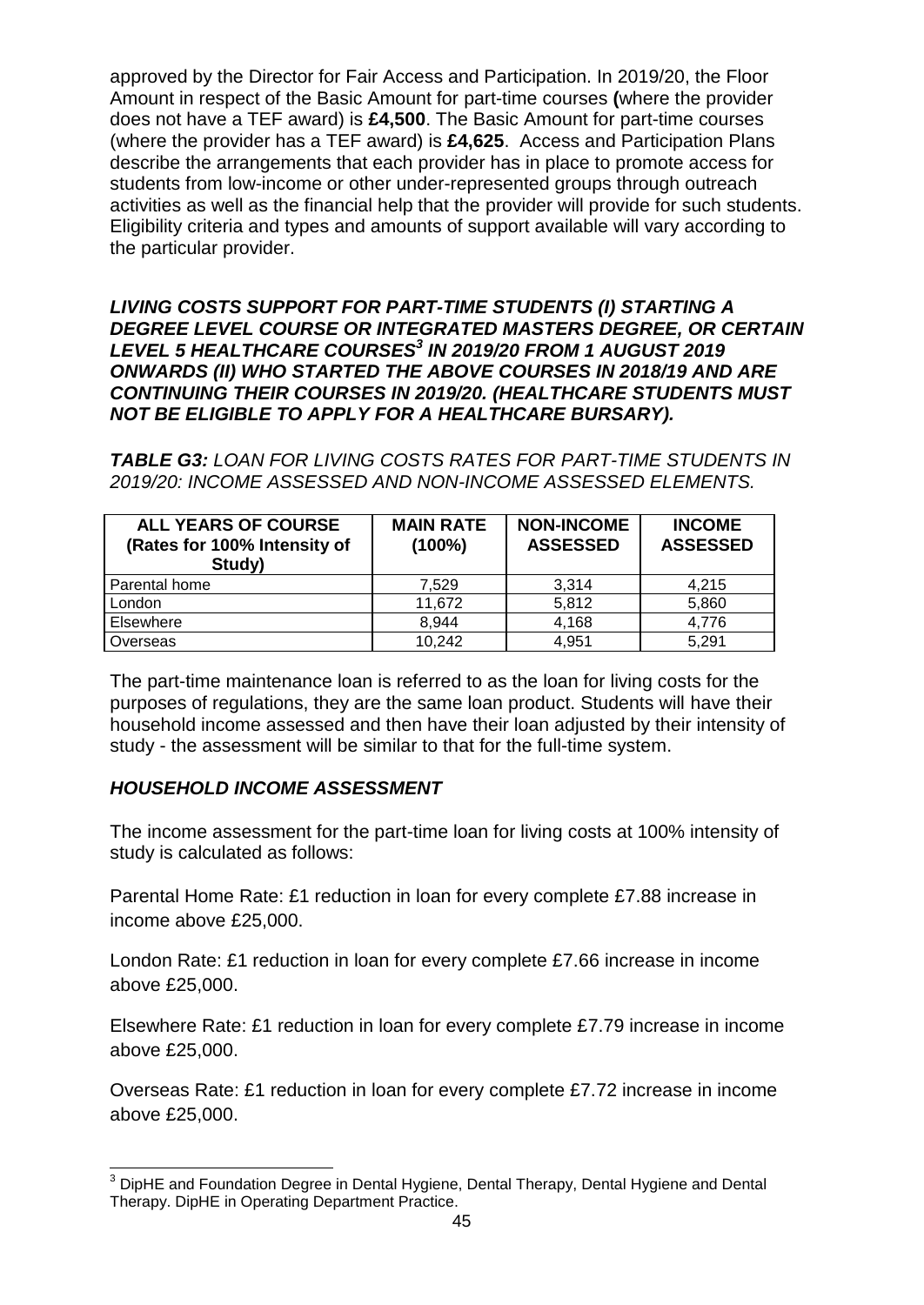The income threshold for the minimum non-income assessed full rate of overseas loan is: £65,847.

## *INTENSITY OF STUDY*

Part-time education can be studied at a range of different intensities – where a student studies a certain percentage of the full time equivalent (FTE) course. The intensity of study will be based on the number of credits that the student intends to complete in a given academic year. Payments are made on a banded basis.

The minimum intensity of study in an academic year for part-time funding for fee loans, loans for living costs and DSAs is **25%**. Students will be supported for no more than four times the length of a full-time equivalent course, capped at 16-years maximum.

*TABLE G4: MAXIMUM PART-TIME LOAN FOR LIVING COSTS RATES AT DIFFERENT LEVELS OF INTENSITY OF STUDY.* 

| Part-time maximum loan for living costs entitlement by location rate and<br>intensity of study for Academic Year 2019/20. |                                        |                |                                    |                               |
|---------------------------------------------------------------------------------------------------------------------------|----------------------------------------|----------------|------------------------------------|-------------------------------|
| <b>Location</b><br>rates                                                                                                  | Intensity of<br>study                  | Main Rate* (£) | <b>Non-Income</b><br>Assessed* (£) | <b>Income</b><br>Assessed (£) |
|                                                                                                                           | 100% (full-time<br>equivalent<br>rate) | 7,529          | 3,314                              | 4,215                         |
| <b>Student</b>                                                                                                            | 75%                                    | 5,647          | 2,486                              | 3,161                         |
| living at<br>home                                                                                                         | 66.6%                                  | 5,014          | 2,207                              | 2,807                         |
|                                                                                                                           | 50%                                    | 3,765          | 1,657                              | 2,108                         |
|                                                                                                                           | 33.3%                                  | 2,507          | 1,104                              | 1,403                         |
|                                                                                                                           | 25%                                    | 1,882          | 829                                | 1,053                         |
|                                                                                                                           | 100% (FTE)                             | 8,944          | 4,168                              | 4,776                         |
| <b>Student</b>                                                                                                            | 75%                                    | 6,708          | 3,126                              | 3,582                         |
| studying<br>outside                                                                                                       | 66.6%                                  | 5,957          | 2,776                              | 3,181                         |
| London                                                                                                                    | 50%                                    | 4,472          | 2,084                              | 2,388                         |
| (Elsewhere)                                                                                                               | 33.3%                                  | 2,978          | 1,388                              | 1,590                         |
|                                                                                                                           | 25%                                    | 2,236          | 1,042                              | 1,194                         |
|                                                                                                                           | 100% (FTE)                             | 11,672         | 5,812                              | 5,860                         |
|                                                                                                                           | 75%                                    | 8,754          | 4,359                              | 4,395                         |
| <b>Student</b><br>studying in                                                                                             | 66.6%                                  | 7,774          | 3,871                              | 3,903                         |
| London                                                                                                                    | 50%                                    | 5,836          | 2,906                              | 2,930                         |
|                                                                                                                           | 33.3%                                  | 3,887          | 1,935                              | 1,952                         |
|                                                                                                                           | 25%                                    | 2,918          | 1,453                              | 1,465                         |
|                                                                                                                           | 100% (FTE)                             | 10,242         | 4,951                              | 5,291                         |
|                                                                                                                           | 75%                                    | 7,682          | 3,713                              | 3,969                         |
| <b>Student</b>                                                                                                            | 66.6%                                  | 6,821          | 3,297                              | 3,524                         |
| studying<br><b>Overseas</b>                                                                                               | 50%                                    | 5,121          | 2,476                              | 2,645                         |
|                                                                                                                           | 33.3%                                  | 3,411          | 1,649                              | 1,762                         |
|                                                                                                                           | 25%                                    | 2,561          | 1,238                              | 1,323                         |

\*figures rounded to the nearest £1.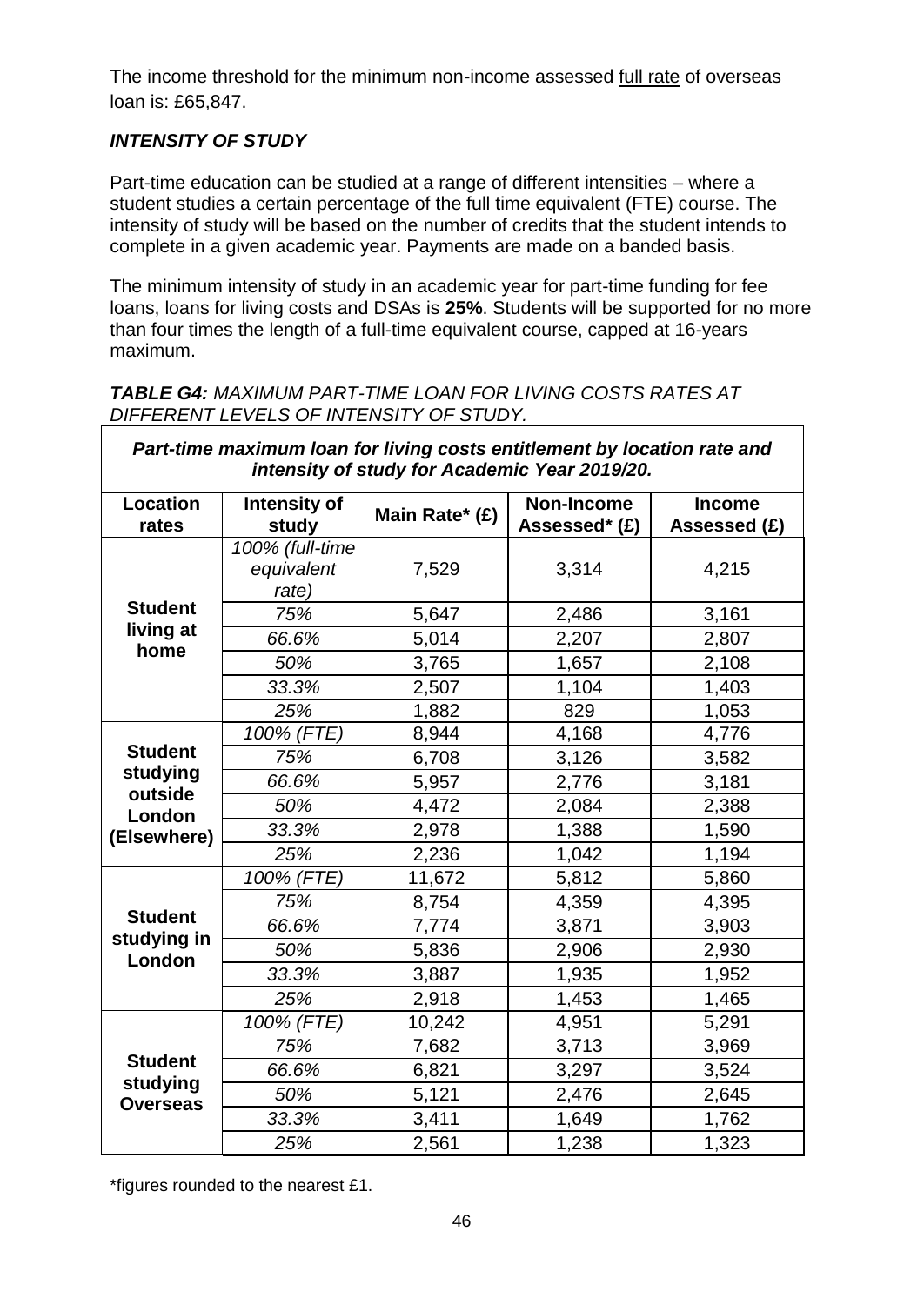#### **G5: LOAN FOR LIVING COSTS ENTITLEMENT FOR PART-TIME STUDENTS IN 2019/20: ILLUSTRATIVE LEVELS OF INCOME (Rates for 100% intensity of study).**

| INCOME $(E)$                              | Income Assessment $(E)^4$ | <b>LOAN FOR LIVING</b><br>COSTS(E) |
|-------------------------------------------|---------------------------|------------------------------------|
| <b>Student living at home</b>             |                           | Maximum £7,529                     |
| 25,000                                    | $\pmb{0}$                 | 7,529                              |
| 30,000                                    | 634                       | 6,895                              |
| 35,000                                    | 1,269                     | 6,260                              |
| 40,000                                    | 1,903                     | 5,626                              |
| 42,875                                    | 2,268                     | 5,261                              |
| 45,000                                    | 2,538                     | 4,991                              |
| 50,000                                    | 3,172                     | 4,357                              |
| 55,000                                    | 3,807                     | 3,722                              |
| 58,215                                    | 4,215                     | $3,314(+)$                         |
| 60,000                                    | 4,215                     | 3,314                              |
| 65,000                                    | 4,215                     | 3,314                              |
| <b>Student studying in London</b>         |                           | Maximum £11,672                    |
| 25,000                                    | $\mathbf 0$               | 11,672                             |
| 30,000                                    | 652                       | 11,020                             |
| 35,000                                    | 1,305                     | 10,367                             |
| 40,000                                    | 1,958                     | 9,714                              |
| 42,875                                    | 2,333                     | 9,339                              |
| 45,000                                    | 2,610                     | 9,062                              |
| 50,000                                    | 3,263                     | 8,409                              |
| 55,000                                    | 3,916                     | 7,756                              |
| 60,000                                    | 4,569                     | 7,103                              |
| 65,000                                    | 5,221                     | 6,451                              |
| 69,888                                    | 5,860                     | $5,812(+)$                         |
| 70,000                                    | 5,860                     | 5,812                              |
| <b>Student studying outside</b><br>London |                           | Maximum £8,944                     |
| 25,000                                    | $\mathbf 0$               | 8,944                              |
| 30,000                                    | 641                       | 8,303                              |
| 35,000                                    | 1,283                     | 7,661                              |
| 40,000                                    | 1,925                     | 7,019                              |
| 42,875                                    | 2,294                     | 6,650                              |
| 45,000                                    | 2,567                     | 6,377                              |
| 50,000                                    | 3,209                     | 5,735                              |
| 55,000                                    | 3,851                     | 5,093                              |
| 60,000                                    | 4,492                     | 4,452                              |
| 62,212                                    | 4,776                     | $4,168 (+)$                        |
| 65,000                                    | 4,776                     | 4,168                              |
| 70,000                                    | 4,776                     | 4,168                              |

Students on household incomes of £25,000 or less qualify for the maximum loan for living costs at the respective Home, Elsewhere or London rate of loan.

Home Rate: Students with household incomes above £25,000 lose £1 of loan for every complete £7.88 of income above £25,000 until the amount they receive reaches 44% of the maximum amount (indicated at (+) in the table above), at which point there is no further reduction. London Rate: Students with household incomes above £25,000 lose £1 of loan for every complete £7.66 of income above £25,000 until the amount they receive reaches 49.8% of the maximum amount (indicated at (+) in the table above), at which point there is no further reduction. Elsewhere Rate: Students with household incomes above £25,000 lose £1 of loan for every complete £7.79 of income above £25,000 until the amount they receive reaches 46.6% of the maximum amount (indicated at (+) in the table above), at which point there is no further reduction.

 4 Figures rounded down to the nearest £1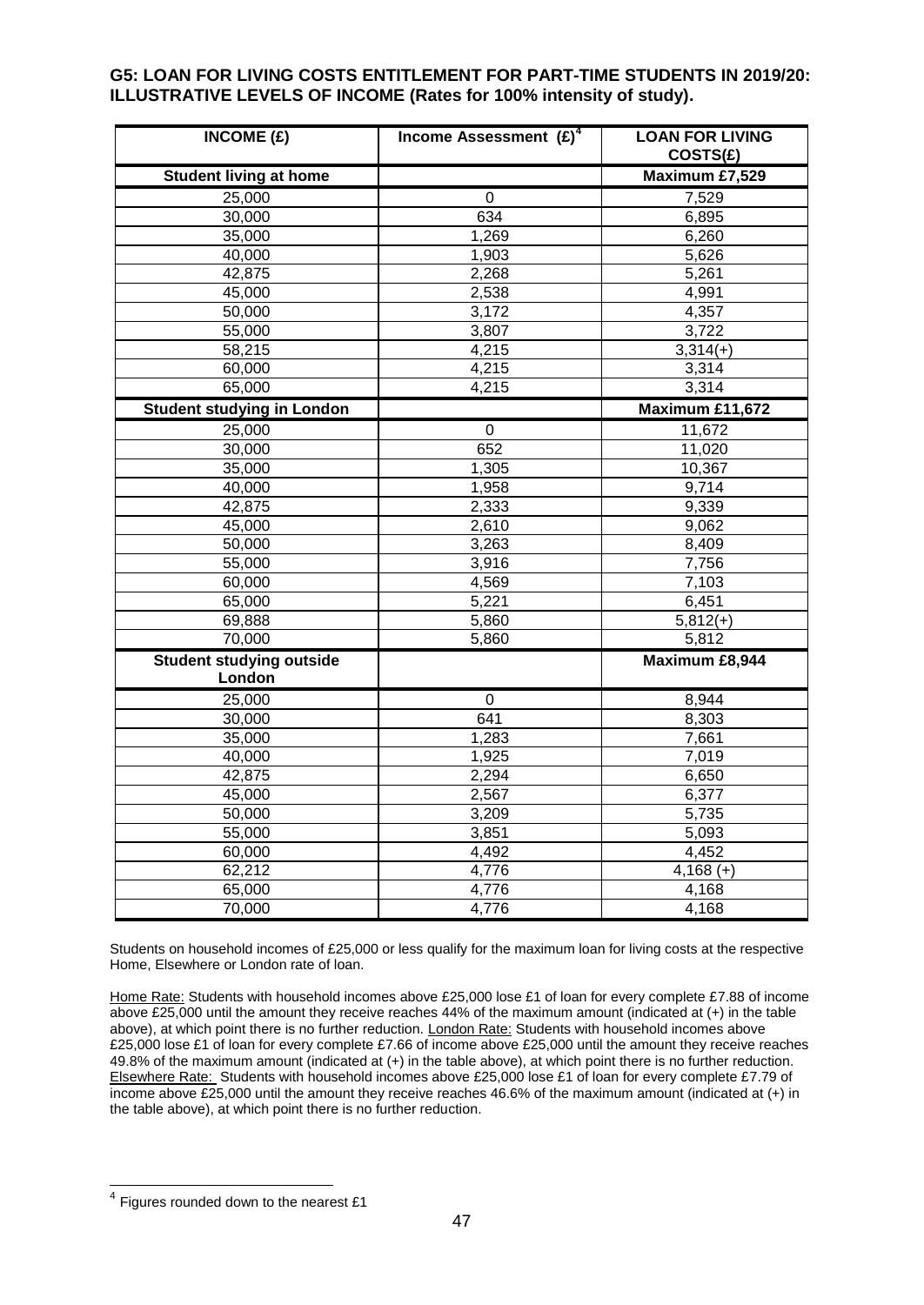# **SECTION H: SUPPORT AVAILABLE IN 2019/20 TO PART-TIME STUDENTS WHO STARTED THEIR COURSES BEFORE SEPTEMBER 2012.**

# *H1: TUITION FEE SUPPORT.*

|                             | Figures for Single Students with no Children. Students undertaking full-time distance learning<br>courses are eligible to apply for the 75% Fee Grant rate. |
|-----------------------------|-------------------------------------------------------------------------------------------------------------------------------------------------------------|
| Income                      | Entitlement                                                                                                                                                 |
| <b>Below £16,845</b>        | Full Course Grant of £305.                                                                                                                                  |
|                             |                                                                                                                                                             |
|                             | Full Fee Grant (or the tuition fee charged by the college whichever is                                                                                      |
|                             | lower).                                                                                                                                                     |
|                             | Amount of Fee Grant (See note on ' Intensity of Study' at foot of                                                                                           |
|                             | this table)                                                                                                                                                 |
|                             | Course equivalent to 50% to 59% of a full-time course $-$ £932                                                                                              |
|                             | Course equivalent to 60% to 74% of a full-time course $-$ £1,118                                                                                            |
|                             | Course equivalent to 75% or more of a full-time course - £1,401                                                                                             |
| £16,845                     | Full Course Grant of £305                                                                                                                                   |
|                             |                                                                                                                                                             |
|                             | The Fee Grant is reduced by £50.                                                                                                                            |
|                             | <b>Amount of Fee Grant</b>                                                                                                                                  |
|                             | Course equivalent to 50% to 59% of a full-time course - £882                                                                                                |
|                             | Course equivalent to 60% to 74% of a full-time course $-$ £1,068                                                                                            |
|                             | Course equivalent to 75% or more of a full-time course $-$ £1,351                                                                                           |
| £16,846 to                  | Full Course Grant of £305.                                                                                                                                  |
| £25,422                     |                                                                                                                                                             |
|                             | Fee Grant as follows (or the tuition charge charged by the college                                                                                          |
|                             | whichever is lower).                                                                                                                                        |
|                             | <b>Amount of Fee Grant</b>                                                                                                                                  |
|                             | Course equivalent to 50% to 59% of a full-time course – £882 less                                                                                           |
|                             | £1 for every £10.31 of income (before tax) over £16,845                                                                                                     |
|                             | Course equivalent to 60% to 74% of a full-time course $-$ £1,068                                                                                            |
|                             | less £1 for every £8.42 of income (before tax) over £16,845                                                                                                 |
|                             | Course equivalent to 75% or more of a full-time course - £1,351                                                                                             |
|                             | less £1 for every £ 6.59 of income (before tax) over £16,845                                                                                                |
| £25,423                     | Full Course Grant of £305. £50 Fee Grant.                                                                                                                   |
| £25,424 to £26,029          | Full Course Grant of £305                                                                                                                                   |
|                             | No Fee Grant                                                                                                                                                |
| £26,030 to £28,064          | Course Grant of £305 less £1 for every £7.98 of income (before tax)                                                                                         |
|                             | over £26,029                                                                                                                                                |
| £28,065<br>£28,066 and over | £50 Course Grant<br>No support                                                                                                                              |
|                             |                                                                                                                                                             |

The amount of Fee Grant that a part-time student will receive depends on the rate at which the student studies their course each year; this is referred to as 'intensity of study'. There are three bands of Fee Grant, each measured as a percentage of a full-time equivalent course with the Fee Grant amount increasing for higher intensity of study, in line with the bands shown in the table above.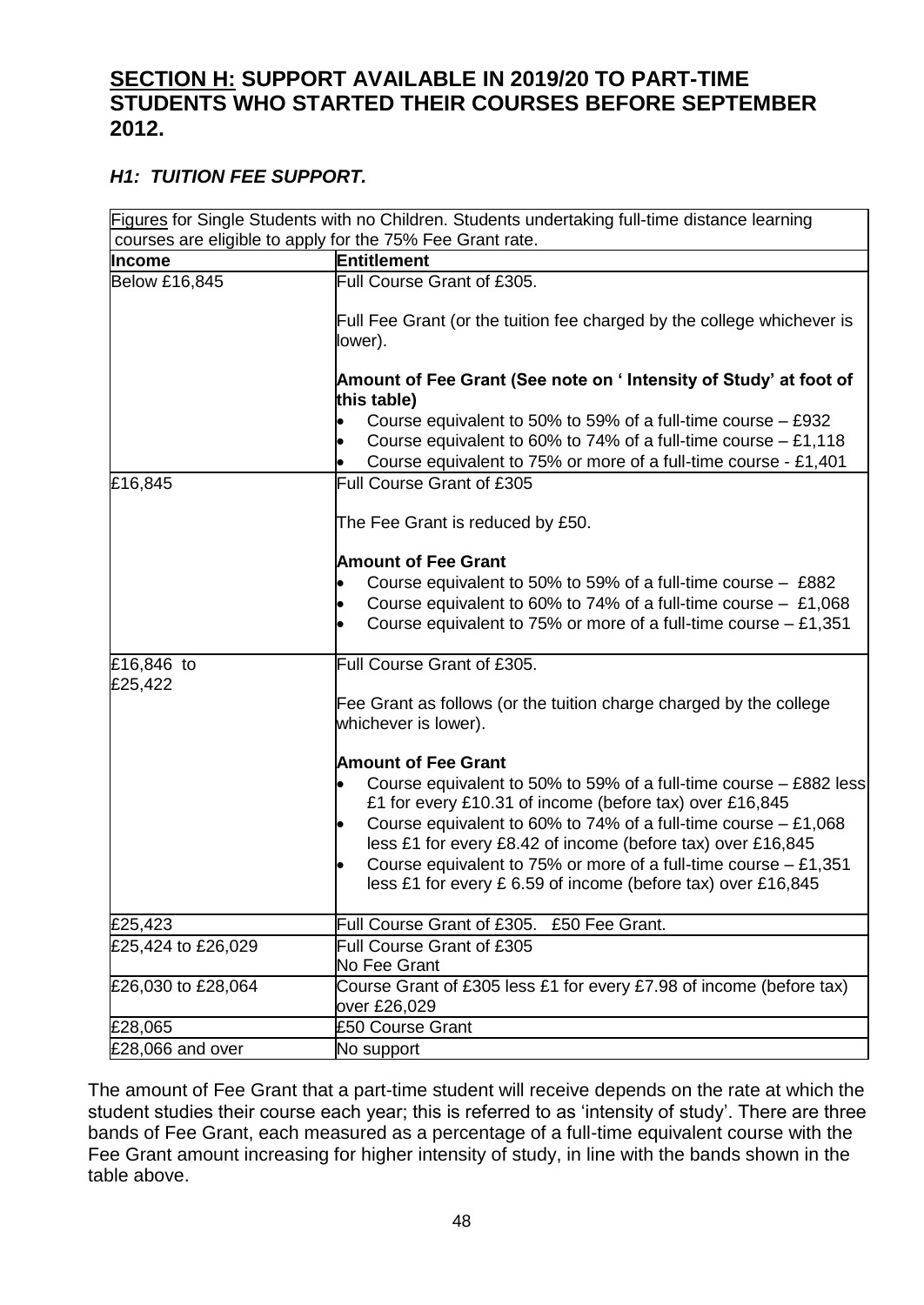The income disregards for students with partners and dependent children are £2,000 for a partner (where counted), £2,000 for the first dependent child, and £1,000 for each subsequent child.

## *H2: COURSE GRANT.*

Part-time students who started their courses before September 2012 are eligible for a grant of up to **£305** for books, travel and other expenditure relating to their course. This grant is income assessed, using the same thresholds as above, with the amount of course grant decreasing by £1 for every £7.98 of reckonable income above £26,029. Course Grant is not linked to the intensity rate at which a part-time student studies their course.

### *H3: DISABLED STUDENTS ALLOWANCES – PART TIME STUDENTS (Not meanstested).*

| <b>ALLOWANCE</b>                     | <b>MAXIMUM</b><br><b>AMOUNT</b> |
|--------------------------------------|---------------------------------|
| Non-medical personal helper          | 16,951                          |
| Major items of specialist equipment  | 5,684                           |
| Other disability-related expenditure | 1.424                           |

The equipment allowance is for the duration of the course. The other two allowances are per academic year and are pro-rated according to the intensity of study.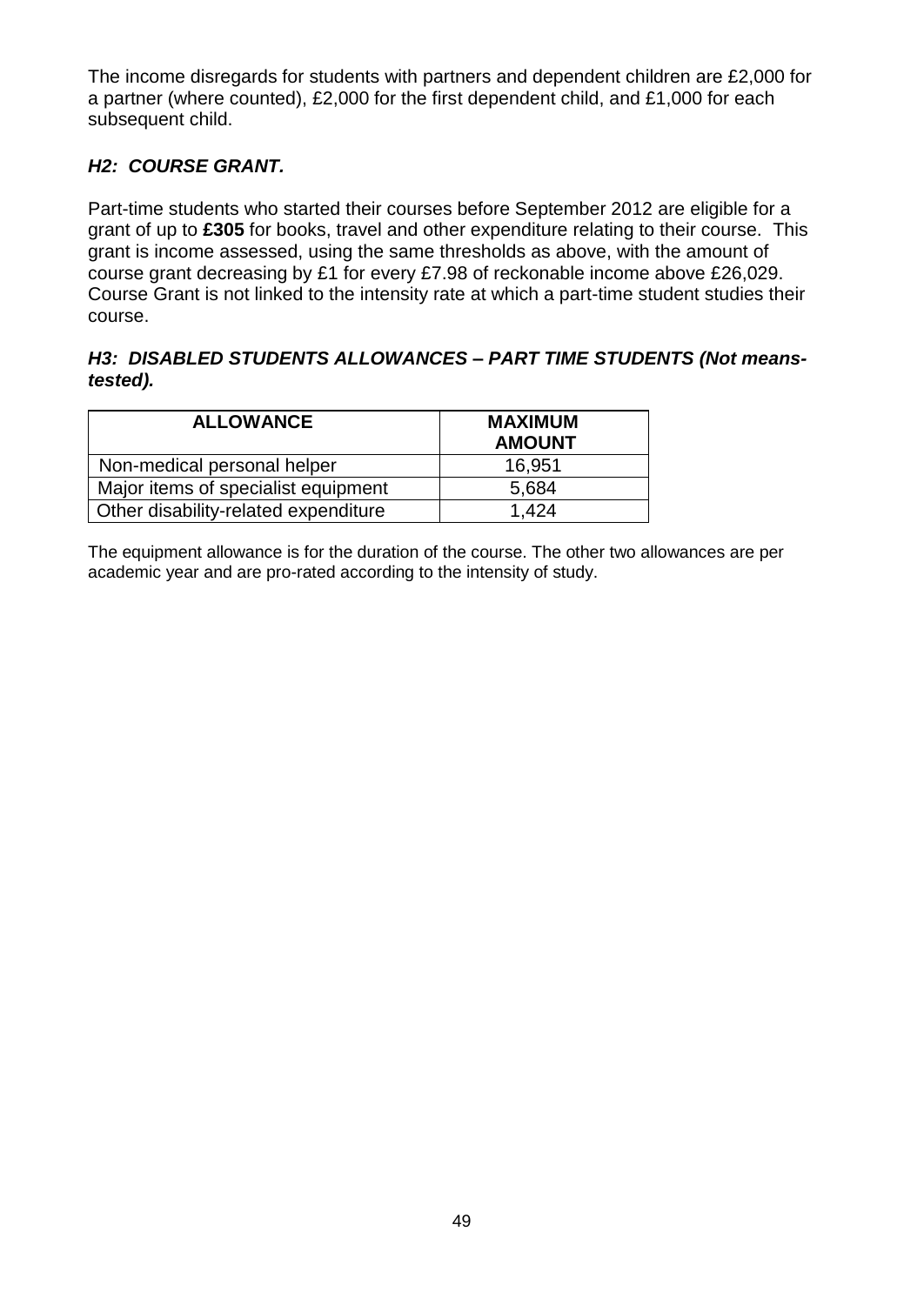**SECTION I: SUPPORT AVAILABLE IN 2019/20 TO (i) FULL-TIME DISTANCE LEARNING STUDENTS WHO STARTED THEIR COURSES IN 2012/13 FROM SEPTEMBER 2012 ONWARDS, IN 2013/14, 2014/15, 2015/16, 2016/17, 2017/18 or 2018/19 (ii) NEW FULL-TIME DISTANCE LEARNING STUDENTS STARTING THEIR COURSES IN 2019/20 AND (iii) DSA SUPPORT FOR ALL FULL-TIME DISTANCE LEARNING STUDENTS.** 

# *I1: TUITION FEE SUPPORT.*

2012 and 2016 cohort students undertaking full-time distance learning courses at Approved (Fee Cap) providers will be able to apply for a **non means-tested fee loan** of up to **£9,250** in 2019/20 to meet the full costs of their course. Providers with an Access and Participation Plan from the Office for Students (OfS) which have received a Teaching Excellence and Student Outcomes Framework (TEF) award for 2019/20 will be able to charge above **£9,000** in fees for a full-time course up to a maximum of **£9,250**.

Maximum fees for full-time accelerated degree courses at Approved (Fee Cap) providers in England starting on or after 1 August 2019 undertaken by distance learning will be 20% higher than those for standard full-time degree courses in 2019/20. 2016 cohort students undertaking these courses will be able to apply for a fee loan to meet the full costs of their tuition. Tables **A7** and **A8** (pages 8 and 9) of this Financial Memorandum set out maximum fees and fee loans for full-time accelerated degree courses starting in 2019/20 at Approved (Fee Cap) providers in England.

2012 and 2016 cohort students undertaking full-time distance learning courses at Approved providers in England, privately funded institutions in Scotland, Wales and Northern Ireland or non-regulated institutions in Wales will be able to apply for a **non means-tested fee loan** of up to **£6,000** towards the costs of their course or up to **£6,165** where an institution has received a TEF award for 2019/20.

Maximum fee loans for full-time accelerated degree courses at Approved providers in England starting on or after 1 August 2019 undertaken by distance learning will be 20% higher than those for standard full-time degree courses in 2019/20. 2016 cohort students undertaking these courses will be able to apply for a fee loan towards the costs of their tuition. Table **A11** (page 11) of this Financial Memorandum sets out maximum fee loans for full-time accelerated degree courses starting in 2019/20 at Approved providers.

### *I2: DISABLED STUDENTS ALLOWANCES – ALL FULL-TIME DISTANCE LEARNING STUDENTS (Not means-tested).*

| <b>ALLOWANCE</b>                     | <b>MAXIMUM</b><br><b>AMOUNT</b> |
|--------------------------------------|---------------------------------|
| Non-medical personal helper          | 22,603                          |
| Major items of specialist equipment  | 5,684                           |
| Other disability-related expenditure | 1.899                           |

The equipment allowance is for the duration of the course. The other two allowances are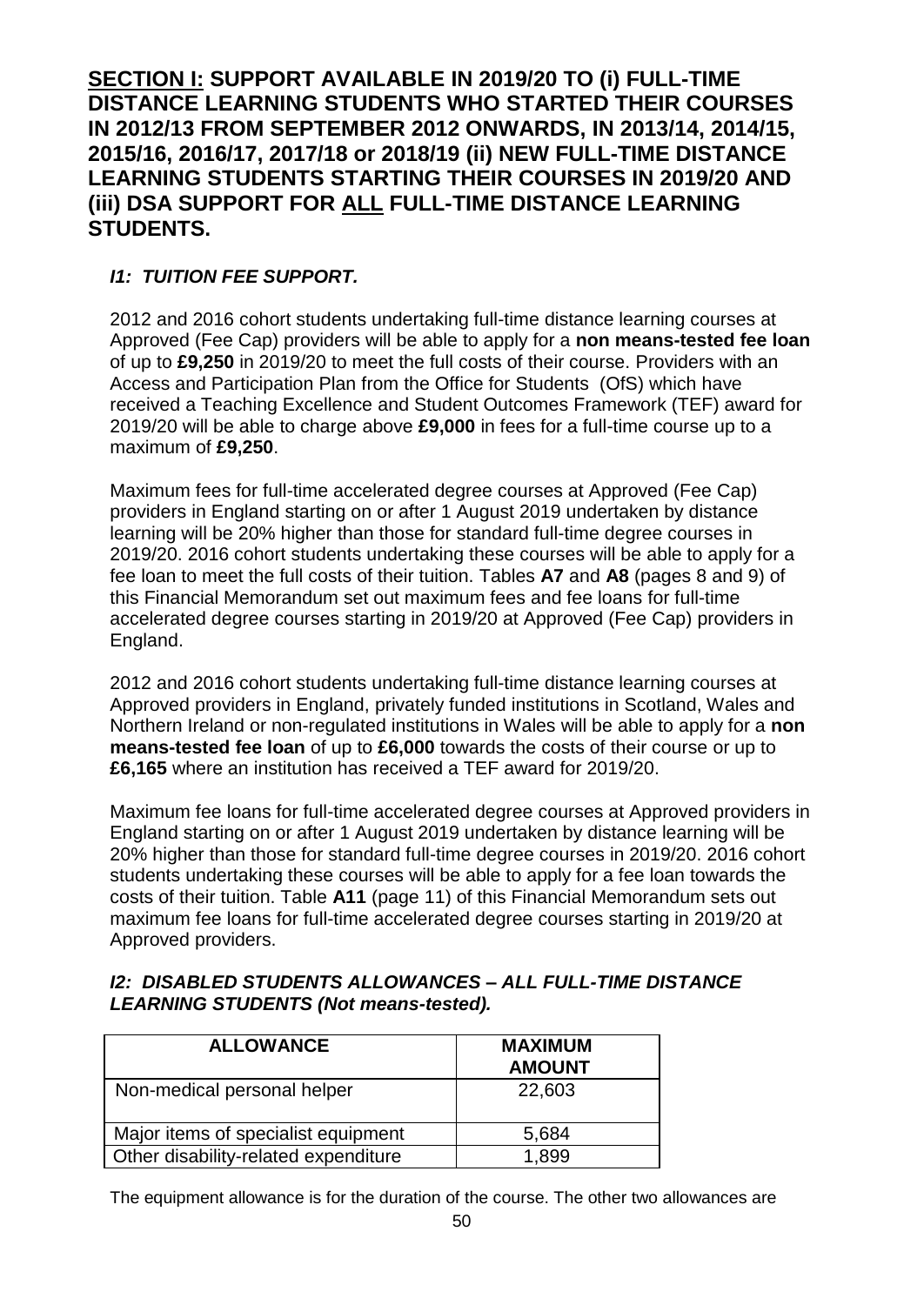annual amounts.

### *ACCESS AND PARTICIPATION PLANS – FULL TIME DISTANCE LEARNING STUDENTS.*

Approved (Fee Cap) providers in England that intend to charge more than the Basic Amount or the Floor Amount in respect of the Basic Amount for full-time courses starting on or after 1 September 2012 must have an **Access and Participation Plan** approved by the Director for Fair Access and Participation. In 2019/20, the Floor Amount in respect of the Basic Amount for full-time courses (where the provider does not have a TEF award) is **£6,000** (**£7,200** for accelerated degree courses starting in 2019/20). The Basic Amount for full-time courses (where the provider has a TEF award) is **£6,165** (**£7,400** for accelerated degree courses starting in 2019/20). Access and Participation Plans describe the arrangements that each provider has in place to promote access for students from low-income or other under-represented groups through outreach activities as well as the financial help that the provider will provide for such students. Eligibility criteria and types and amounts of support available will vary according to the particular provider.